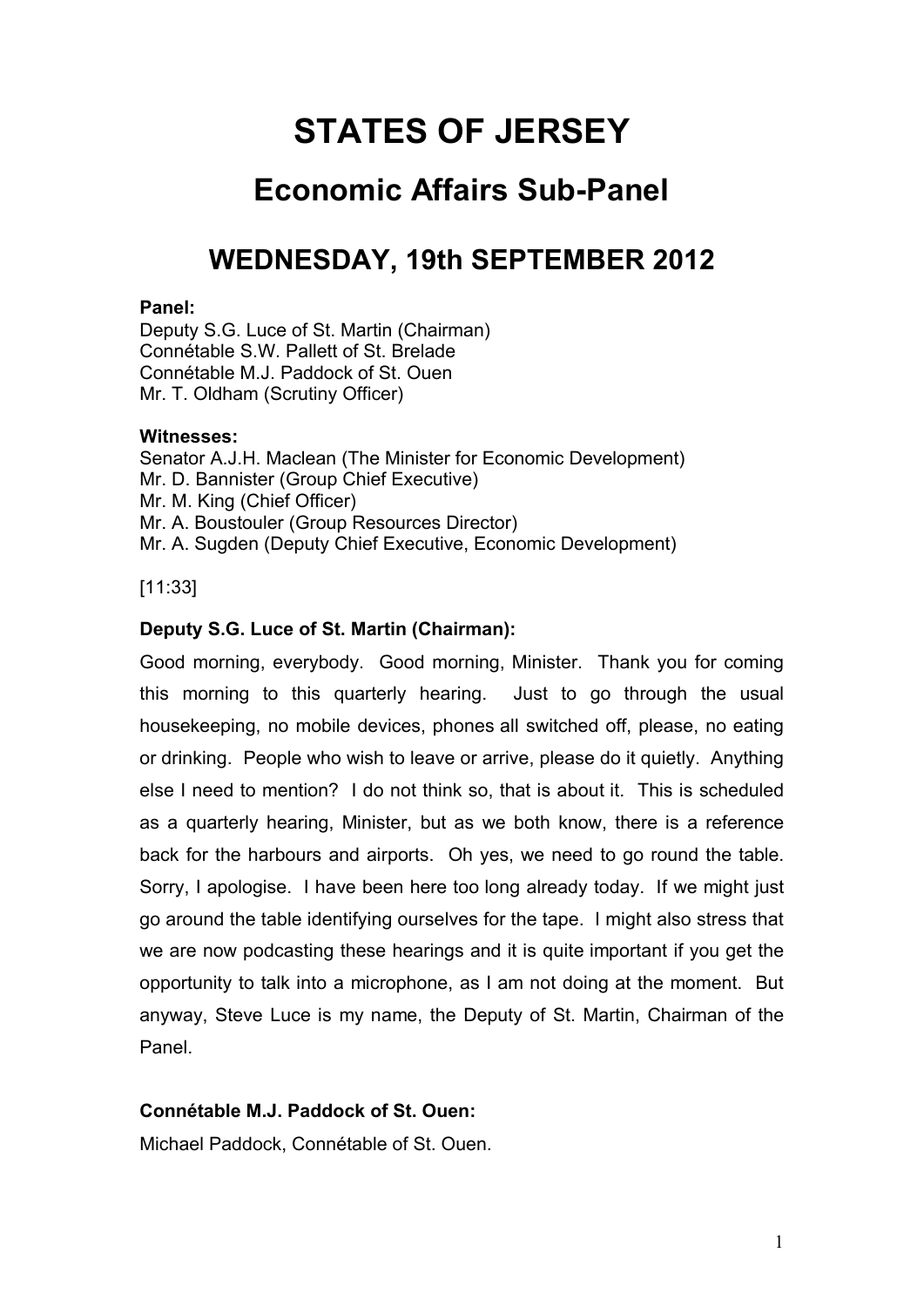## **Connétable S.W. Pallett of St. Brelade:**

Steve Pallet, Connétable of St. Brelade.

#### **The Minister for Economic Development:**

Senator Alan Maclean, Minister for Economic Development.

**Chief Officer:** Mike King, Chief Officer, Economic Development.

## **Group Chief Executive:**

Doug Bannister, Group Executive for the Ports of Jersey.

#### **Group Resources Director:**

Andrew Boustouler, Group Resources Director for the Ports of Jersey.

## **Deputy Chief Executive:**

Andrew Sugden, Deputy Chief Executive, Economic Development.

## **The Deputy of St. Martin:**

Right, all the housekeeping out of the way. As I was saying, Minister, at a quarterly hearing, normally we go through a broad range of subjects, but today, as you know, we would like to concentrate as much on harbours and airports incorporation. Our Panel have been asked to submit comments to a referred back proposition that will be coming back to the House next month. In particular, we want to make sure we cover all the various points, even many subjects that we have spoken about in the last few months, but we would like to revisit and almost go back as if we are coming to it afresh, so we can use that to inform our comments paper. Deputy Tadier was the States Member who asked for this reference back and he had 3 particular items that he referred to. One was the Symonds report, which he felt was necessary for people to have at their disposal. He referred to a list of properties and he also referred to being informed as to what formal consultation had taken place with the employees and the unions and it appears that there was some conflicting evidence coming out as to how much consultation had been done specifically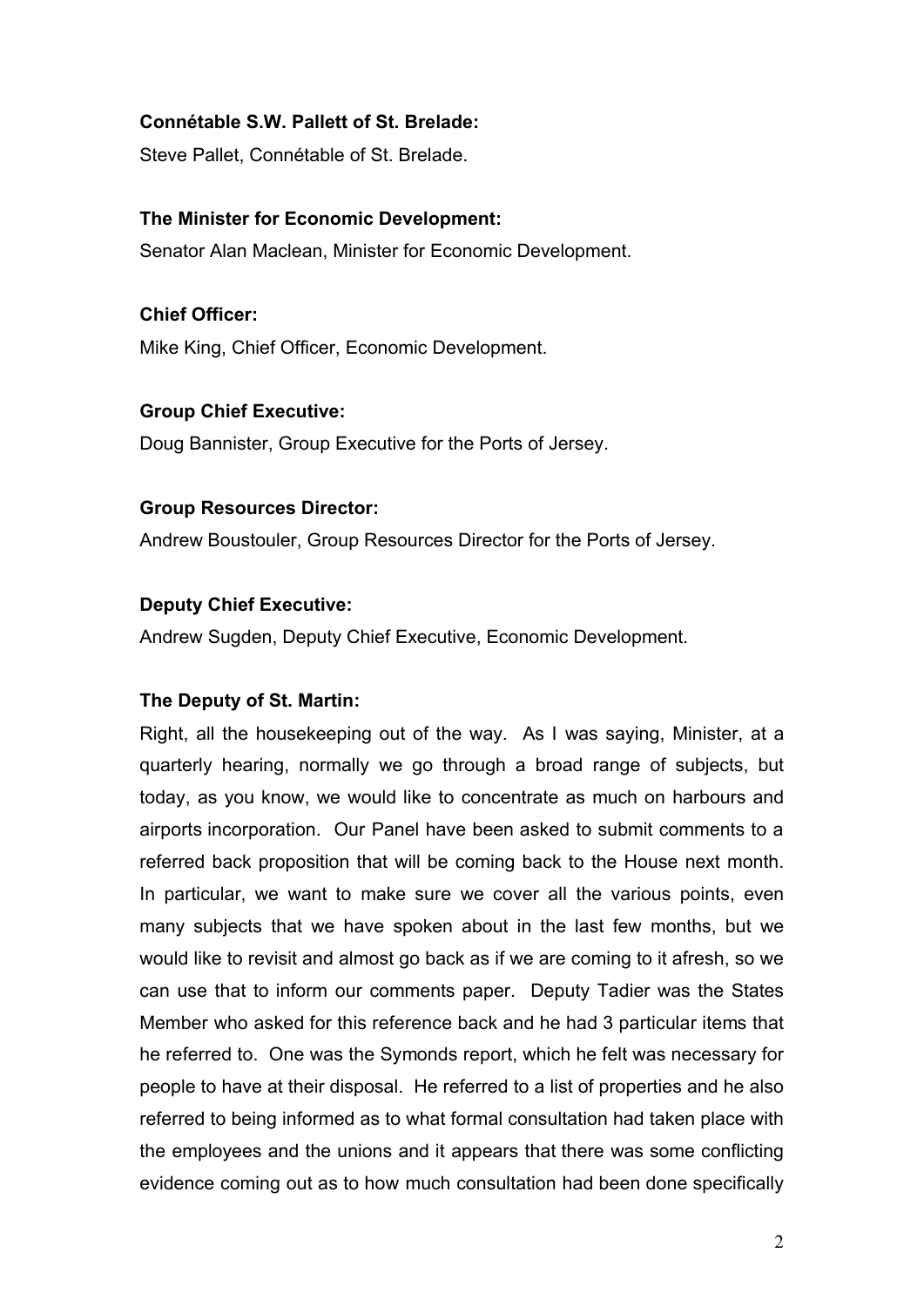with the employees and unions around incorporation of harbours and airports, so I guess that is where we would like to start. It is not a subject we had spoken about a lot previously, but could you update us completely, if possible, on what sort of communication and consultation has been conducted with the staff specifically as regards incorporation?

#### **The Minister for Economic Development:**

Yes. Well, it has been quite extensive. I noted with interest your comment that there is some conflicting views coming forward. Certainly you will be aware that prior to the incorporation process, integration of the ports has been undertaken in a period of 6 months, and that started the need and understanding clearly from management that to achieve anything effectively, you have to take people with you. Key to any organisation, the most important asset is clearly the people, and therefore the management took what I believe to be extensive steps to ensure that staff were fully appraised of what the intentions were through the integration process, and also through that process, the aim to move towards incorporation as well. Once the integration was complete, incorporation was also on the agenda and a number of screens were made available for staff to be able to gain information about proposals. That included staff communications forums which were set up that allowed staff to speak directly with the Group Chief Executive. There were 6 meetings held between October 2011 and April 2012. I should also point out that during the process, both myself as Minister and my Assistant Minister, Deputy Baker, who has responsibility for the ports, did attend staff briefings. So the staff did not just have an opportunity through the process to speak to management, but also they had an opportunity to speak the political leadership, so we attended an open meeting at both the harbour and the airport for staff to interact with us. There is also a dedicated intranet site that was set up by the management team to allow staff to communicate on a regular, ongoing basis. I understand that the intranet site has been very successful. It continues to be in play and is still I believe used, and I am sure in a moment the Group Chief Executive will give you more details on that. There have been staff briefing sessions taken out of the ports themselves, so giving staff members the opportunity to come into the town hall to have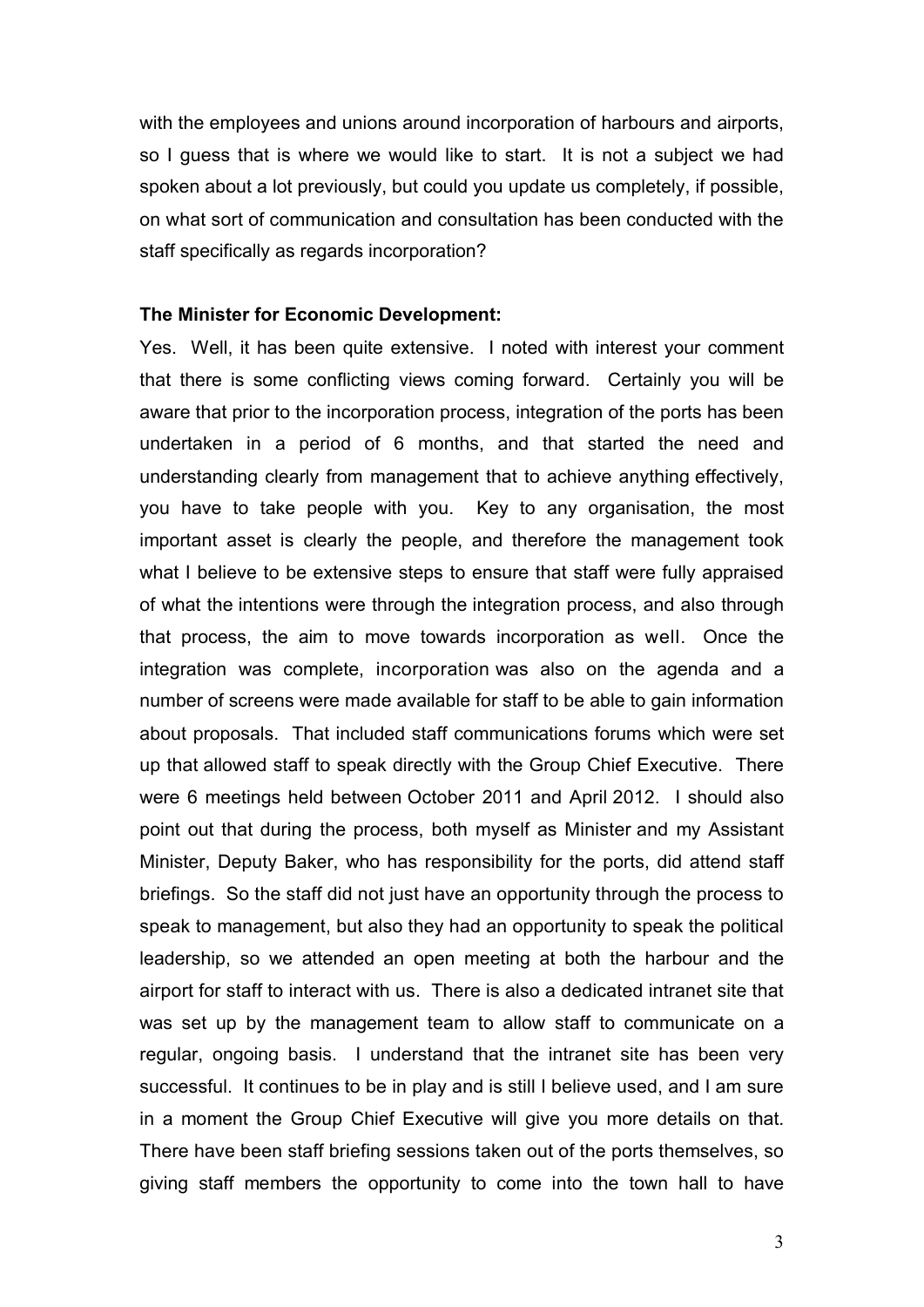organised and structured briefings and ask questions and to take into consideration obviously the working patterns. A number of staff obviously work shifts and so on, and that was done to try and ensure that everybody was included. There have been integration work groups set up and more than 40 per cent of the organisation have participated in those. There have been staff Q and As, which have come up as part of the intranet site that I mentioned. Quite a number of questions were raised; there were something like 67 questions raised on the intranet site in relation to integration and there has been a further 58 specific questions in relation to incorporation, which is another part. An important part of the aspect of communication with staff as far as management are concerned - and I fully endorse this - is the need for staff to be able to also ask some pertinent questions in an anonymised way so that they do not feel that their own position would be compromised in any shape or form, so an anonymised ability for staff to submit questions that would then be answered was also put in place. There were then departmental briefings held, all the various departments between the ports, the airport and the harbour. The managers of those departments also held briefing sessions to make sure that staff within their own particular area could be informed, and then of course not just staff, the trade unions are an important part of the communication process, and the unions have been involved in meetings which started back in September of last year and they have been held approximately monthly to allow unions to understand exactly what the proposals were.

## **The Deputy of St. Martin:**

To be quite clear, Minister, these meetings - and I think I have got from your answer already that the questions on the intranet site have been both concerned with integration and with incorporation, so questions have been asked about both subjects - but the meetings you refer to, were they specifically convened to discuss one item or the other or both or has it always been the intention to discuss incorporation as part of these meetings?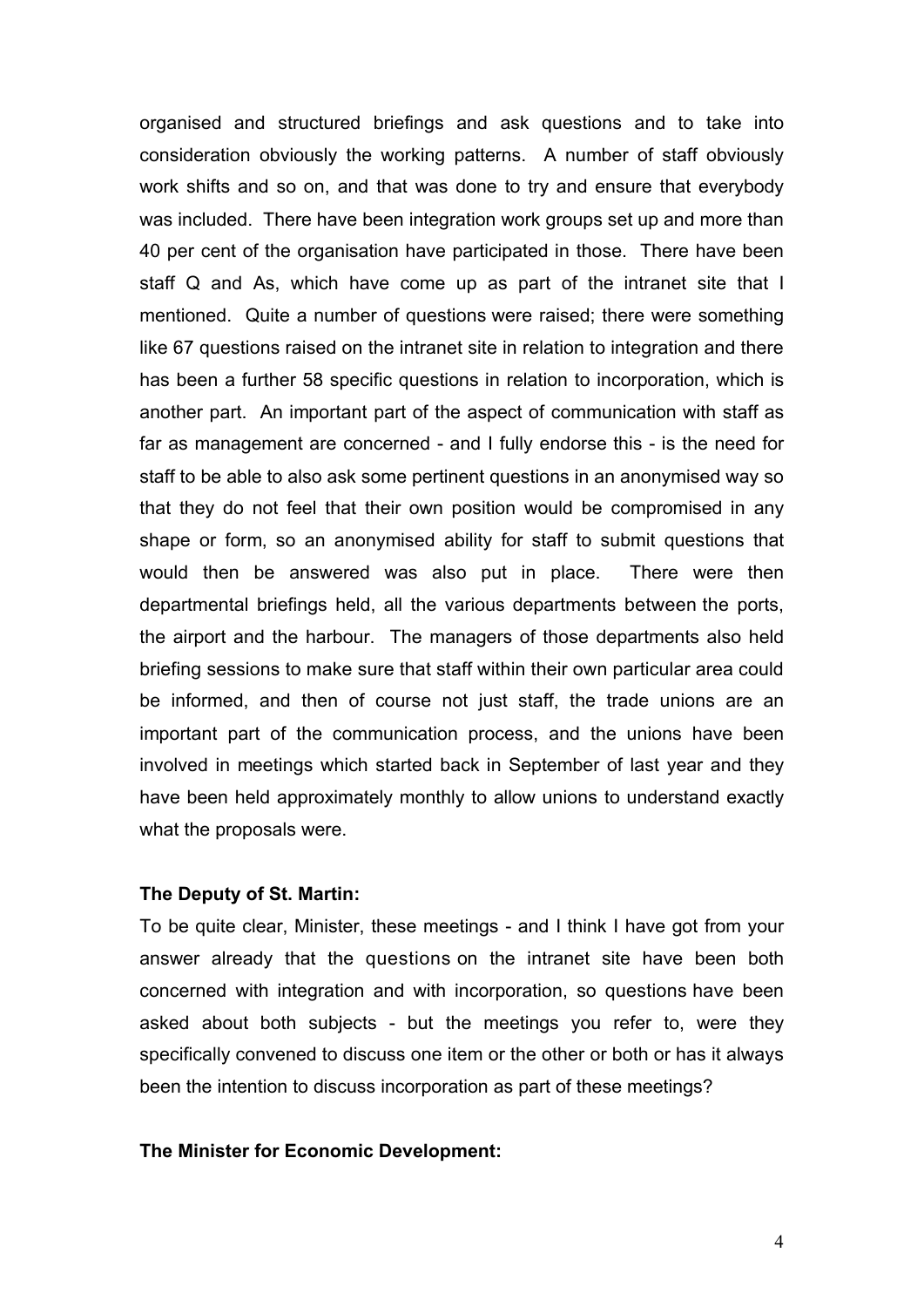I will let the Group Chief Executive answer after I just make a comment. My understanding is that the first part of the agenda was the integration. That process has largely been completed now, but through that process, there was no hiding from the fact that incorporation was an objective and so it was raised in those early meetings. Since then, there have been specific discussions in relation to incorporation, and just to be clear, the questions that I referred to, there were 67 or so questions raised on specifically integration, but separately 58 or so specific questions on incorporation, identifying the fact that staff were clear that that was a separate and specific topic. I do not know, Doug, whether you want to add anything to that.

#### **Group Chief Executive:**

I think it is important to understand that what we are doing within the ports is an overall change programme, and that change programme commenced back in September of 2011, when we announced what our integrated structure was going to look like, and it is going to carry on for the next few years and longer as we start to develop these businesses into high-performing businesses that are concentrated on creating a better working environment for our people, delighting our customers and creating a performing business through our strategic imperatives. The change process started with integration but it carries on through incorporation, specifically with the meetings that we had, and every meeting that we have and every communication with staff has been completely open and transparent, and we publish everything up on to our intranet site that is available for 100 per cent of the organisation to see, and we also share that information with our trade unions colleagues as well. Specifically with the trade union colleagues, we have been engaging with them for about a year now, and starting from February of 2012, we began to discuss what we call the principles of incorporation, and up until the point of lodging our report and proposition, they had some direct input and benefit into not only some of the content with the report and proposition, but then equally the process around which we are engaging with our staff. We made direct improvement into that process by engaging with them in the way that we have. The 50 to 60 questions that we have had on incorporation, what our future change programme looks like, the first 14 of those questions were

5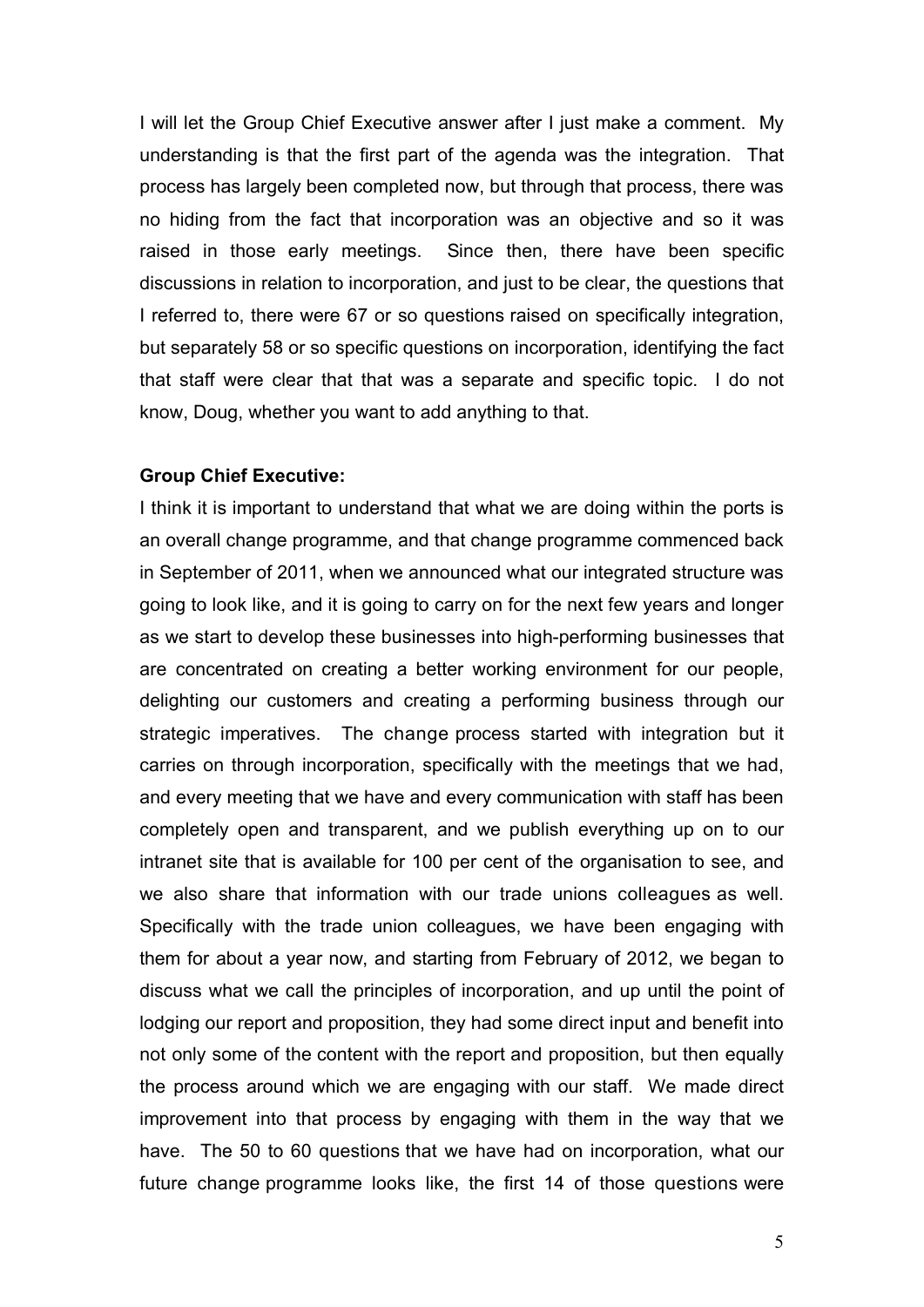jointly created between the management of the ports and the trade unions so that we could get clarity in the overall process and hit things that their members would find challenge with as well and wanted to know more information.

#### **The Connétable of St. Brelade:**

The comments from the unions in their document they released to States Members was that they asked States Members to be cautious of the proposition. What concerns do the unions have? Were they listened to? Were they incorporated in some of issues that were brought up within the proposition? Really what I am asking you is did you listen to the unions, because it seems to me that - or seems from the comments that are coming out - maybe they were not listened to as much as they should have been.

## **Group Chief Executive:**

I think yes is the answer, we have listened to them, and we have adapted not only our approach but also some of the underlying things. One of the early challenges that we had from our trade unions was around the protection of terms and conditions for staff, and so directly into the report and proposition we put in: "Staff will transfer from the States department into an incorporated entity on their existing terms and conditions." That was something that we specifically addressed while we listened to that.

[11:45]

Some of their questions that they put in that letter to States Members run again from what is a union representative standpoint, protecting their members, to what is a view of a citizen of Jersey, and there is no doubt that incorporation - or let us put it this way, in its broader context, change - creates uncertainty for people, and where we get power out of engaging with our trade unions is how to alleviate some of that tension from the uncertainty, so we do continually listen to them. As a matter of fact, I have got a meeting with them this afternoon. It is part of my monthly meetings with them. So we do adapt. Now, the thing is that we do not have all the answers and we have been very,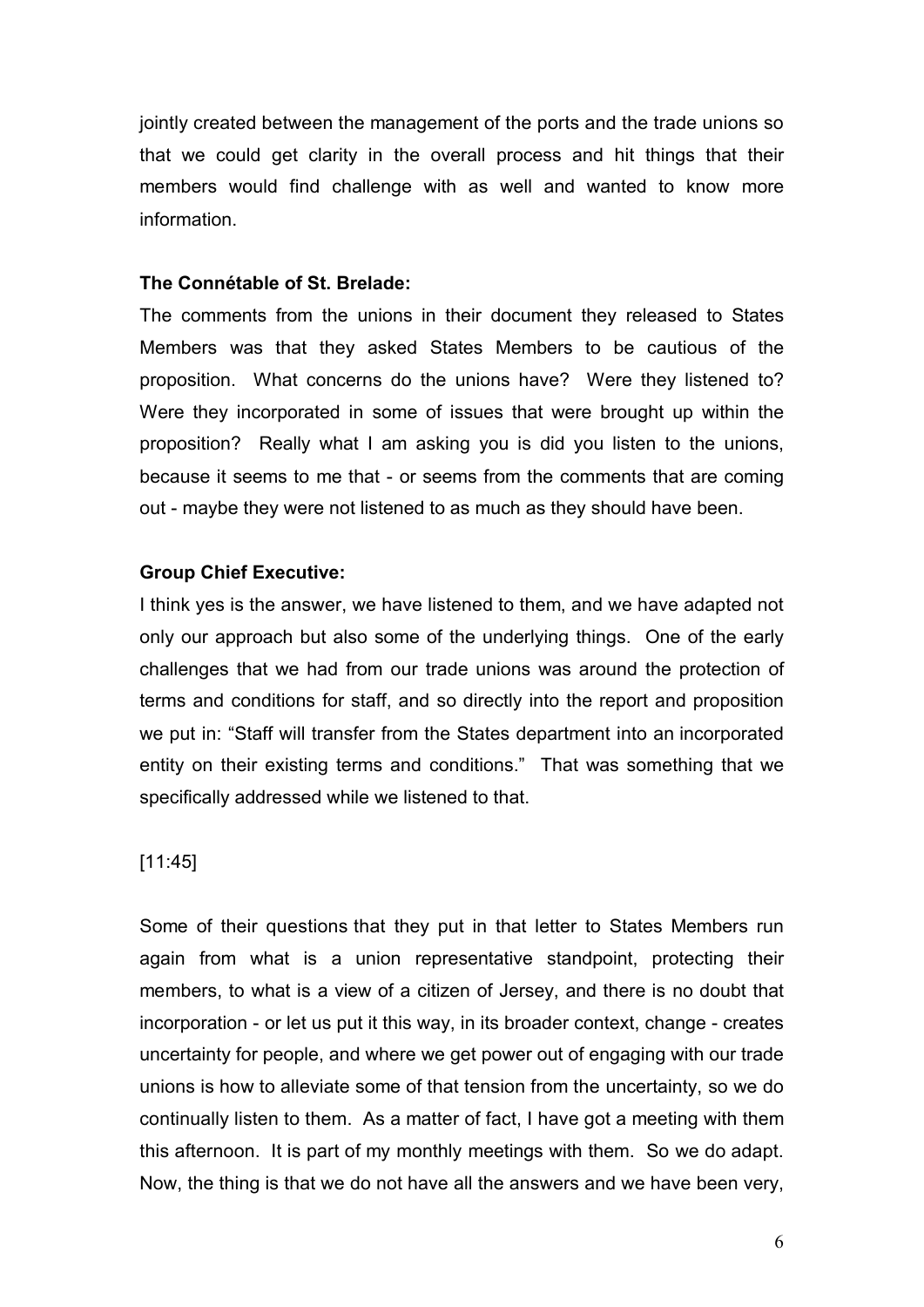very open that we do not have all the answers, but we have also laid out in our report, particularly in appendix B, how we intend to come up those answers over the next couple of years, and there is a specific working party in there, a workstream in there that we have called the staff terms and conditions or staff working party, and that is going to address a lot of the things for our employees. Now, understanding that we do not have legislation in place to govern such things in Jersey, we took an early move with our trade union colleagues, and we have established what we have called a joint working party, which comprises Ports of Jersey management, human resources and trade union representation that is specifically targeting, designing the policy around which we would transfer staff from this department to an incorporated entity, and they are, rather than in an oldstyled: "Here is something that the employer would like to achieve. Let us negotiate on this" involved at a very early stage and they will have direct influence into how that process will unfold.

#### **The Deputy of St. Martin:**

Can I ask how long that joint working party has been set up?

#### **Group Chief Executive:**

We have had 2 meetings. The terms of reference were agreed in May or June of this year. We have had a meeting in July and a meeting in August, and our next meeting is scheduled for October. Our ambition is to have something that can be referred to the various then negotiating parties, including the States Employment Board, in December of this year.

#### **The Connétable of St. Brelade:**

I think the unions have got every right to be cautious, but I think incorporation in the past - and I am thinking of Jersey Post, Jersey Telecom - have had some problems, certainly with Jersey Post. Now, moving over the terms and conditions is fine, but one of the comments that was made, if trading conditions were to change, you may feel that there is a necessity to change the terms of conditions of workers. What guarantees are you going to give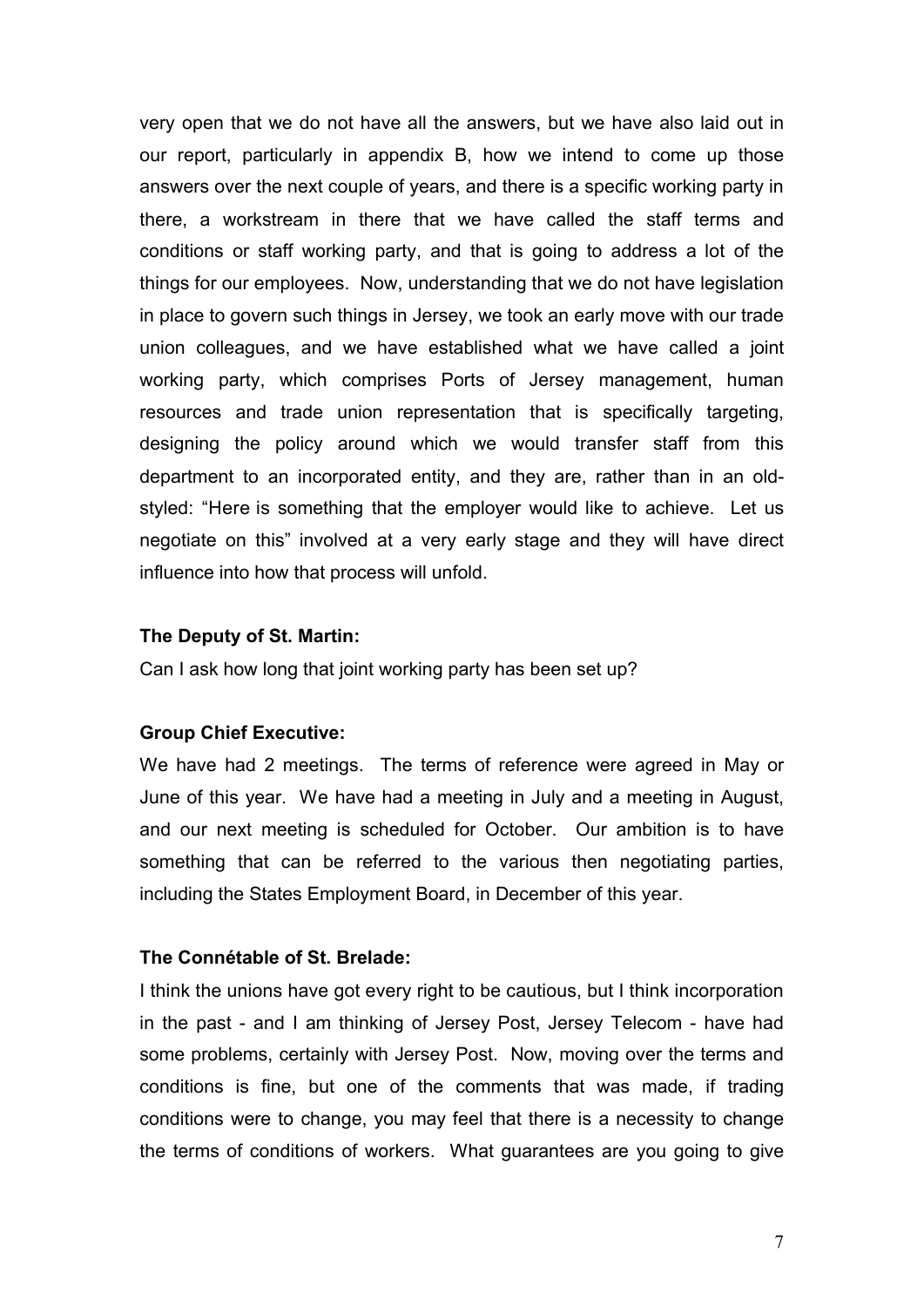that workers at the harbours and airports will not have their terms and conditions changed in the future under the incorporated body?

#### **Group Chief Executive:**

Philosophically, we are about trying to do the responsible thing, not only for staff, but also for the economy and the community of Jersey, so we are not trying to do anything bad to people. That is also why in the report and proposition we said that we are going to carry on maintaining the historic harbours and the coastguard, which are public service obligations that we would hold. We are not trying to take all the good bits and leave all the bad bits behind. Equally, a lot of our staff are highly specialised, professional people, certainly in areas of the coastguard, air traffic control. There is not another harbours area or another airport in Jersey where we could source those competencies, and we want to grow and develop these competencies. Crucially, if we are growing our business, we are creating opportunities for our staff to be involved in different areas and grow their own careers in a way that is inhibited today.

## **The Connétable of St. Brelade:**

I am just getting on to the point, historically incorporation has meant deteriorating standards for workers in those incorporated bodies. We have only yesterday seen with T.T.S. (Transport and Technical Services) obviously the same thing happening, where workers' terms and conditions look like they are not going to be upheld. Can you give a guarantee that those workers' terms and conditions will be upheld within the incorporated body in future? I mean, that is what the workers need to know.

## **Group Chief Executive:**

What I can guarantee is that we will continue to consult, negotiate in an open and transparent manner around all the changes that we wish to make, absolutely 100 per cent guarantee that. What we are looking to do is to modernise our terms and conditions so it is more appropriate for our businesses and it creates a more rewarding place for our employees to work, so hopefully we are creating a much more compelling package; that certainly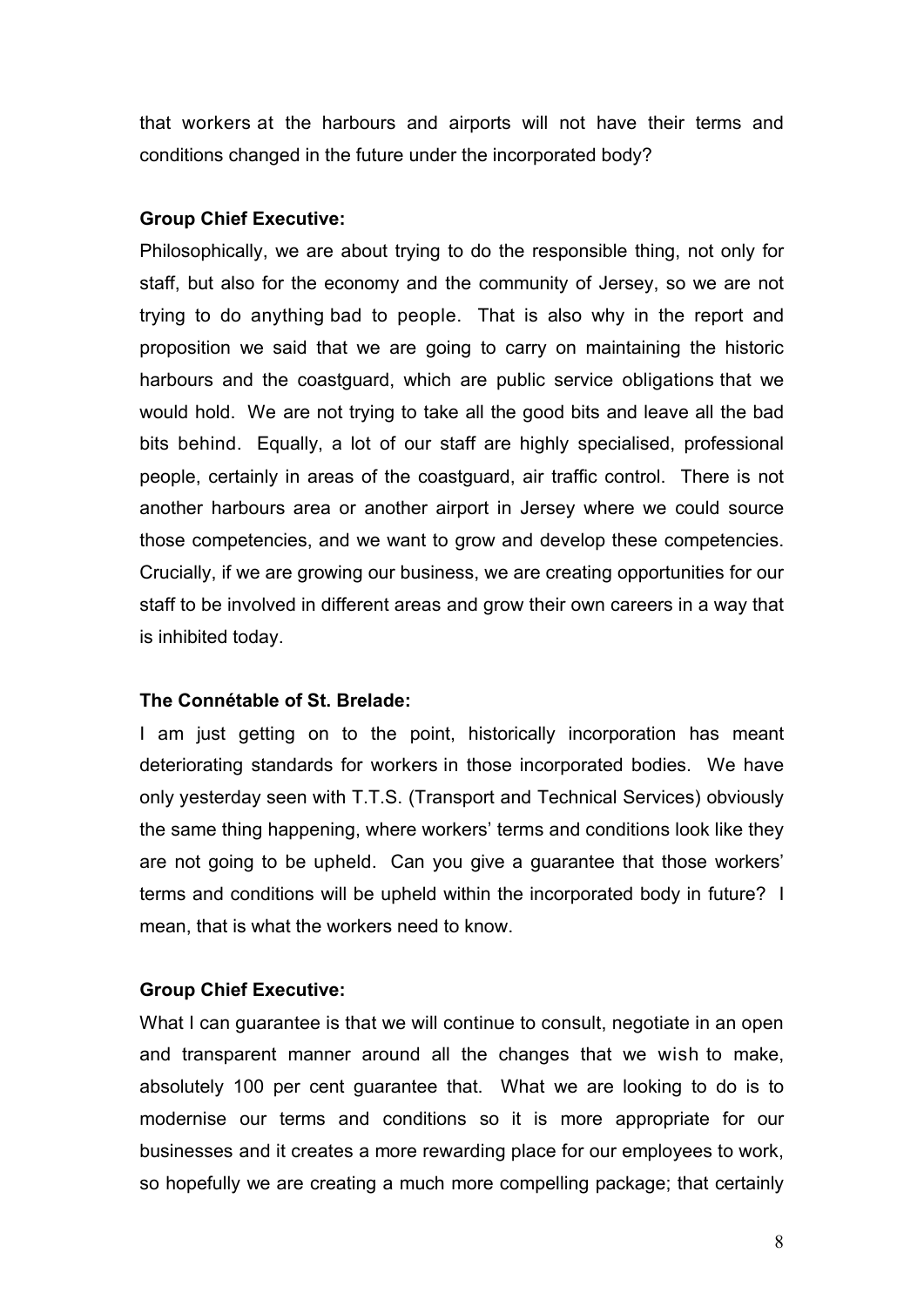as a part of our strategic direction, we have laid out our aim is to attract, retain and reward talent, and that is what we aim to do, but it will all be done in an open and transparent way.

#### **The Minister for Economic Development:**

I would just add one point, that the States of Jersey cannot guarantee terms and conditions at the moment. As you are probably aware, there is a terms and conditions review underway at the moment, so regardless, staff that are employed by the States of Jersey have not necessarily got their terms and conditions guaranteed as a result of or subject to that review.

#### **The Connétable of St. Ouen:**

What has the feedback been from the current staff? I mean, is it positive? When you say you have asked them, you have given questionnaires et cetera, has there been a positive response to them? Have they got enthusiasm for the merger and what the future holds for them?

#### **The Minister for Economic Development:**

Just before Doug gives his view on that, I will make an observation. Since my time in politics and with my involvement with the ports, certainly in the early years I would get a continual stream of queries, if I can put it that way, from members of the public about the way in which the ports were operated, and quite a number of queries coming through from staff members about various issues. Over the last 18 months or so, those have gone almost to zero, and so it is a very good litmus test from my perspective politically that the management of the ports are doing a job which is appreciated not only by the staff that are working there, because they are having an opportunity to have their say, which is vital, but also by users of both the airport and the harbour. So the number of complaints or queries has gone to zero. As far as I am concerned, it is being handled by the management, so I think the process is in place. I am satisfied they are certainly giving the opportunity for both those groups to have their important say.

#### **The Deputy of St. Martin:**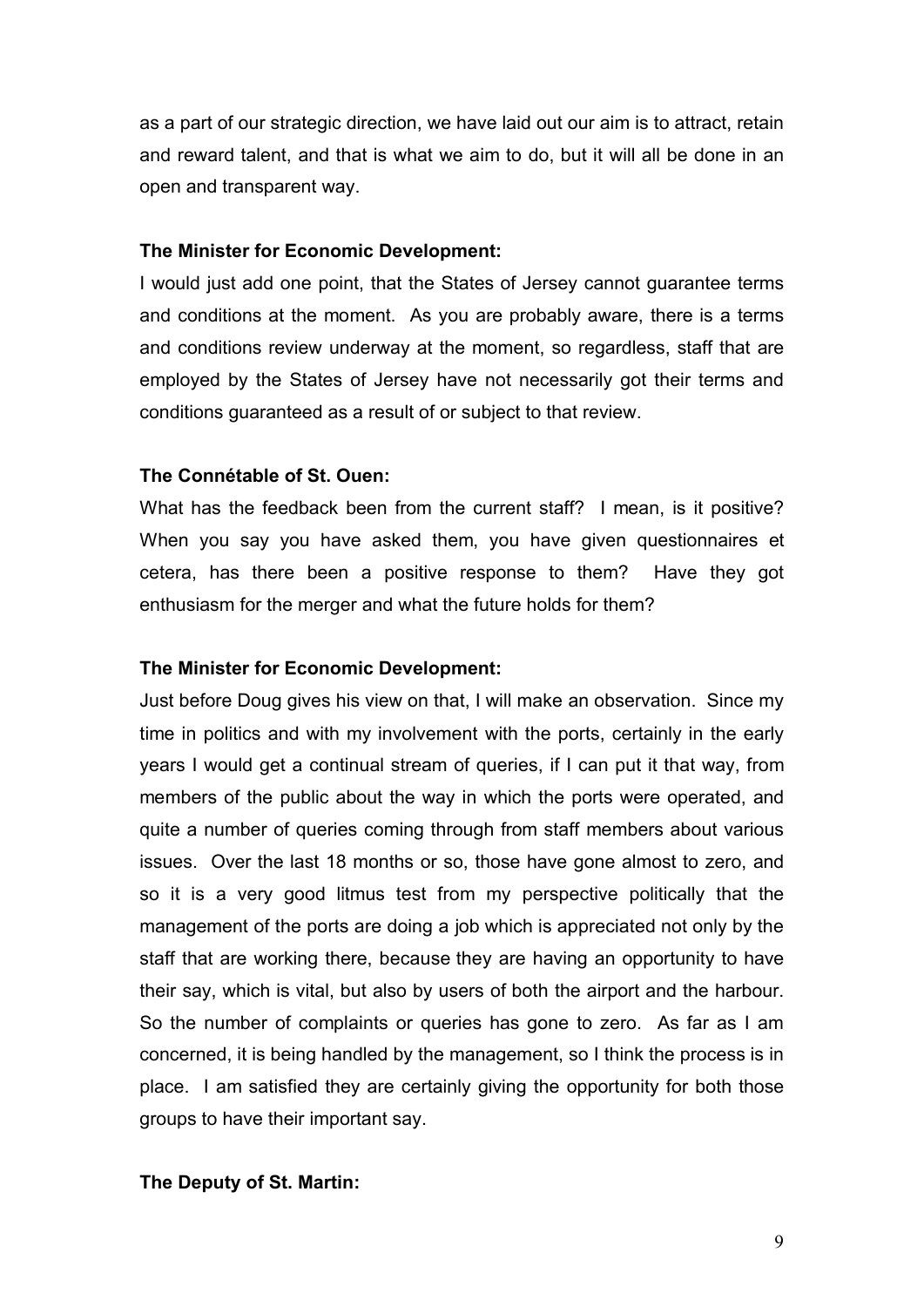Minister, if I could just take us back to last week's debate, Deputy Tadier said, and I quote: "I have just come off the phone to a union representative who said there had been lots of consultation when it comes to putting harbours and airports under one roof and that consultation was heavy over the last 6 or 9 months, but there was very little or no consultation on incorporation." Do you give an answer to that? I mean, given what you have already told us today, there is obviously a difference of opinion.

#### **The Minister for Economic Development:**

Absolutely. I mean, I dispute entirely that comment, but clearly we are open to listen at all stages to both the views of staff members and also the public, for that matter. That has always been the case and will continue to be so. I would just like to emphasise that this is the start of a process. What we were seeking in the States last week was to get an in principle decision - and I use this specifically, this term: "in principle" - that we were going to take a direction of travel to incorporate the ports. There is an awful lot of detail and work still to be delivered upon, and the Group Chief Executive has just made that point with regard to staff and so on. In fact to try and give peace of mind to States Members, you might be interested to know that I had communication with the Greffe. I intended, as a result of the concerns by Members about the in principle issue, to take an amendment to my own proposition to reinsert: "in principle" for absolute clarity, notwithstanding what the Deputy Bailiff's ruling had identified in the States, and I have been told that such an amendment would be or has been ruled out of order by the Bailiff, because by default, the proposition is in principle because of the amount of work still to be done and the fact that the legislation needs to come back for the States consideration, plus other details, which I am sure we will discuss shortly.

## **The Deputy of St. Martin:**

It is a use of words, but could I put this to you? Are you happy that you have had formal consultations with the unions over the incorporation of harbours and airports?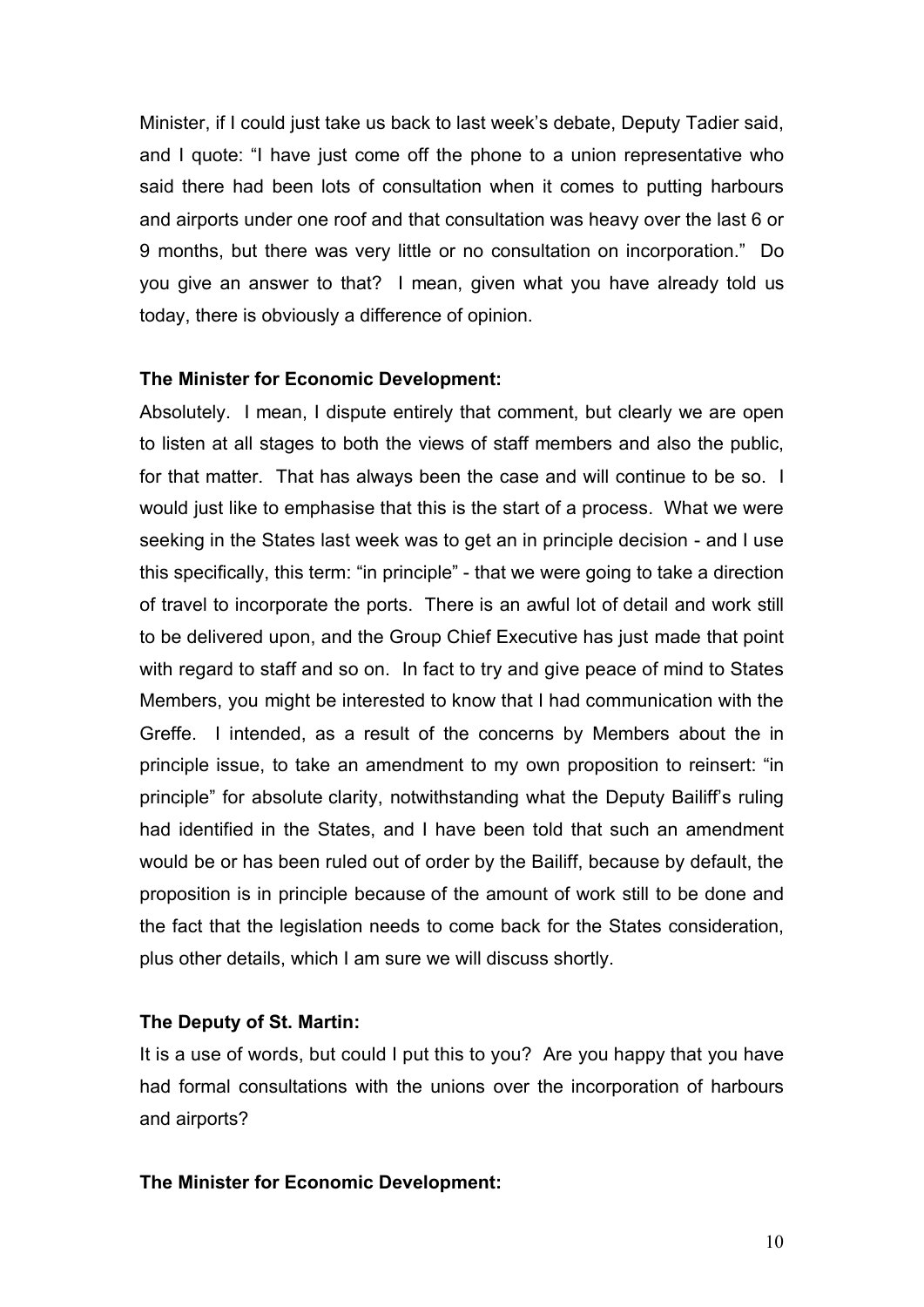I am happy that the process has certainly started, yes. We have already heard that there have been working groups set up and that the unions have jointly had an opportunity and have engaged with the management of the ports about the plans for incorporation. That is the beginning of a process which is ongoing. As you have heard, the Group Chief Executive is meeting the unions today. That was a meeting that was already in the diary before last week's events.

## **The Deputy of St. Martin:**

The subject of the meeting includes the words: "incorporation" and: "harbours and airports" or is it a ...

# **The Minister for Economic Development:**

I will let the Group Chief Executive answer that question. It is his meeting.

# **The Deputy of St. Martin:**

I am just trying to ascertain whether ... Deputy Tadier says: "I am asking that a formal consultation takes place with the unions as a result of the consultation brought back to the Assembly" but I am just trying to work out whether we have had a formal consultation with the unions already.

# **The Minister for Economic Development:**

Sorry, just before you answer that, in fact, just for clarity's sake, that did not form part of the reference back. He tried to reinsert for more consultation, but that was not what the reference back said.

# **The Deputy of St. Martin:**

As I said, it is a use of words.

# **The Minister for Economic Development:**

I accept that.

# **The Deputy of St. Martin:**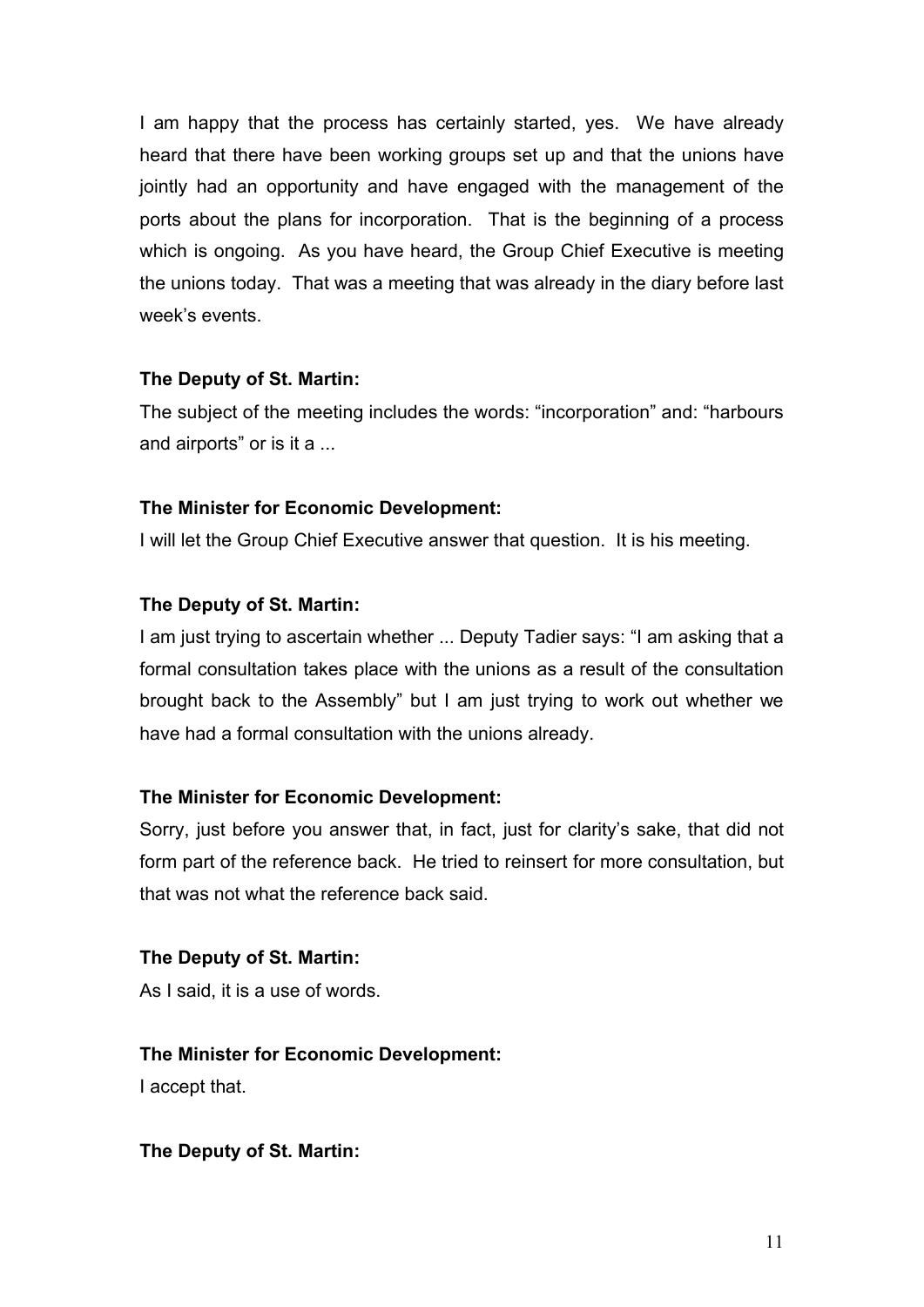There is no question that you have had a number of meetings with the unions and a number of meetings with the workers, and whether they are formal meetings or informal members, you have certainly met with the unions to discuss. Would it be possible for us to have the dates of those meetings and also would it be in order for us to have the questions that staff have put on the intranet, or there might be data protection issues? I am not sure.

#### **Group Chief Executive:**

Yes, the questions themselves are not attributed to anyone. Could we do that?

#### **The Deputy of St. Martin:**

Yes, we will come back, but certainly the dates of the meetings would be useful to see how extensive they were through the months.

#### **Group Chief Executive:**

Would you like them now? Can I just respond on the formal or otherwise consultation and when we started to talk about incorporation? Certainly incorporation would form a part of all the discussions that we had, but while we were concentrated on the integration process and making sure that we were handling that properly, we spent the majority of the effort there. From February of this year, we started talking formally - deeply, I should say around what the principles of incorporation are and what we are intending to do, and that iterated through a Q and A document between management and the unions. We have not engaged, I would say, in what I would classify as a formal negotiation between an employer and an employee representative body, and the main reason for that is there has been, in my opinion, no reason to do so, because what we are trying to do, in a way that I do not know has been done in Jersey before, is use the power of the knowledge and the benefit of the trade unions to develop the concepts, the policies at an early stage in the process, so we are at an early stage. There will be formal consultation when we have a formal proposal on the table that will be developed as a part of this joint working party that we are creating around the staff transfer, but equally, within the overall staff terms and conditions, around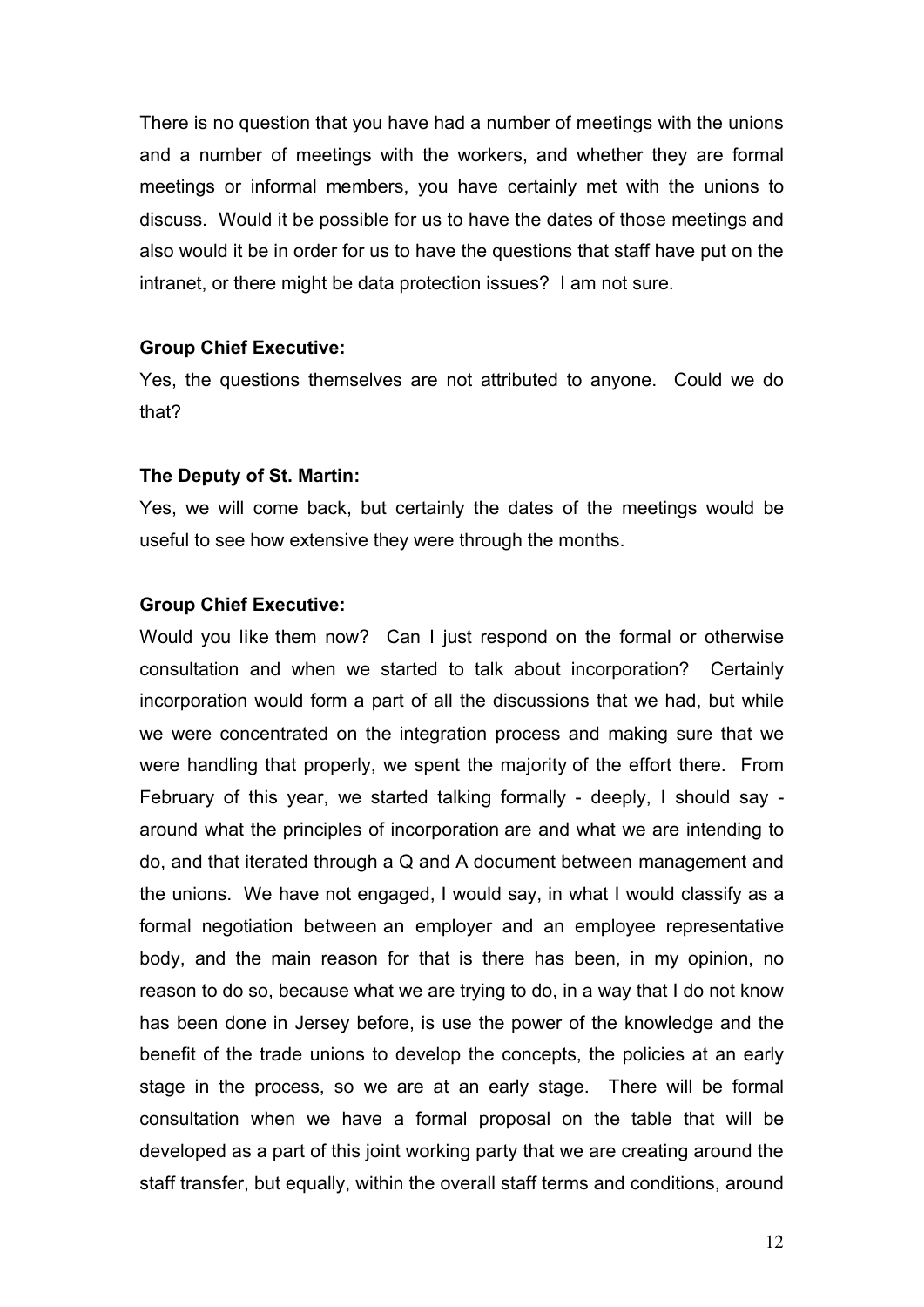that, if there are changes to policies, procedures, handbooks, whatever there may be that are going to affect staff, we will have the necessary formal consultation, but the project has not moved on far enough to have those formal consultations.

#### **The Connétable of St. Brelade:**

Because I think it was concerning for some States Members that there had been no formal consultation with the union regarding incorporation. I think that is what you are almost saying there. I can see where you are coming from, that that is the next stage, but I think it was concerning to some States Members that there had not been that formal consultation around the terms and conditions and around the move into incorporation with the unions.

#### **Chief Officer:**

In the report and proposition, and consistently in meetings with staff and union representatives, and it is enshrined in the proposition, is that the terms and conditions that apply at the time of incorporation will be carried through, including pension rights, which is a far greater commitment than is made under U.K. (United Kingdom) T.U.P.E. (Transfer of Undertakings (Protection of Employment)) legislation, for instance, but I do not think there is any doubt in anybody's mind, because it is in the proposition that was presented to the States that that is the case.

#### **The Deputy of St. Martin:**

The point we are just trying to get at is that there was an assertion made by Deputy Tadier that serious consultation had not taken place over incorporation, and we are just trying to get to the bottom of that. The intimation we are having here I think is that while you cannot speak for the unions, obviously you feel that they were happy with the way the process had been unfolding.

#### **Group Chief Executive:**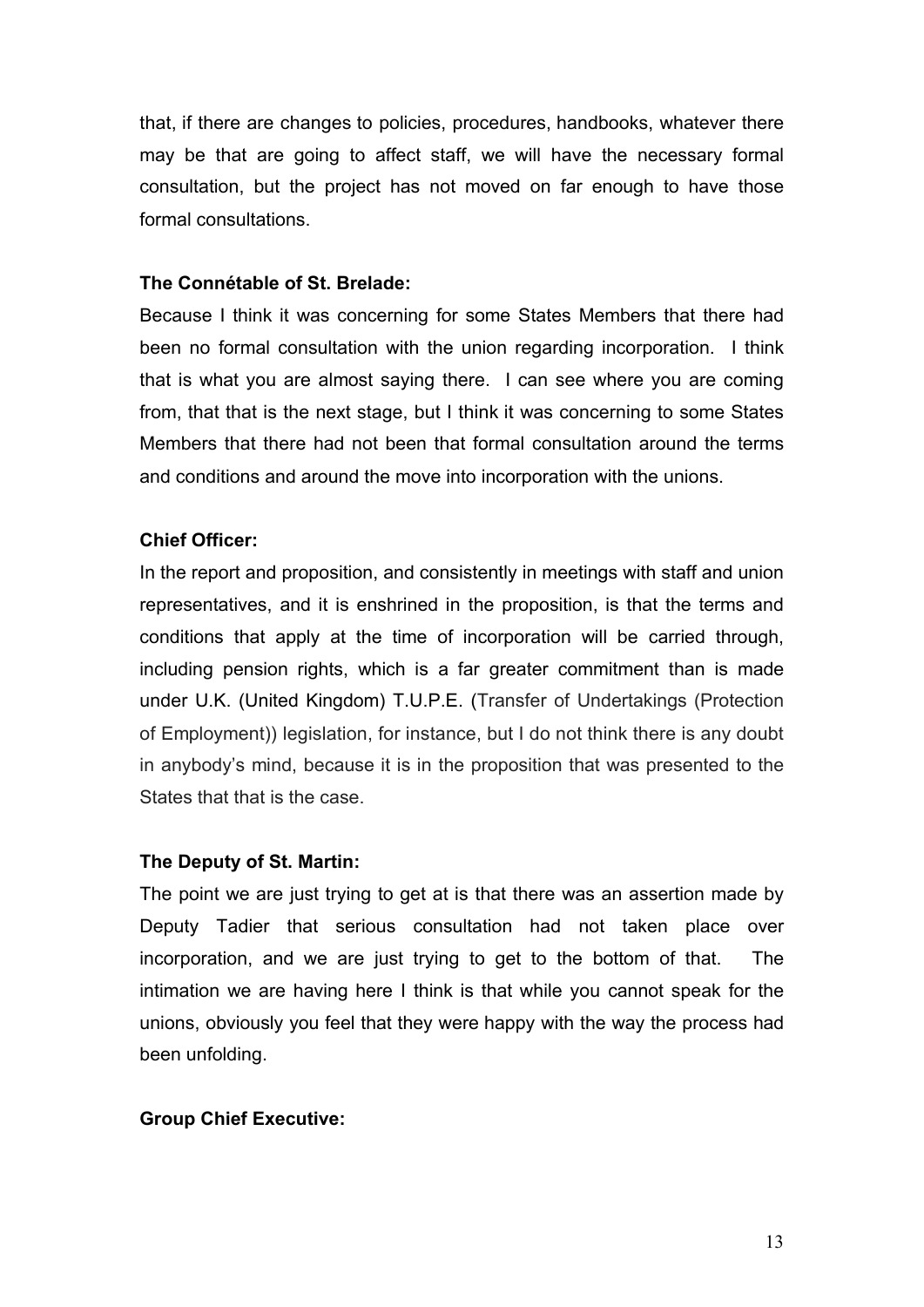Yes. Yes, and they have been engaged and they have provided us valuable input into the process that we have listened to and acted upon, and I fully believe that we will carry on doing that throughout the entire project.

## **The Minister for Economic Development:**

There is still a lot of work to be done, but this is the whole point and the key element ...

## **The Deputy of St. Martin:**

Yes, we appreciate that, but we are just trying to get ...

# **The Minister for Economic Development:**

No, I understand that, Chairman. It is just trying to re-emphasise the fact that this is or was intended as an in principle - has to be an in principle proposition, because of what remains to be done.

# **The Deputy of St. Martin:**

Yes. From our point of view, we wish our comments paper to be as wellinformed as it possibly can be.

# **The Minister for Economic Development:**

Understood.

# **The Deputy of St. Martin:**

There is a problem here with Deputy Tadier's interpretation of union involvement, and you are telling us one thing, Deputy Tadier obviously has a different opinion from whoever he was speaking to on the telephone last Tuesday.

[12:00]

Are you relatively ...

# **The Connétable of St. Brelade:**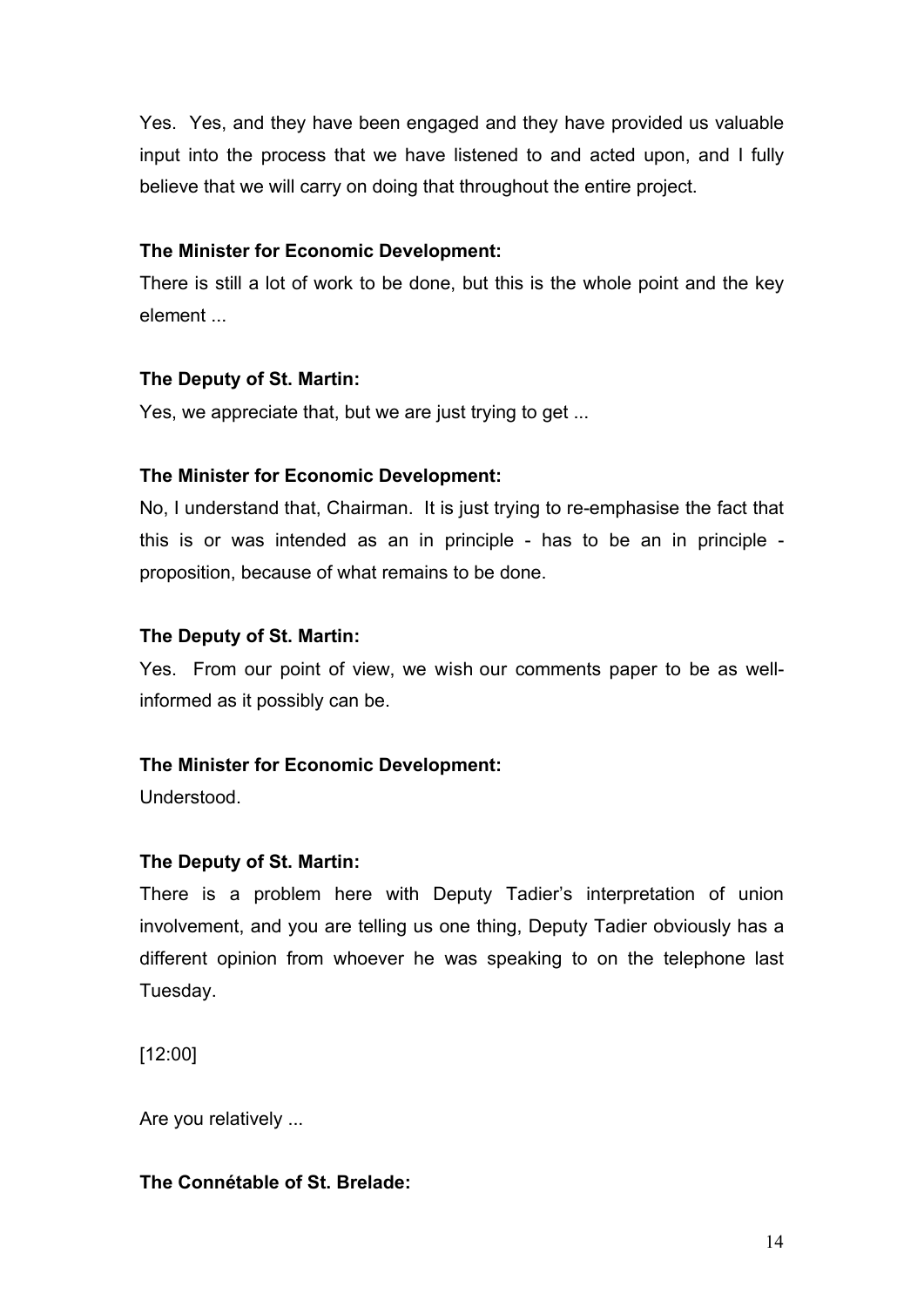Well, including the unions, because I think the unions have got a different opinion to that as well. It is clear from their comments that they do not.

#### **Group Chief Executive:**

In their comments, they raise concerns and challenges philosophically around incorporation, and I have had those conversations with them, and they believe quite strongly in their opinion that public assets should remain in public ownership, and we believe quite strongly that we can create a much more vibrant business and a better future for not only the Ports of Jersey, the staff, but also the economy and the community by going down that path. That is a difference of opinion. I have got 2 years to convince them otherwise in this process, but one thing that they do say, and it is certainly in a letter in which Kevin McAlonan wrote to the *J.E.P. (Jersey Evening Post),* he also said: "We will continue to work productively and positively with the Ports of Jersey management on these things." So the: "continue to work positively and productively" on the basis that we had been doing to this day, and nowhere in that letter did they say: "We have not had any discussion, we have not been engaged and we do not understand what is going on."

#### **The Connétable of St. Brelade:**

It is the level of engagement. That is where there is going to be some difference of opinion, and I think that is where Deputy Tadier comes from.

#### **The Deputy of St. Martin:**

We will see from the number of meetings that have been held, because they will have to talk to us. I mean, you mentioned change, Minister, and I think quite rightly everybody is concerned about change. Could you tell us how you think staff will be affected by change into an incorporated body?

#### **The Minister for Economic Development:**

In what respect? As we have said, the terms and conditions are going to be protected, so in that respect they move from their current position as employees of the States of Jersey to an employee of the incorporated structure under exactly the same terms, so on that basis, their appointment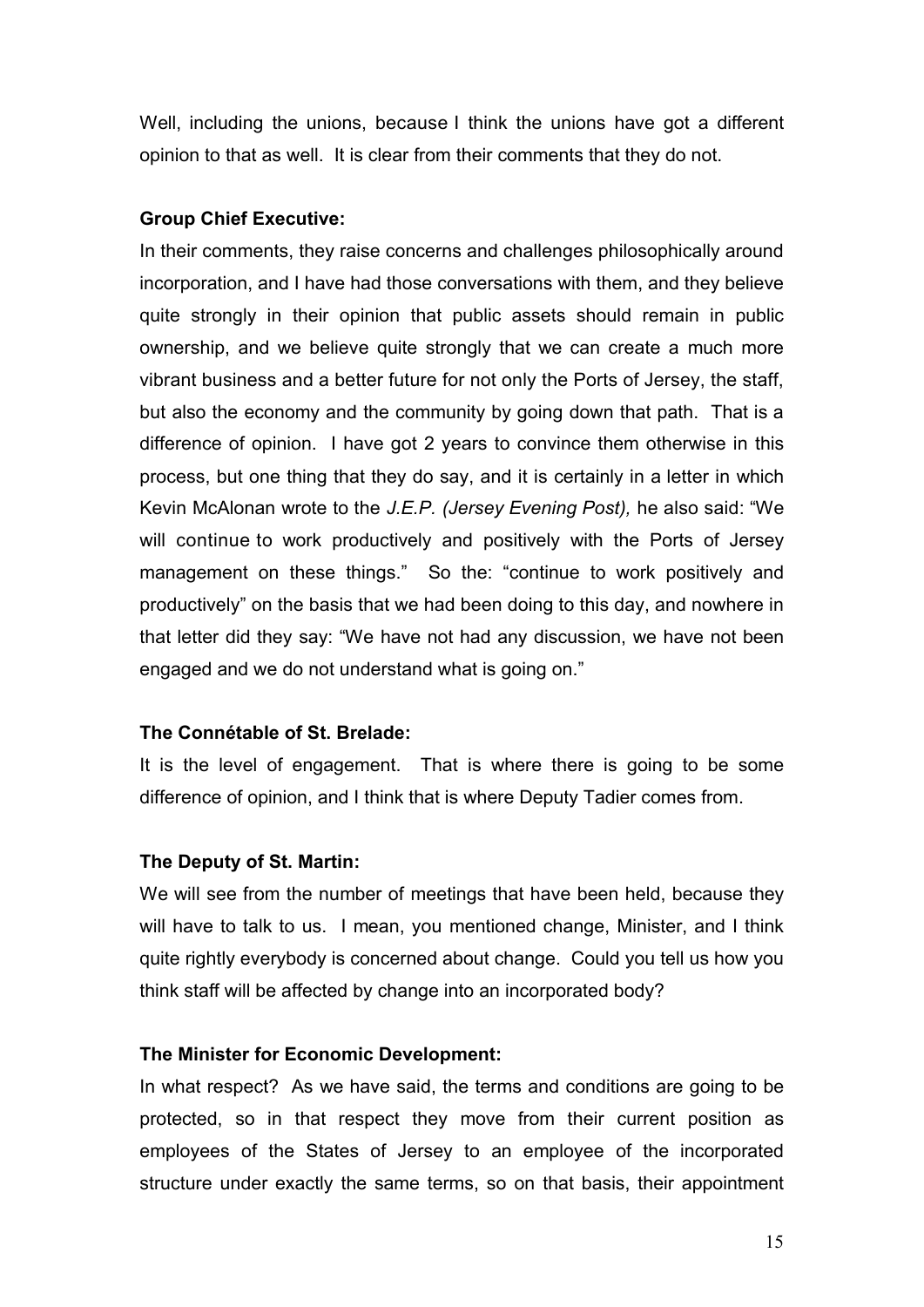terms do not change. What does change is the opportunity that exists with incorporation for far more flexibility, far more creativity from staff to be involved in growing the business, and that is an important aspect, as far as we are concerned, commercial agility.

## **The Deputy of St. Martin:**

So any change is positive rather than a negative from the staff point of view then?

## **The Minister for Economic Development:**

My view is that changes that result in the future to the way in which the businesses are run and the opportunities presented therein will give staff other opportunities for career development. I think we are seeing that already, interestingly, from the integration process, where staff who have been given new opportunities to develop new roles are beginning to shine, whereas for many, many years, they were stuck in other lower-performing jobs and how some individuals you can see are beginning to really develop their careers, and I think that is quite an exciting thing to see and will ultimately lead to a far better-performing organisation.

# **The Connétable of St. Brelade:**

Can I just pick on one point, 4.3 in the proposition, which quite clearly states: "Over time, the incorporated company could change its terms and conditions of employment to reward individuals and teams for their contributions to the success of the business" and I fully understand what you mean by that. Obviously people that do well you want to reward, but there is a sort of a risk with that that those that are not performing get thrown out the back door or you try to remove them from the incorporated business. Is there any intention to do that, for example? I can understand why businesses want successful staff, but there is a risk there, I think, and it clearly says that the terms and conditions could change. That could also be the same for under-performing staff.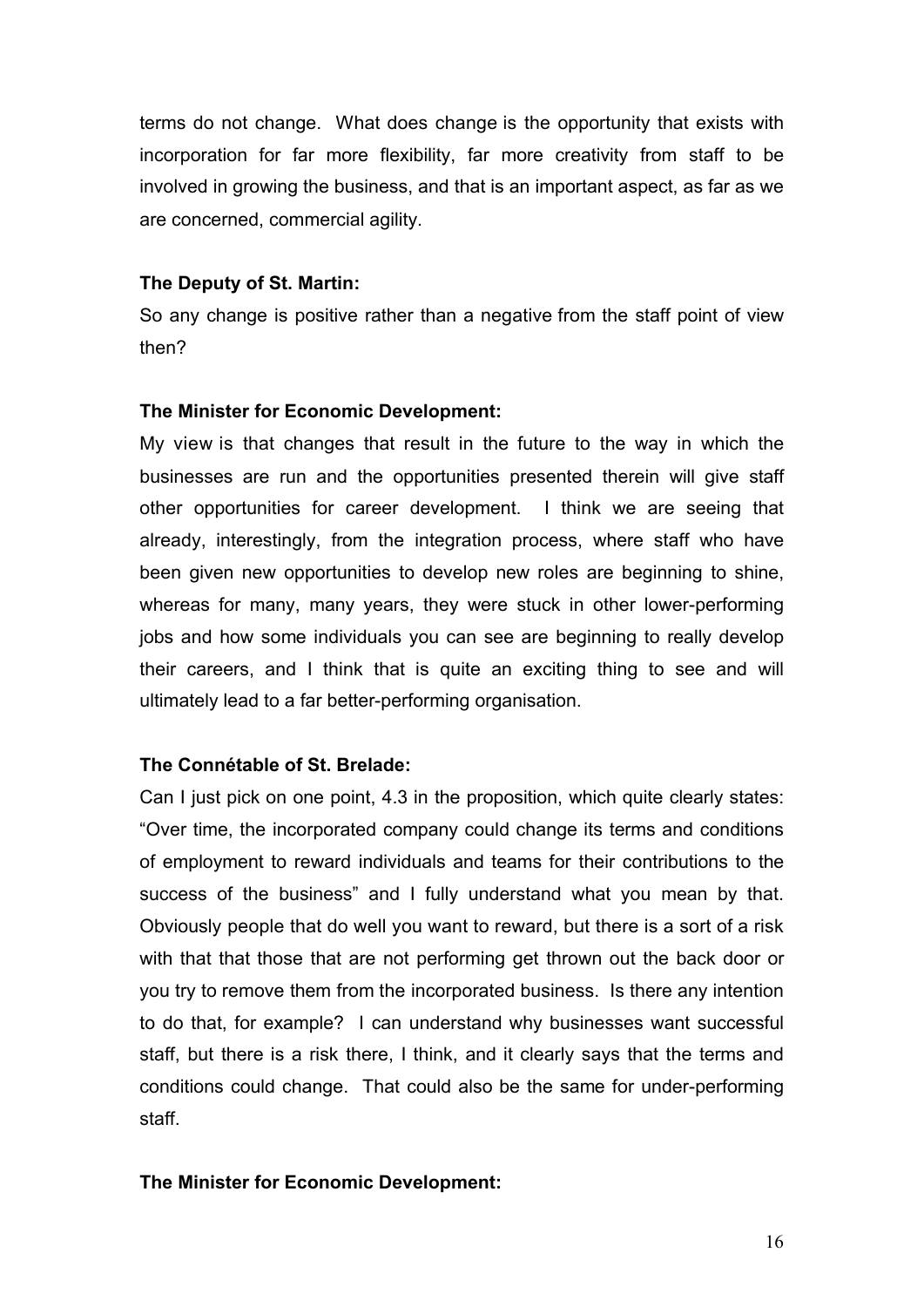I mean, to be fair, that is the situation now under the current States of Jersey system. If staff do not perform, they are managed to try and first of all rectify the situation. If it is not possible to rectify the situation, if it is not possible to rectify it, there is a process in place which ultimately could lead to them leaving the organisation, in extremis. What we are effectively saying here is the downside, if you want to call that downside, for non-performance is there, but equally, there is a massive upside for people to develop their careers and have the incentive for performing well, to get rewarded for performing well. I think that is something missing in the public sector, which is a tremendous shame.

## **The Connétable of St. Brelade:**

Do you think that is something that needs to be made clear to unions maybe as well, that there is 2 sides to business, there is a success side and there is the failure side, and if you fail, there is a consequence to that?

## **The Minister for Economic Development:**

But the failure, if you want to call it that - I do not like to use terminology like failure - if people are not performing they can be managed currently under their arrangements with the States of Jersey. That would not change through the incorporated body. You obviously want to manage your staff to try and rectify issues of poorer performance to try and resolve it. Ultimately, that might not be possible and the situation would be the same through the incorporated structure as it is currently. What we are going to get through the incorporated structure of course is the incentives, to be able to reward staff for good performance, and I think that is really positive. I would like to do that across the States of Jersey, quite frankly. How can we hope to get the best possible performance from the staff if you do not reward them when they do well?

# **The Connétable of St. Brelade:**

You are not including the States Members in that, are you?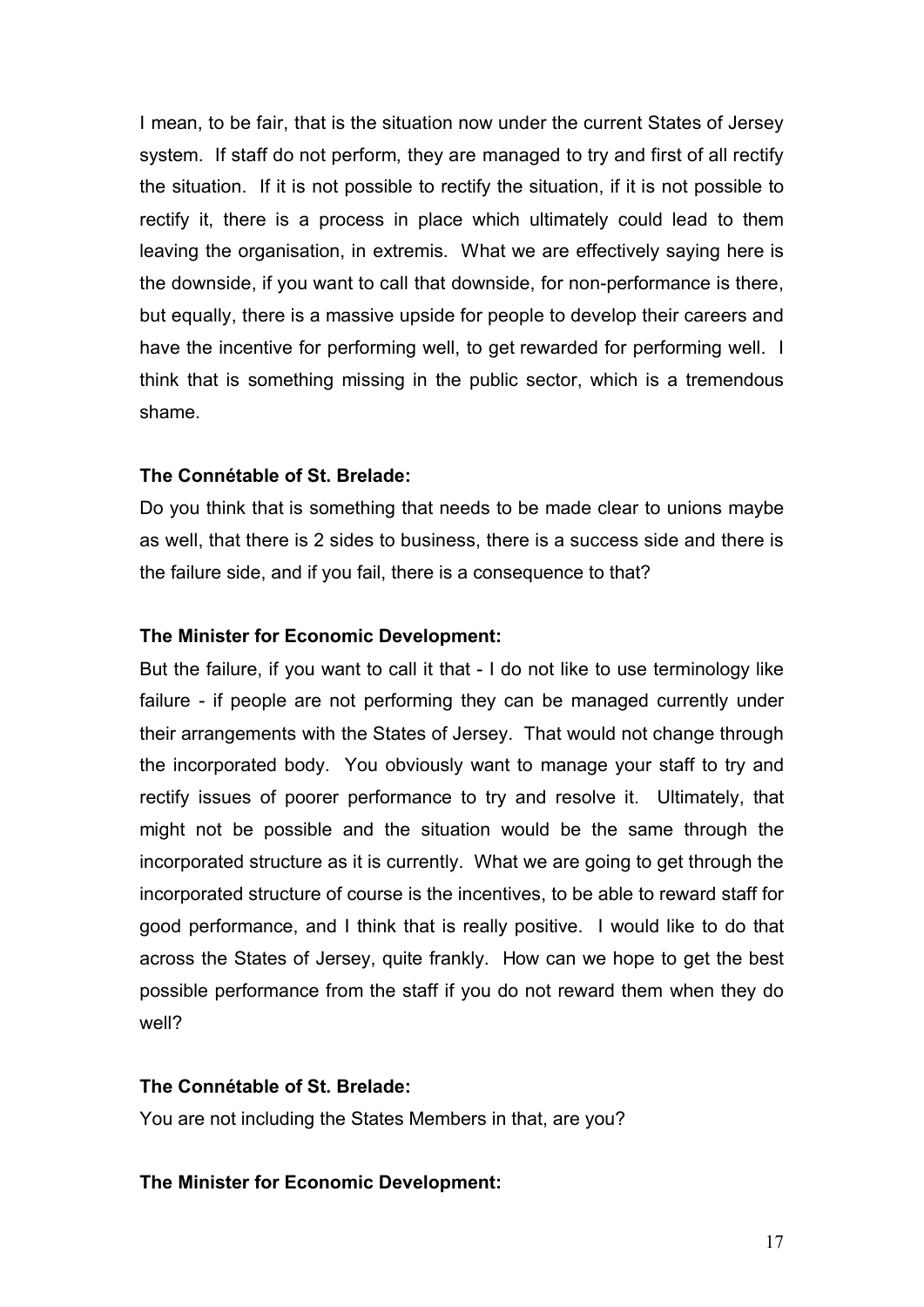I would include States Members in that, but that is an aside.

# **The Deputy of St. Martin:**

Before we leave the subject, this afternoon you have a meeting with the unions and are there topics of discussion on the agenda that you can tell us? I mean, is it indicated specifically to discuss the concerns they may have?

# **Group Chief Executive:**

It is a typical agenda that does not vary too much month to month. The specific agenda that we have is that we will review the notes and the actions from the previous meeting, we will have an incorporation debate update, our direction to 2015, which is our strategic direction for the businesses, an update on the staff transfer working party, which is this joint working party that I discussed, and then a general discussion around anything else that is going on. While integration was completed in March of this year, we are continually looking at ways in which to make our operations more efficient, and that includes restructuring of particular units. So I also take the opportunity to get any questions and feedback from them and also provide them with an update on where it is going more generally. That is our agenda for this afternoon.

# **The Deputy of St. Martin:**

Typically, who would attend that meeting this afternoon with yourself? Which other people will be ...

# **Group Chief Executive:**

Typically, we have representatives from Unite, both Civil Service and manual worker. We have representatives from J.C.S.A. (Jersey Civil Service Association) and Prospect.

# **The Deputy of St. Martin:**

This is a monthly meeting?

## **Group Chief Executive:**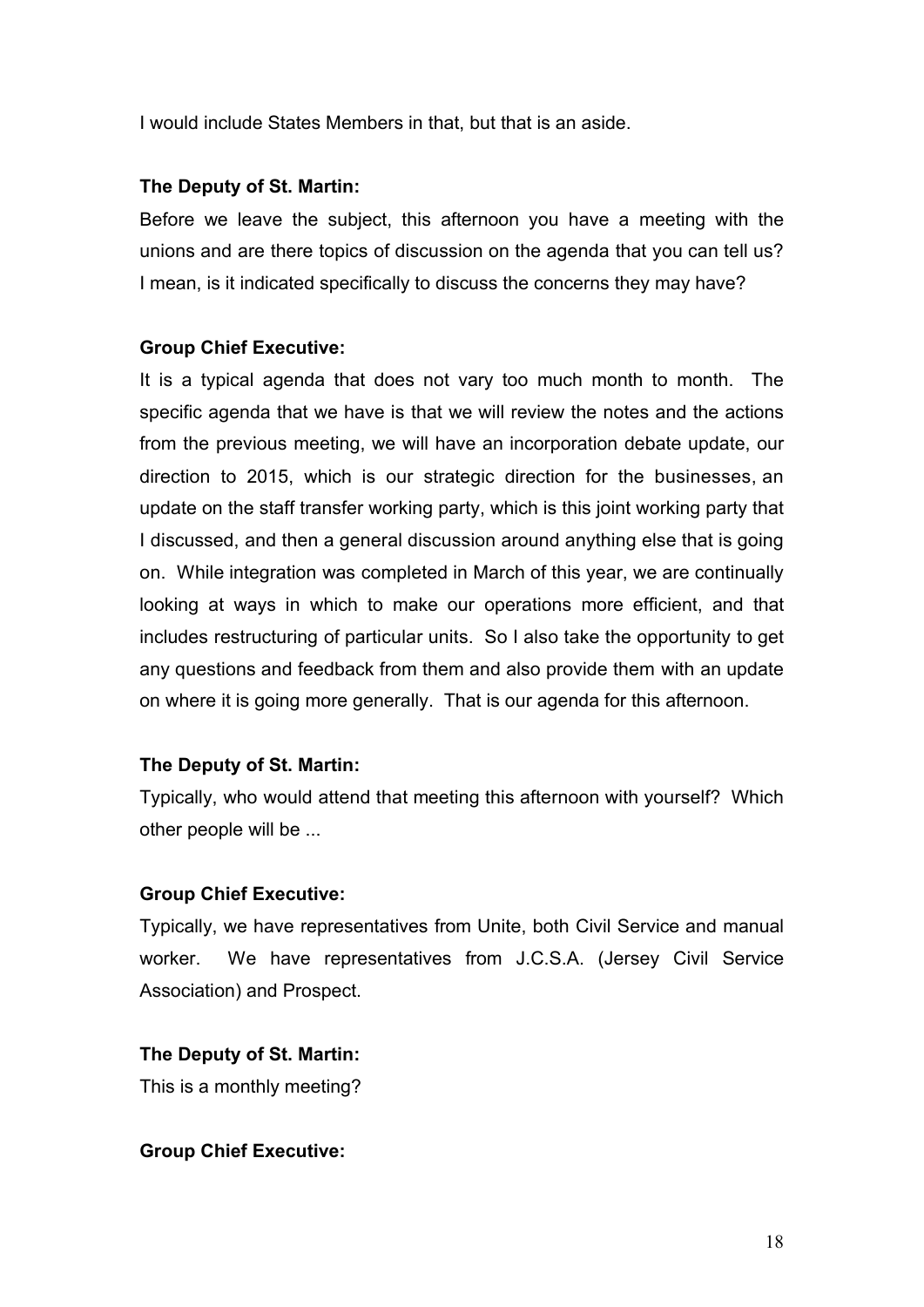Approximately monthly. Sometimes with diaries it makes it difficult to judge, and equally, if there is not anything in particular to talk about, then we may postpone, but I like to have these scheduled in the diaries periodically, monthly.

## **The Deputy of St. Martin:**

You are happy? Okay, I think we will move ...

#### **The Connétable of St. Ouen:**

Sorry, can I just ...

#### **The Deputy of St. Martin:**

Yes, sure.

#### **The Connétable of St. Ouen:**

Just very quickly, you were asked a question before what the current staff feel about integration, and it was great, Minister, what you said about not getting complaints, but I would still like to know the feedback that you are getting. Is it positive, are they encouraged by incorporation, the questionnaires that you put out to them or let them contribute?

## **Group Chief Executive:**

The way that I answer that question is staff are uncertain, and I think they have got a right to be uncertain. One of the things that we have demonstrated very strongly through the whole process in the beginning part of this change programme up until now is we talk with them, we talk with them honestly and openly, we answer all their questions to our best ability and we provide them with a full, transparent set of information that allows them to take decisions and consider things. We accept their feedback. We have delivered against every single milestone that we have set for them, so our credibility for saying what we are going to do and then doing what we said we were going to do is very high. That is an experience that not many will have had in the past. I would say that while they are uncertain, they are interested, and I think the vast majority of them are very interested in what this means. Now, that is also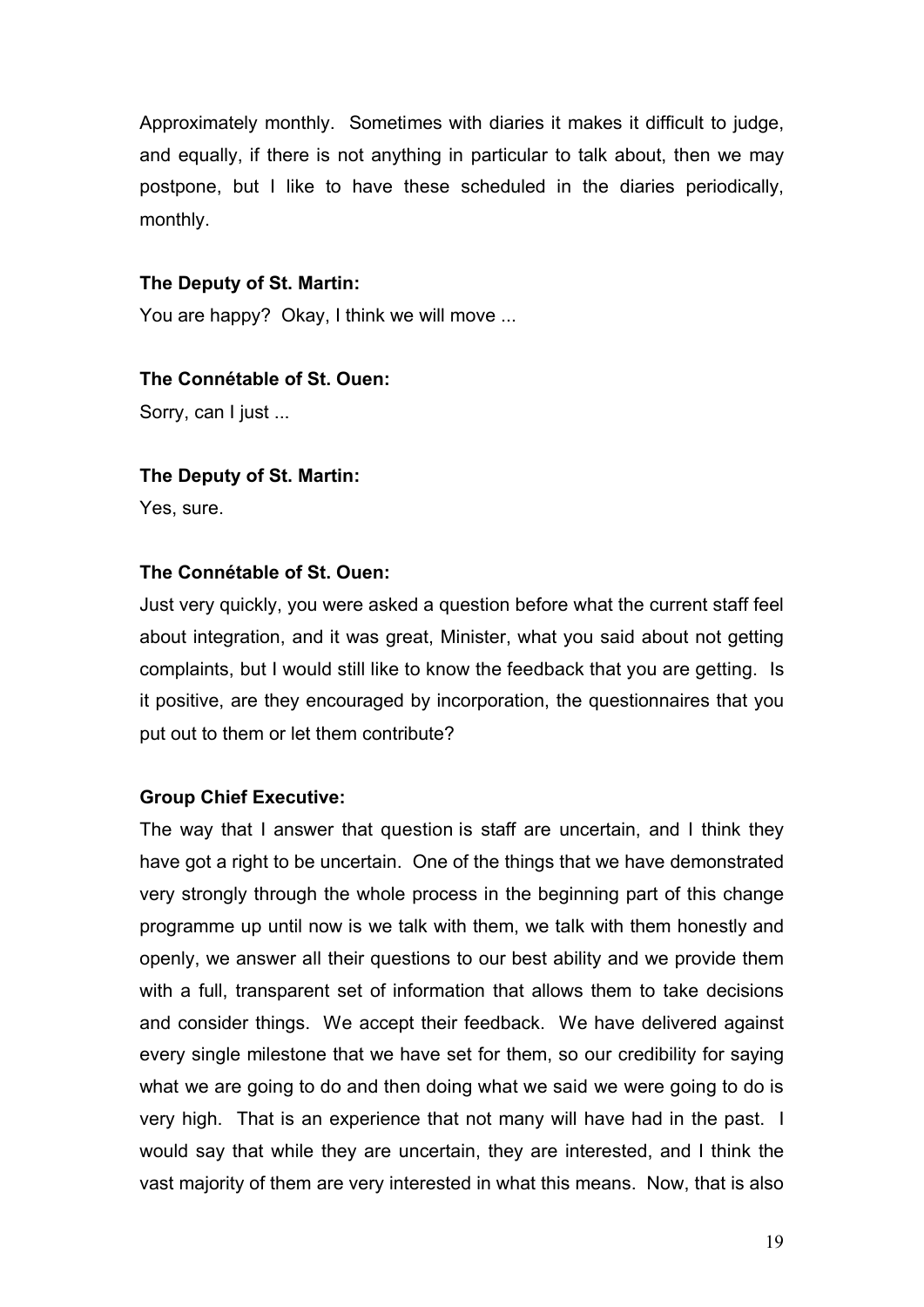something that I take as being a high positive. It shows that while we are giving them information, they are wanting to learn more about what this means for them, and then finally I would say that a part of our overall feedback process, which as the Minister described, we have communicated in a variety of forms and it is feedback in a variety of forms and we are going to continue to do that. We are also embarking on an employee engagement survey in October of this year, and the intention around that is to get some feedback to how we may improve the working conditions and the employment for our people. So I cannot say that they are all jumping up and down. By the way, we have got some people that were disappointed that the debate did not carry on last week, because they are keen to get on and get moving with it.

## **The Minister for Economic Development:**

The Minister was one.

#### **Group Chief Executive:**

So we have got a lot more people interested in moving forward, and a lot more people that are interested in what this means and we have got some uncertainty, but through the process we will communicate openly and effectively with them, absolutely, to try and solve this.

## **The Deputy of St. Martin:**

Before we move on to reports, could I just take the opportunity to ask an associated question that deals with unions and harbours, and just ask for a very brief update on how the transition from George Troy to Solent Stevedores has gone?

## **Group Chief Executive:**

**Well** 

## **The Deputy of St. Martin:**

Thank you. You do not want to elaborate?

## **Group Chief Executive:**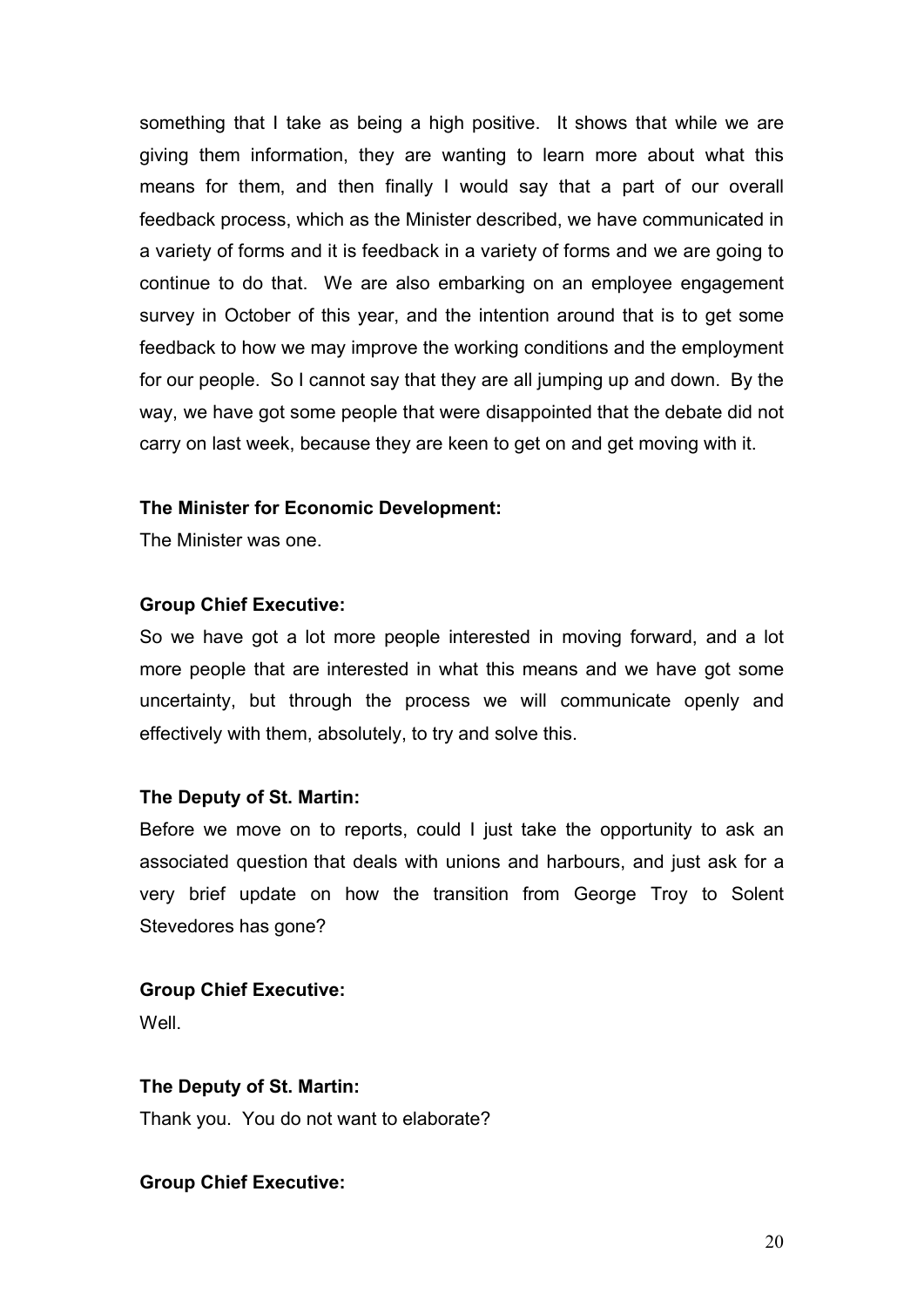Perhaps a little bit more. Solent Stevedores came in and they started operation on 4th August. Prior to that, they were down on the docks engaging with the men. They have promoted one of the local men into being the manager of the operation and they have taken on board 21 or 22 of the original 28 or 29 Troy's men. They are instilling better working practices, they are creating opportunities for people and my understanding from speaking to a few of the men is that it is a very good place to work now.

#### **The Minister for Economic Development:**

I would just add, if I could, that I received out of the blue a telephone call from one of the men previously employed by George Troy & Sons thanking me for the work that we had done, the staff and the management in particular of the ports, to try and ensure that the transition went as smoothly as possible and the fact that they were delighted with the result of the company that had taken over. I thought it was encouraging.

#### **The Deputy of St. Martin:**

Okay, thank you for that. If we could move on now to the second of Deputy Tadier's questions, which involved the reports to the reports, if you like. We are in obviously receipt of the official report and proposition, but we were aware - a lot of other Members were not - that there were a number of reports that came out prior over quite a large number of years. Could you inform us officially of those, please?

## **The Minister for Economic Development:**

Well, the details of ...

## **The Deputy of St. Martin:**

Yes, the various reports that you have. I think it is probably over the last 8 or 9 years there has been a number of different reports which have led us to where we are now.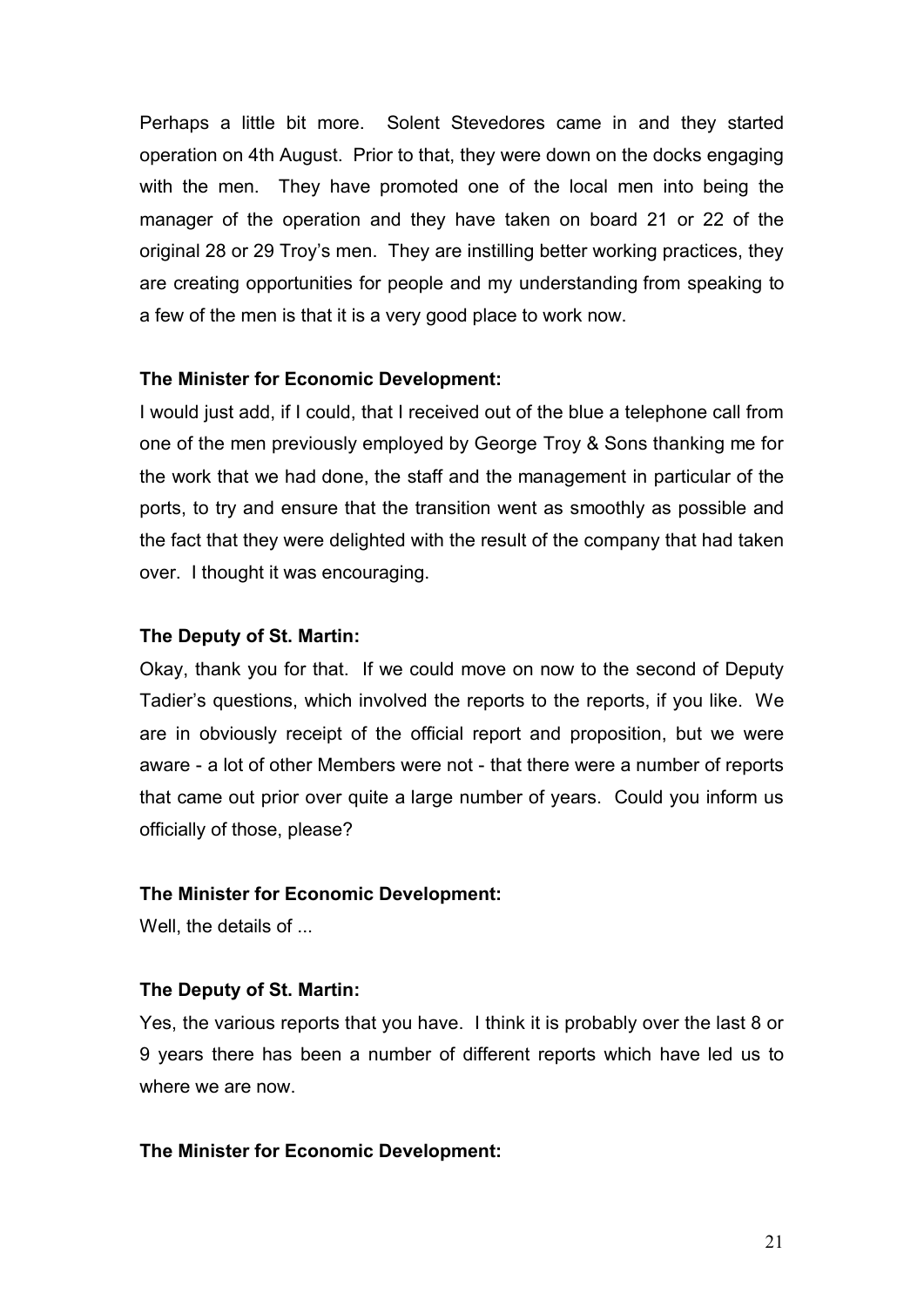There have. Perhaps if I go back as far as 2004, that might be sufficient. If you go back much, it becomes less relevant. There was a Deloittes report in 2004. There was a report by an organisation called Vecta looking at the strategic direction or a strategic study of the ports. That was carried out in 2005. Fisher did a report on the harbour specifically in 2008, and the one that we were referring to, or certainly that Deputy Tadier was referring to, was Capita Symonds. That was validating the financial model assumptions that had been prepared and that was a report from 2011, the most recent and most relevant, I suppose, in terms of validation of the financial model, which is clearly a key foundation to the basis for being able to propose moving towards incorporation.

#### **The Deputy of St. Martin:**

Is it your intention, Minister, to circulate this Capita Symonds report to all States Members before the debate?

#### **The Minister for Economic Development:**

Well, it is an interesting question. We needed clearly to be able to verify with the authors of the report, Capita Symonds, if they were happy for it to be released. We had not released it previously because that was not the intent, and again, I do not wish to repeat myself, but this is an in principle debate that we were seeking to have previously. Nevertheless, we have now received approval from Capita Symonds to release. On that basis, I am happy to do so and my intention was to circulate it to States Members.

#### **The Deputy of St. Martin:**

In the report, there are some financials for the next 20 years and a breakdown of the year by year annual increases in revenue and costs. I presume that that will be included? There is nothing in the report that is going to be removed for commercial purposes?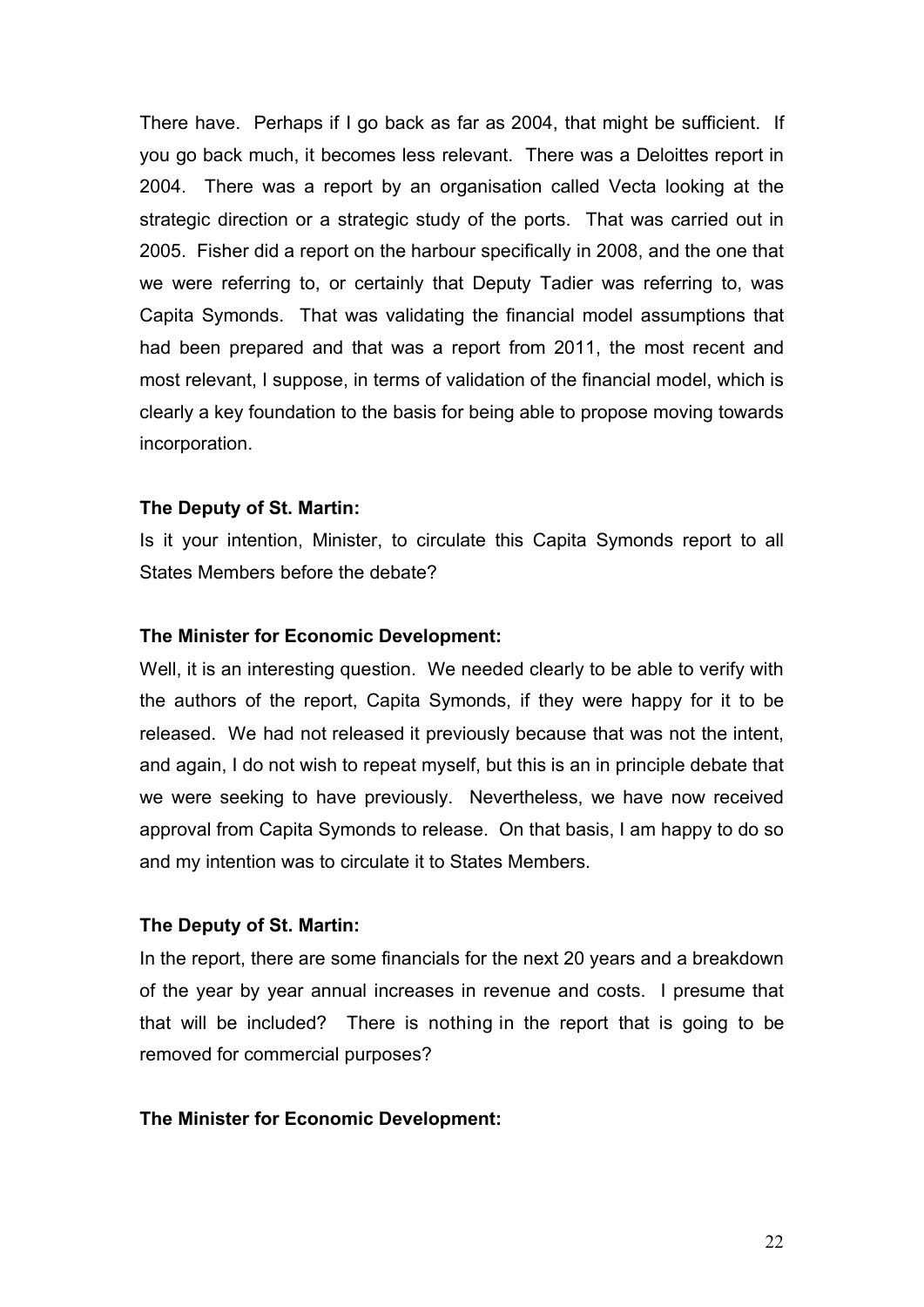No, we did check if there were any commercial sensitivities, commercial in confidence, but my understanding is that the report in total can be distributed, and on that basis, that would be my intention to do exactly that.

# **The Deputy of St. Martin:**

The report contains a lot of modelling, if I might use that phrase, but at what stage next year, assuming that the proposition is accepted, do we see some firmer financial numbers to work on? How long before?

# **The Minister for Economic Development:**

Well, you are absolutely correct. It is making some assumptions at this stage. Clearly as we move towards the final point of being able to lodge the report and proposition for incorporation, all that and those assumptions would need to again be validated.

# [12:15]

I do not know, Doug, if you have got any estimate of timing. I mean, clearly there is an awful lot of additional work to be done before you get to that.

# **Group Chief Executive:**

One of the things we would embark on doing upon the States endorsement of the direction that we are going in is to do a validation, have an independent validation of our assumptions and our financial model. In appendix B, which lays out our programme of work, in our programme costs of £1.8 million, there is £35,000 that is set aside specifically to do that validation, and we would look embark on that early. We would also then be considering that when we bring the primary legislation back for States debate that we would have therefore a more robust and validated set of figures, where today the numbers that are in the report are an illustration of what we strongly feel is possible under incorporation, but these figures do need to be validated independently.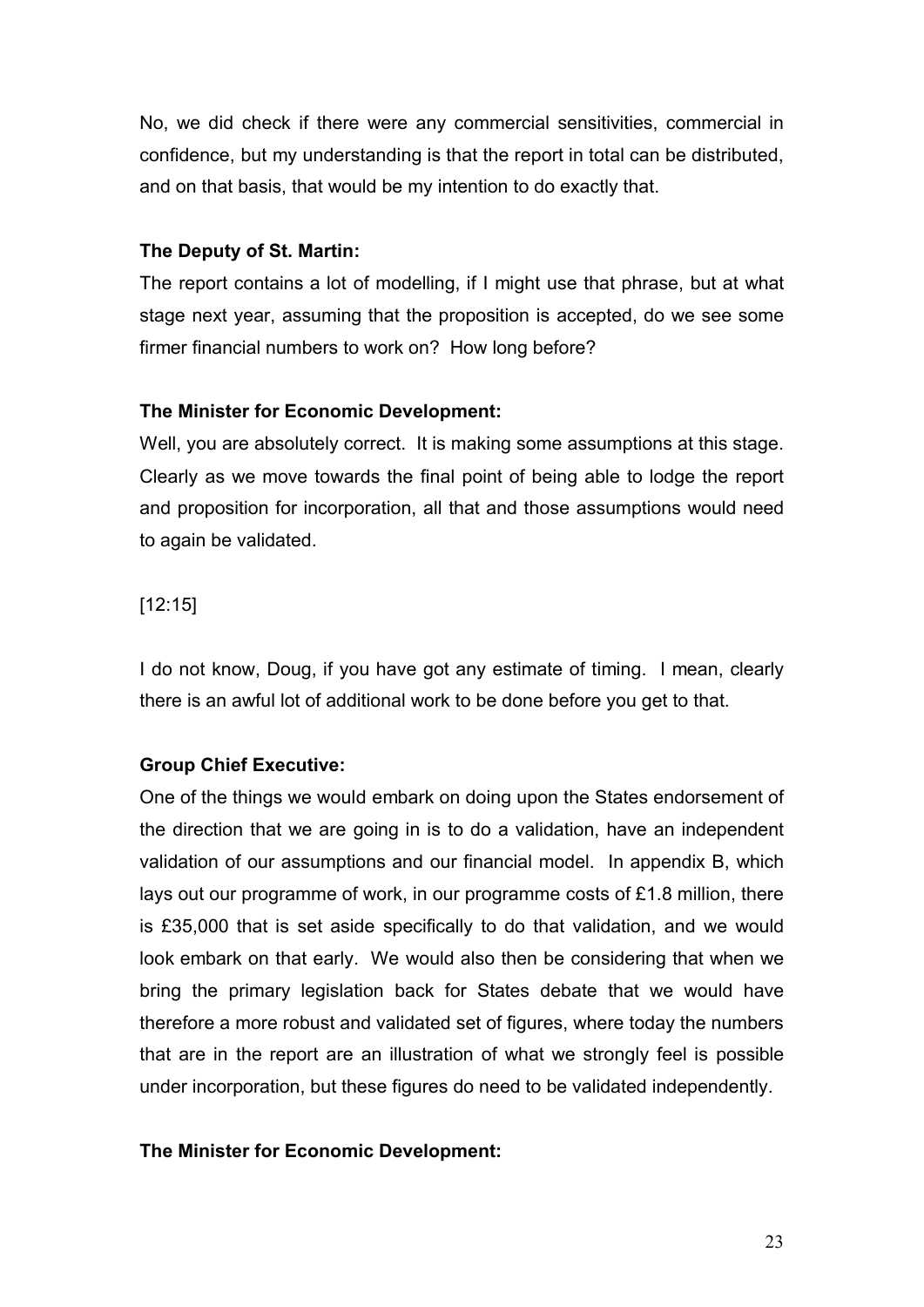It is an important point, again just to re-emphasise, the reason that this proposition came to the States in the first place as an in principle decision was because there is a requirement to spend close to £1.8 million and we did not want to embark on that unless we have the direction of travel in place. Part of that £1.8 million, as Doug has just said, is validation of the financial model.

## **The Connétable of St. Brelade:**

One of the concepts during the debate last week was around selling off the Crown jewels and I think we all realise that the company is still going to be 100 per cent States owned, but we have seen the assets of both harbours and airport. Is there any intention to sell off any of those assets at any stage?

## **The Minister for Economic Development:**

Well, during the process of the financial model, which is, as you know, a 20 year model, the only asset that is included in there is La Folie. There are no other disposals assumed as part of the 20-year financial model, so I hope that answers that question. Just as an aside, there is also, if I recall correctly, a proposition from the Connétable of St. Helier with regards specifically to La Folie, which would require, I think, a States decision to allow it to be sold, so not only would there be in the future a shareholder agreement for any disposal of any assets, but that specific property - which is the only one assumed in the model - to be disposed of, the States would have to agree anyway as a result of the Connétable's intervention previously.

## **Group Chief Executive:**

I think it is also important to note that it is an assumption in the model. It is not a commitment to sell. There are no other fixed asset sales assumed in our financial model other than this one, and it is only an assumption.

## **The Connétable of St. Brelade:**

I think some States Members might be surprised to hear the amount of assets with harbours, because they are quite extensive, and I think it was quite a surprise to us how extensive they were. One of the assets of the airport, it is one of the field numbers, and I am not sure which one it is, but it is the airport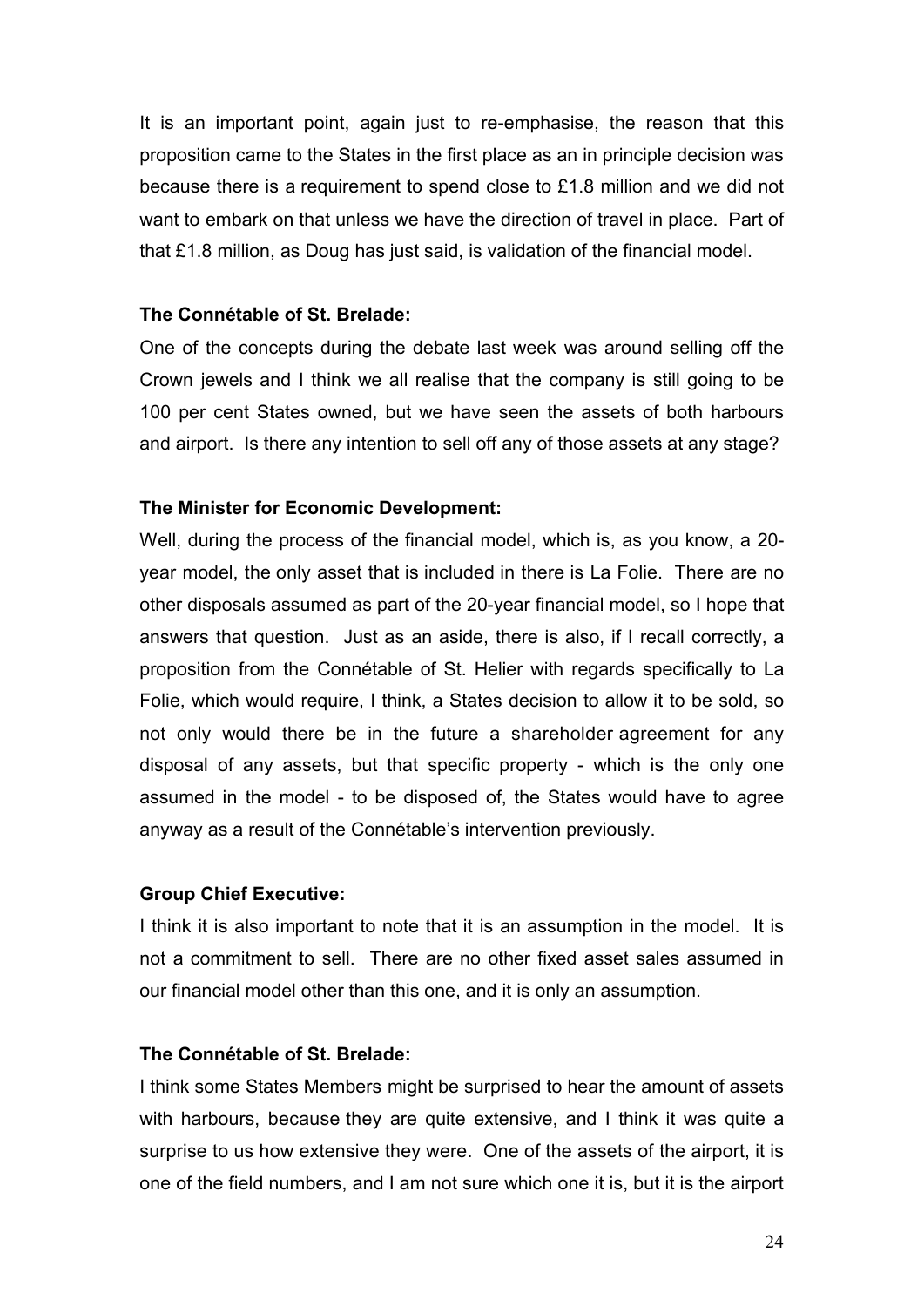playing fields, and I know in discussions I have had with you before there is no intention to do anything or build anything on those particular fields at this stage. But as Connétable of St. Brelade, I am quite worried obviously over a lengthy period that there may be some need or intention to use that as an asset. My question is is it a necessity to have that particular field, the airport playing fields within the portfolio of the incorporated body or could that be removed from the incorporated body so it could in perpetuity be left for sport? My worry is that if it stays within the incorporated body, there could be a use for it further down the line.

#### **The Minister for Economic Development:**

But there is no difference, is there, because whatever would happen in terms of an aspiration to develop that field, if it was in private ownership, for example, it would still have to go through the same process, which would be the planning process, and the parish and individuals who might have objections would object. So the ownership should not determine what the future use of that piece of land might be in the future in terms of protection.

#### **Group Chief Executive:**

It has also been identified in the Island Plan as a regeneration zone (the Group Chief Executive confirmed subsequent to the Hearing that it is outside the regeneration zone), if I am correct, and I think too what will happen when we come back with the legislation, that will list all the assets after they have been fully conveyed that we would wish to transfer into the new company. There is no doubt that through the process, if there are things that would not be transferred, then negotiations and discussions around that would be. It is really important to understand though that our assumption around being able to provide £42 million worth of cash returned to the States is dependent on sufficiently capitalising the business from the start. So while we do not want to cherry-pick what we bring into the entity, we also cannot afford to have things cherry-picked out, because the less capital injected into the business, the less return or the less ability we would have to be able to provide a solid return to the States.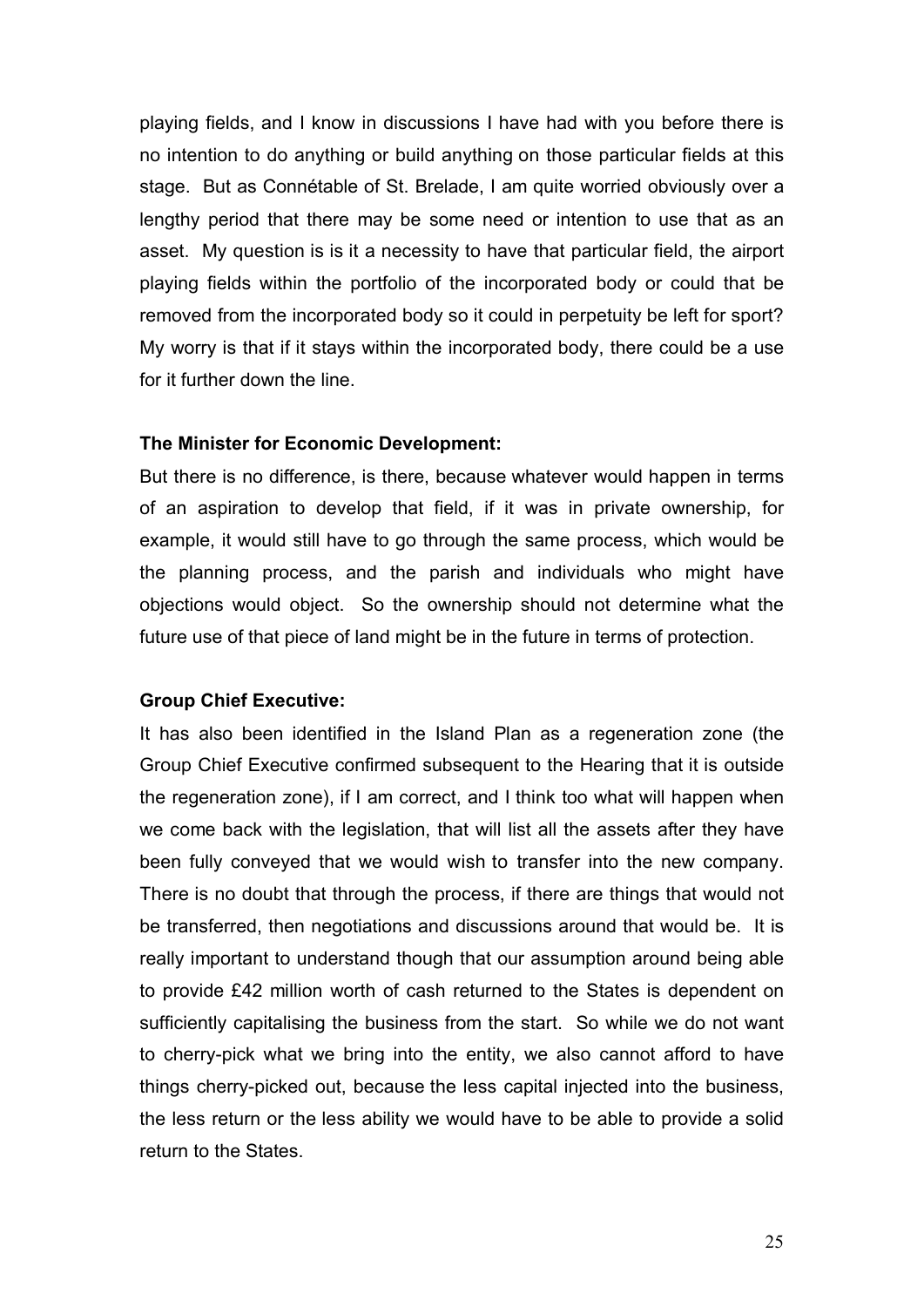## **The Connétable of St. Brelade:**

Did I just hear that that was part of the regeneration zone, that field is part of the regeneration zone?

## **Group Chief Executive:**

I believe it is.

## **The Connétable of St. Brelade:**

So there may be at some stage a look at a further use of that, and I fully understand - and this will be a States decision - because that horrifies me, to think that that particular field could be used for any other thing other than sport, which is why I personally, as Constable of St. Brelade, would like to see that field taken out of the incorporated body.

## **The Minister for Economic Development:**

But you see, the opportunity there, Connétable, not wishing to give you ideas, but I am sure you will rapidly arrive at this conclusion yourself, you could of course put an amendment in if you wanted to at the time of the debate to remove that field, if you so chose, and that would be another layer of protection, if you wanted to do that. But please do recall the words the Group Chief has just used in terms of proper capitalisation of the businesses. I mean, there are of course included, as you will be aware, all the historic harbours and other areas. Now, if we were being purely commercial about this, frankly, one would not want a lot of the historic harbours, because the revenue is very small and the running costs are extremely high, but it is a public obligation to maintain them and that is why it is included in the financial model. So from the cherry-picking point of view, what we are saying is that we are taking some of the liabilities and managing them through for the good of the Island.

# **The Connétable of St. Brelade:**

Again, I fully understand, although I think it is important that all States Members have the information of the extent of the assets of both harbours and airport. Is it the intention to give all States Members that?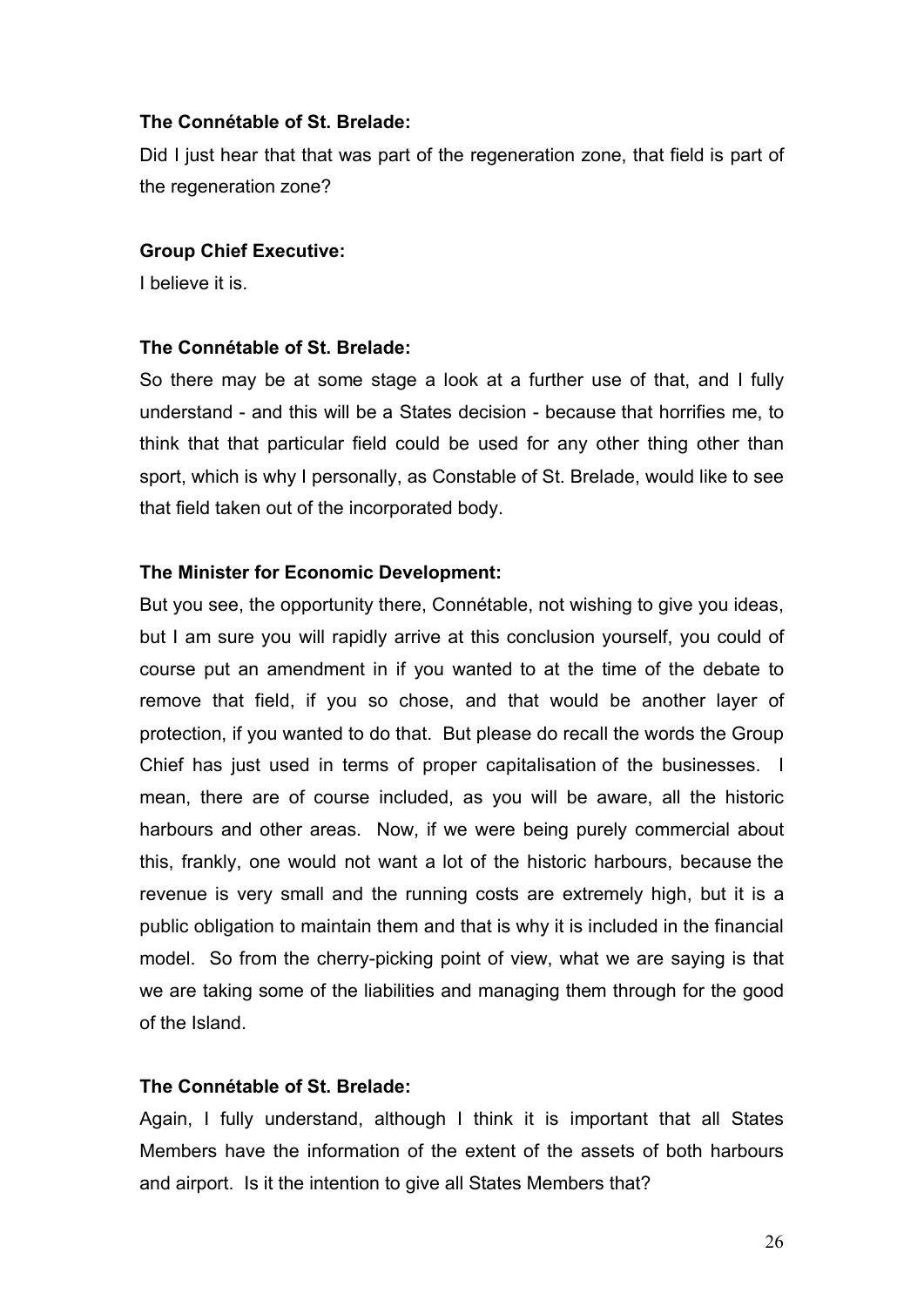## **The Minister for Economic Development:**

Absolutely. I think what we are saying here again, because it was an in principle decision, all the detail has to be worked through, the conveyancing proposals and all of it has to be brought back as part of the package for the States to debate in due course.

# **The Connétable of St. Brelade:**

I understand that, but even in principle I think that States Members, it is pretty obvious that they wanted and needed to know what was fully involved in the incorporated body.

## **The Minister for Economic Development:**

Well, what we can do is give a list which was included in the 2010 valuation, I think it was, was it not, of all the properties contained with the ports, the airport and the harbour.

# **The Connétable of St. Brelade:**

I think that would be helpful.

## **The Minister for Economic Development:**

Happy to do that. I mean, essentially all assets that are under the control of the airport are the ones that are seeking to be transferred into the incorporated body.

# **Chief Officer:**

They will all be conveyed individually. That is one of the large pieces of work that needs to be undertaken. Just for the avoidance of any doubt, the definition of the regeneration zone is in the Island Plan approved by the States, so it is not something that we are defining as part of the incorporation.

# **The Connétable of St. Brelade:**

No, I fully accept that. I was not part of the States when that decision was made.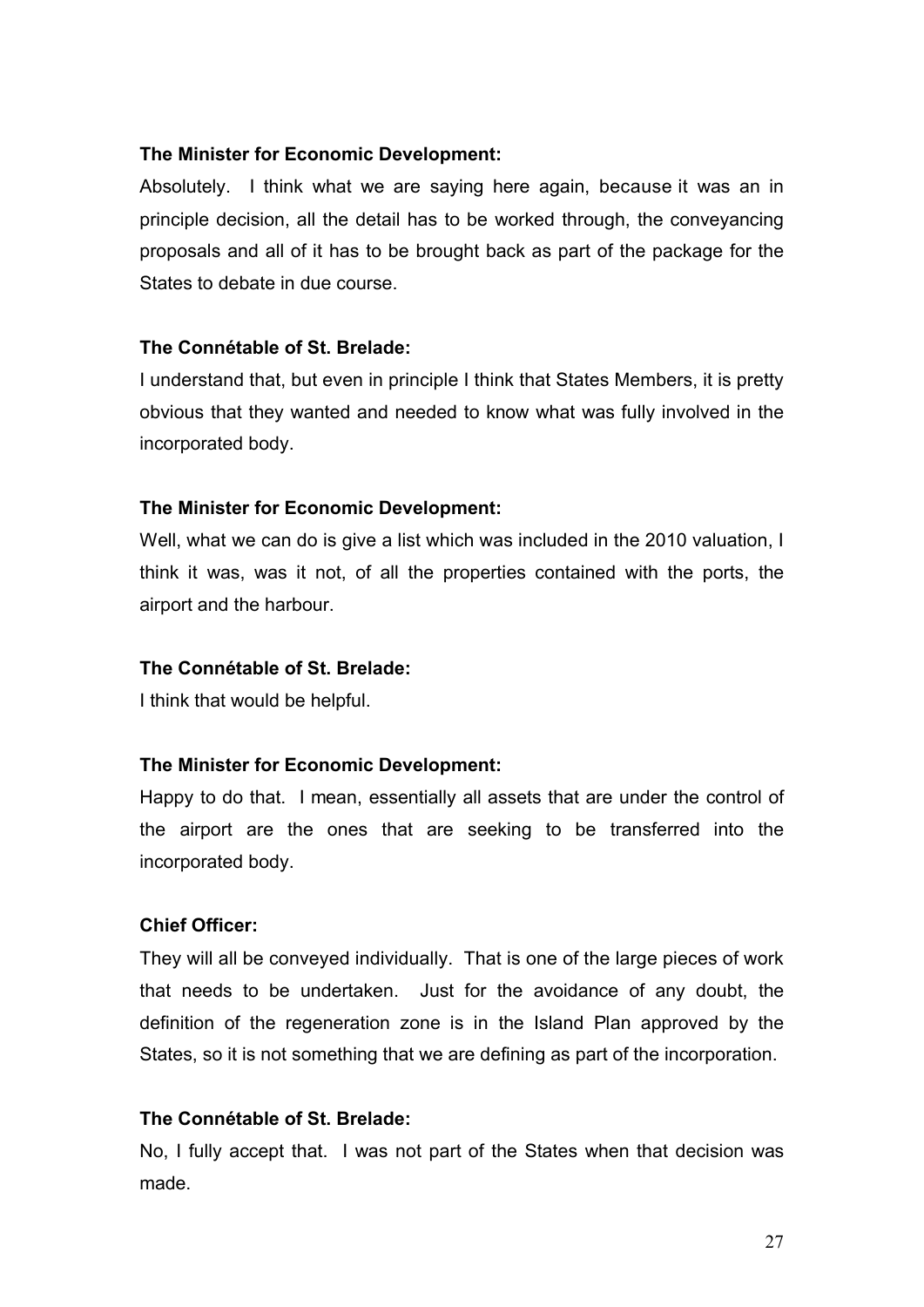## **Chief Officer:**

No.

## **The Connétable of St. Ouen:**

You mentioned the historic harbours. It seemed to be a topical subject after the States the other day, the condition of the harbours. We believed the survey had been conducted for the next 20 years, and I think Gorey is the one which is the biggest problem, but I think there is also a feeling that the unforeseen storm that does some major damage somewhere, was there enough capital there to be able to repair the harbour that would be affected by it? Is there a contingency plan for that? That might happen.

## **The Minister for Economic Development:**

Yes. It is interesting, but again unfortunately a number of things were said when the debate started which I did not have an opportunity to respond to because of the way the debate went. There was misinformation that was made and that was around the capital project over the 20-year financial model. It was suggested, curiously, I think, by a fellow Minister of mine, that there was only £64 million left over for investment in capital repairs and so on. That was after £302 million which was included in the 20-year financial model for maintenance, capital reinvestment and so on. So it is a significant amount of money, £302 million plus the £64 million potentially that is there for looking after the assets of the 2 entities, of the ports.

# **The Connétable of St. Ouen:**

There is a sum there in case there was an unforeseen disaster?

# **The Minister for Economic Development:**

Well, I suppose there is in a sense. The: "once in a lifetime" I think was what was raised. Clearly one has got insurance that would take into consideration many issues around that. There is this capital programme here. Ultimately, if there was something so extraordinary that happened, a shareholder is the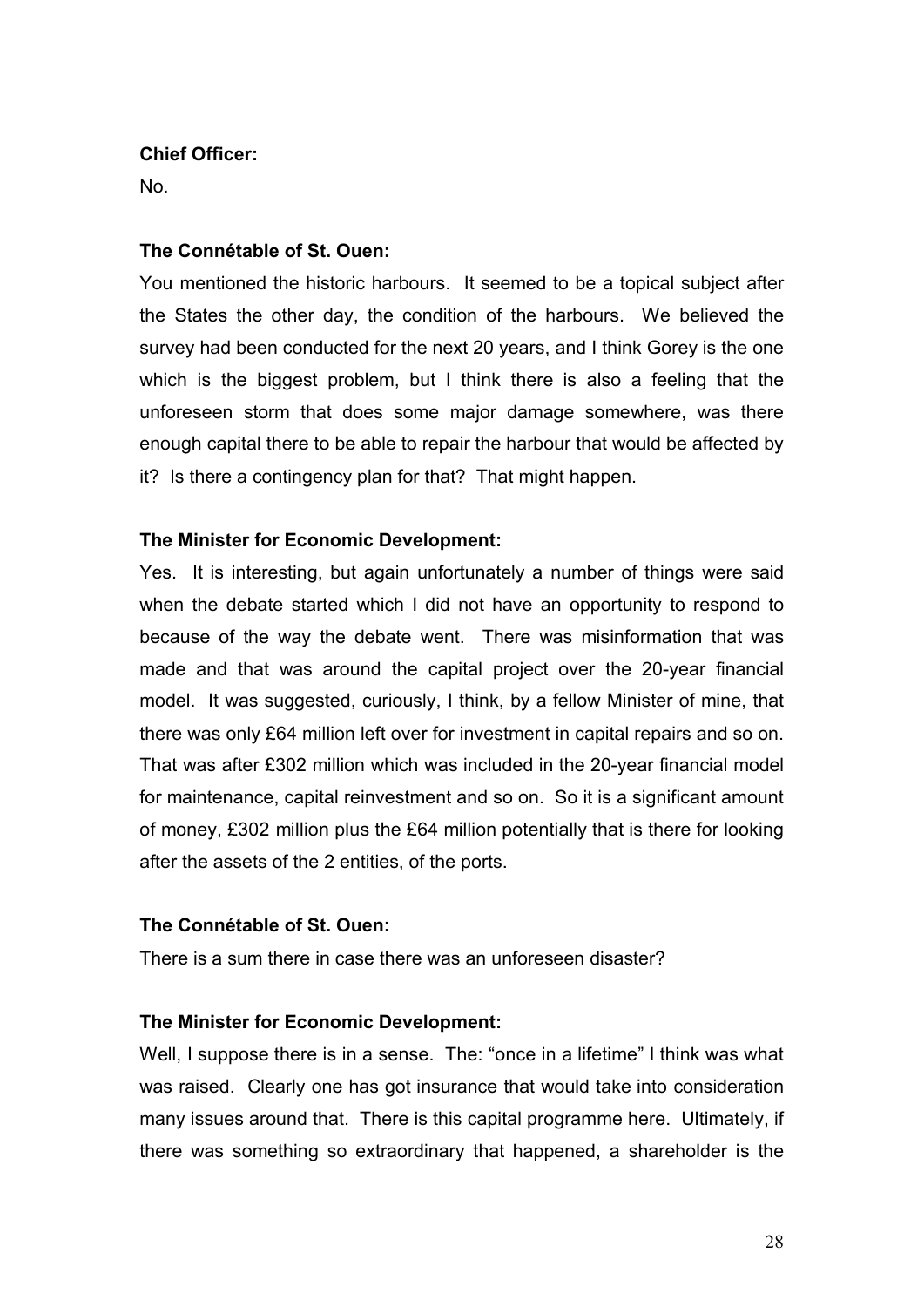States of Jersey, and yes, there may well be a requirement for the shareholder to step up to the plate, but that would be in extremis.

#### **The Deputy of St. Martin:**

Could I ask, Minister, what does: "including historic harbours" on the list of assets do to the bottom line? Are they a liability? Are they an asset? Are they neutral, because you do not derive very much income from them and they are only likely to fall down or deteriorate. I mean, do they form an asset?

#### **The Minister for Economic Development:**

They probably do not. As I said a moment ago, I think that if we were looking purely from a commercial perspective, we would not take the historic harbours. You might well say they would be better housed with, I do not know, Jersey Heritage or something similar, but whichever way one went with it, they have got to be looked after. I mean, they are a part of the Island's historic infrastructure that needs to be maintained. Now, whether it is through revenues generated by the ports or whether it is through general taxation, at the end of the day the public purse, arguably the States of Jersey, has to provide that funding. We felt the responsible way forward was to include them in the model and the model shows that over the period we can maintain them, at a cost, and we can also make a return, a substantial return, to the States at the same time. So I think that is a positive.

#### **The Connétable of St. Brelade:**

Sorry, apart from obviously there is some work being carried out at Gorey, in the summary cashflow figures that you provided us, obviously historic harbours is included in that, and I think over the 20-year period, there is a total of about, I think, £12 million included for maintenance. Is that the figure you expect will cover the costs of maintenance for historic harbours? Does it include any one-offs? Obviously you have mentioned about one-off instances, but that is the figure you put in and that is what you based your overall projected figures on.

#### **Group Chief Executive:**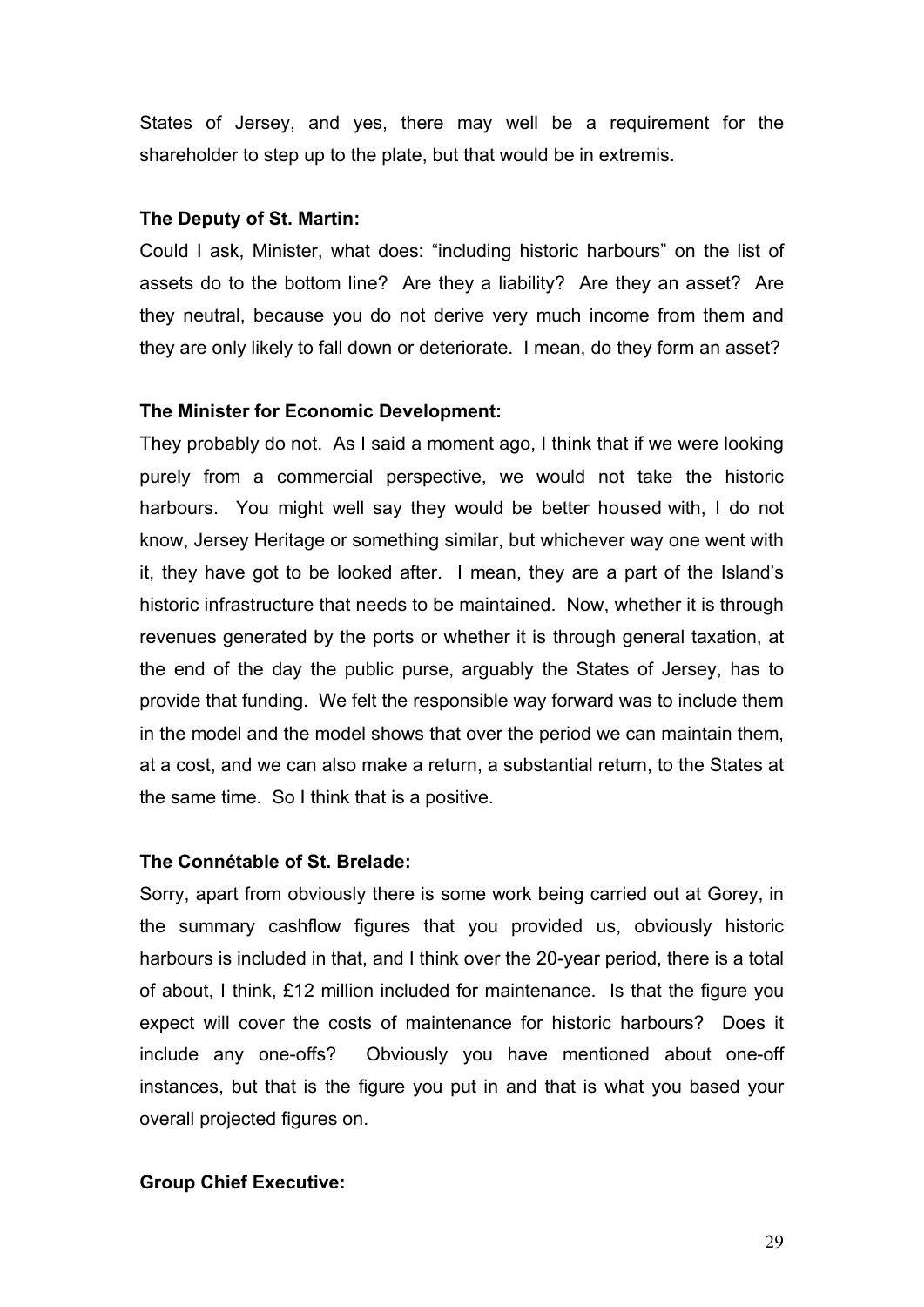Which is based on historic performance.

## **The Connétable of St. Brelade:**

Which basically runs up to about £500,000 or over a year for the next 20 years?

## **Group Chief Executive:**

Which is today.

## **The Connétable of St. Brelade:**

That is what you have found to be a reasonably reliable figure over a reasonable time?

## **Group Chief Executive:**

Yes.

## **The Minister for Economic Development:**

The total revenue for the historic harbours is about £264,000, by the way. (additional information below provided by the Group Chief Executive: the 2011 mooring revenue and costs for the outlying and historic harbours is:

**2011**

|                             | ZUTI       |
|-----------------------------|------------|
| <b>Mooring Income</b>       |            |
| <b>Outlying Harbours</b>    | $-145,119$ |
| St. Helier                  | $-119,286$ |
| <b>Total Mooring income</b> | $-264.405$ |
| Cash Expenditure            | 229,663    |
| Non cash (eg depreciation)  | 481,238    |
| Net cost                    | 446,495)   |

# **The Connétable of St. Brelade:**

It is not much.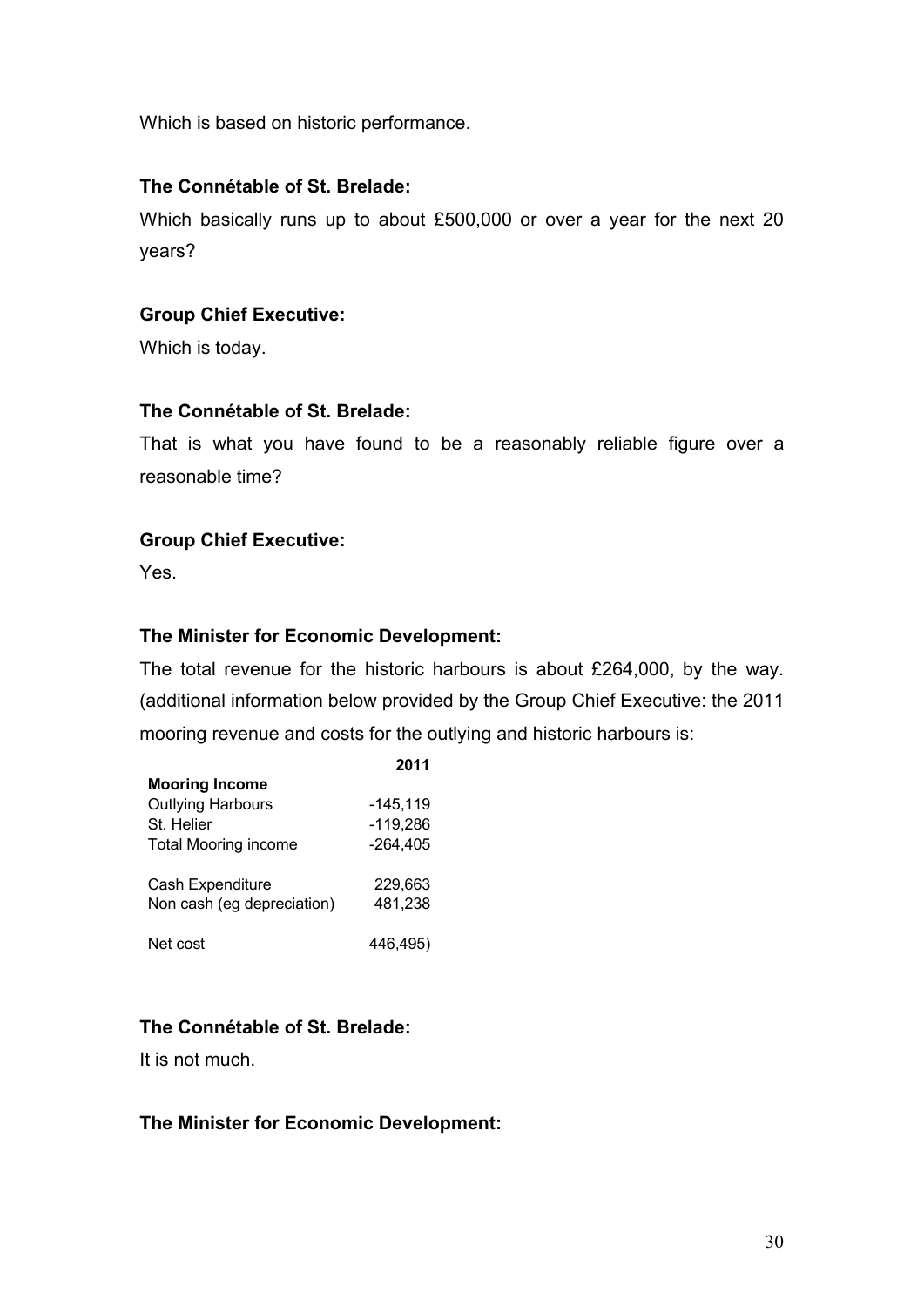It is not. I mean, if you want to, for example, take into consideration the planned dredging of St. Aubin in your own remit, the dredging of St. Aubin is about £700,000. The revenue from St. Aubin is £67,000.

#### **The Connétable of St. Brelade:**

Again, I suppose you move on to another point, that £600,000 a year is a lot of money for maintenance, but in terms of there may be some unforeseen circumstances that come about that mean a total failure of a harbour, that one of the worries is that in a user-pays type system that some more charges are going to be pushed on to the users of harbours. We had an increase in mooring fees recently, which I think are pretty well-documented. Is there a risk that we are just going to keep up and upping the charges to the users?

#### **The Minister for Economic Development:**

Well, I think in a commercial entity, if you continue to do that, you will ultimately see that your revenues are going to drop, because people will say: "I am not going to pay it any more." What has happened, and I think this is a positive sign, is that there have been increases in charges, particularly to outlying harbours, because they were so low previously that it was just unsustainable. So yes, there have been increases, but that has been done prior to incorporation. The big difference here to any other incorporation that has taken place is that a lot of the work in terms of getting the ports into a fit state has been undertaken and is currently being undertaken, and that has not been previously the case, and in fact, if you go back, I think it was the Vecta report - was it the Vecta report in 2005? - that said that ... in fact, I am not sure. Anyway, in one of the reports, I cannot remember which one it was, there have been quite a few, said that what we should be seeking to do is to get the ports into a commercial state before incorporation and that part of that has been increasing some of the charges.

[12:30]

So you have seen that happening and being rolled out over the last few years.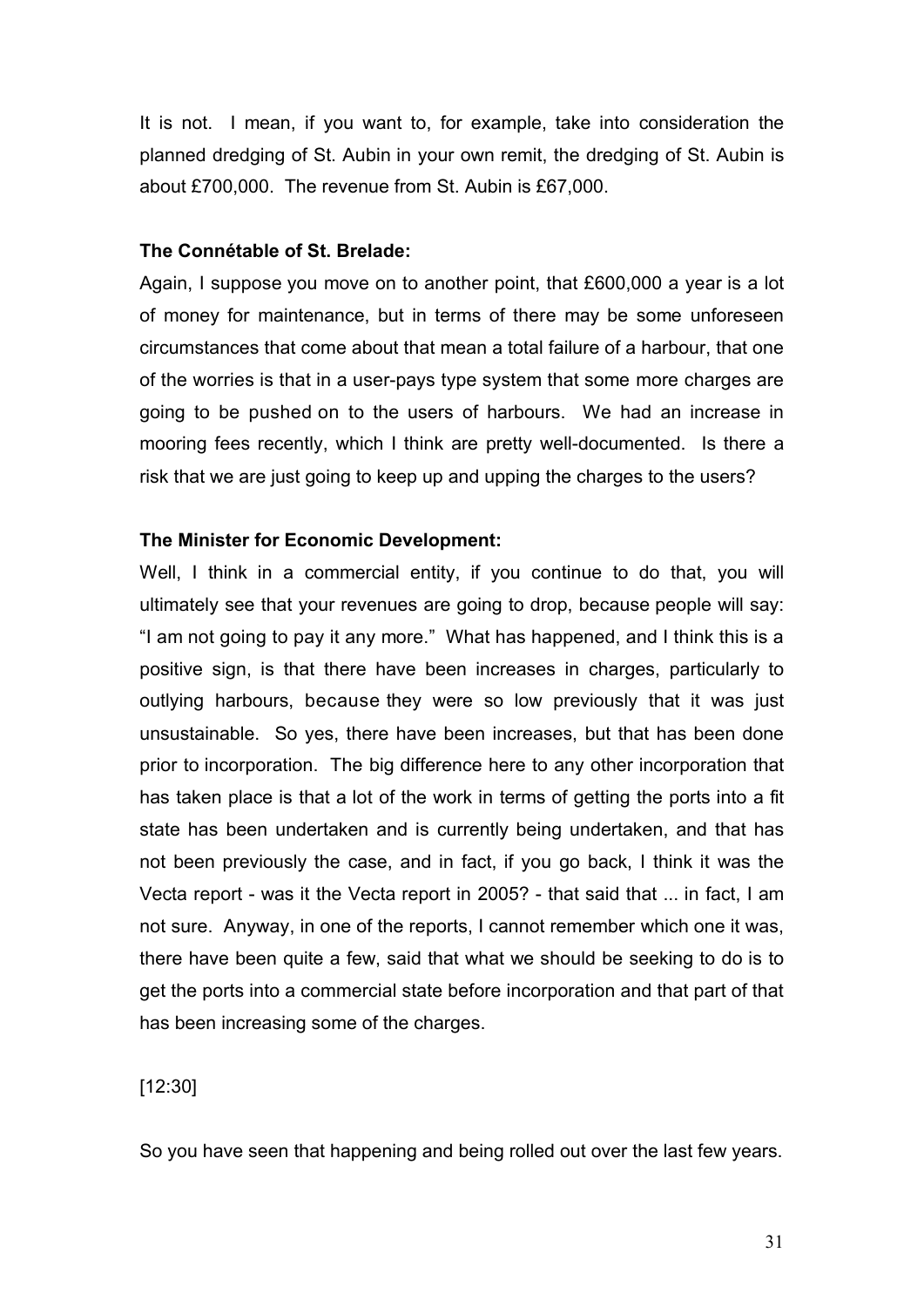## **The Connétable of St. Brelade:**

So in terms of the marina charges, we are really where we should be now and there is no real intention to have those type of quite extensive increases happen over the forthcoming years?

#### **The Minister for Economic Development:**

I do not believe there is, no, and I think one thing that any commercial operation needs to do is benchmark itself against its competition, and I know that the harbours in particular have been looking closely at charges in France, south coast of England. I think from my recollection France is a bit cheaper, quite a bit cheaper, but the South of England is a lot more expensive, but always you have got to get the balance right. You also need to bear in mind of course with marinas that the revenue that is generated, only about 10 per cent of it is from visitors, so we have got to get the pricing right for the local community, because 90 per cent of the revenue from marinas comes from local boat owners.

## **The Connétable of St. Brelade:**

I mean, one of the figures that was mentioned in the *J.E.P.* last night in an article was the cost in Guernsey, which is only £1,500. Do you think is particularly damaging to business here, that it is so cheap in Guernsey?

#### **The Minister for Economic Development:**

If it is comparing like for like, they have different harbours over there. I think they have got a harbour that is perhaps not quite at the same standard, and if you are comparing to that one, then of course you will see a much larger differential, but I think their main marina is broadly on a par, maybe slightly cheaper. I do not know if you want to add to that?

## **Group Chief Executive:**

I think just maybe on overall consumer protection and price increases, in order to deliver the cash returns that are required for covering our day-to-day operations and maintaining our considerable asset base, we need to improve our profitability. We have got 3 levers to do that. We can push our prices up,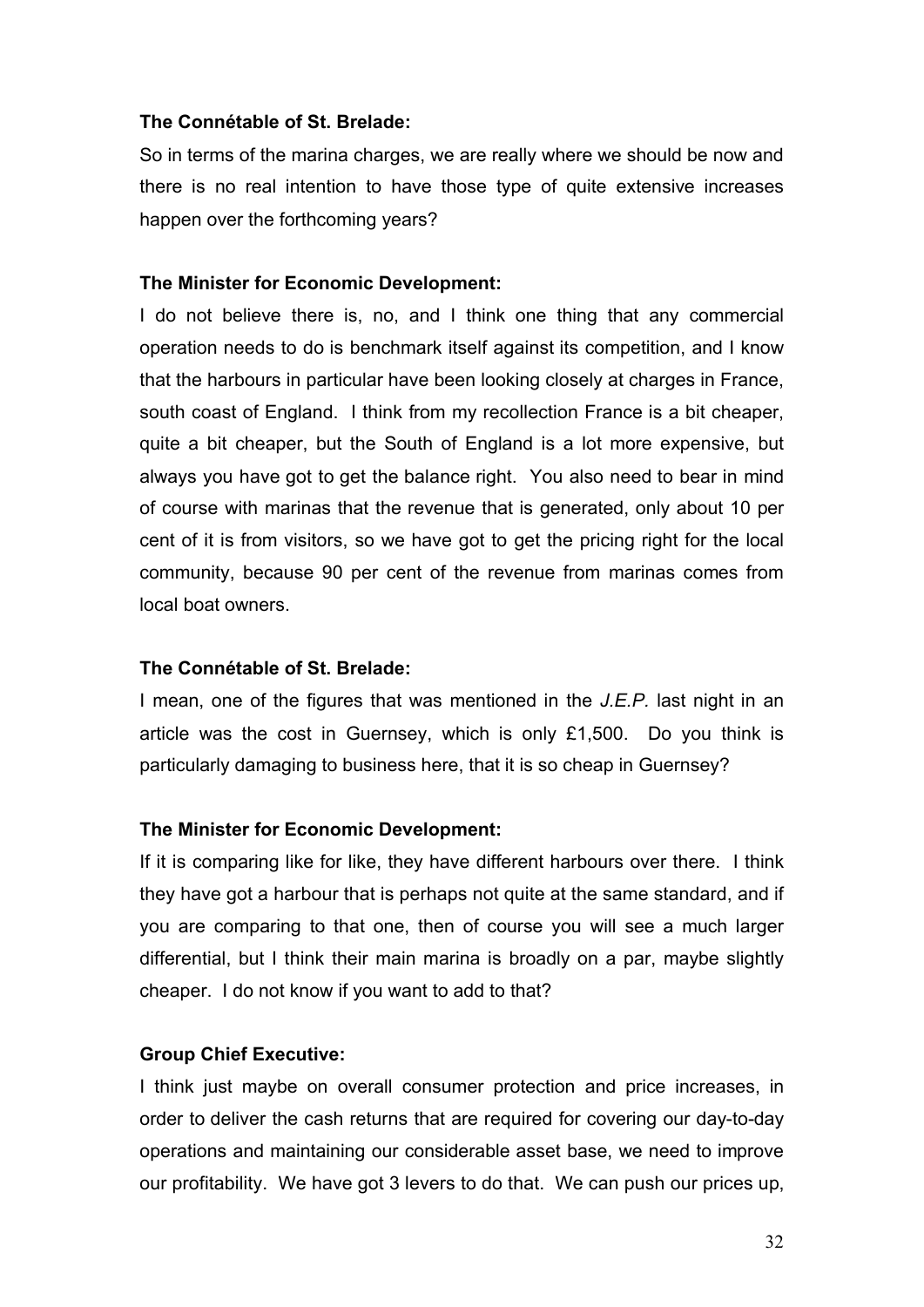we can reduce our costs or we can grow the business. Incorporation provides us freedom to grow the business in a way that we cannot achieve today, so today we only have 2 levers to pull, and that is reducing our costs, which we are actively pursuing, and then the other one is increasing our prices. That is the only one we have available today really to cover our increasing cost base, and that is what you see today. So by incorporating these businesses and providing them with the commercial freedom to pursue commercial projects and therefore diversify the income stream into the ports, we alleviate pressure on price increases. Being trading operations, of course we are also governed by the J.C.R.A. (Jersey Competition Regulatory Authority), the competition regulation, and that forms a part of the significant piece of regulatory work within our workstreams to make certain that we have got a package of regulation to ensure that what our, in effect, natural monopolies are providing value to the consumers.

#### **The Connétable of St. Brelade:**

I think just one of other sides of it is I am sure there are boat owners that can afford the extra mooring fee, but you have got Mr. Joe Bloggs on the street that just goes down occasionally and uses his mooring, and I think it is those people, and certainly coming from some of the online responses there have been is that they feel they have been driven out from their boating and boating at a weekend, where the increases so far are almost making them think twice about having a boat. Obviously you must sympathise that that is a possibility.

## **Group Chief Executive:**

That is also why we have undertaken a couple of things, but one primarily, a benchmarking exercise, because what we need to understand is not just what the cost of boating of Jersey is, but also how it is that we can create a package of products and services that our local boat owners would find valuable in buying at a price that they want to afford. That is why we are undertaking this, and we are also involving our marine development group in reviewing our benchmarking so that we can then start working together on creating these packages.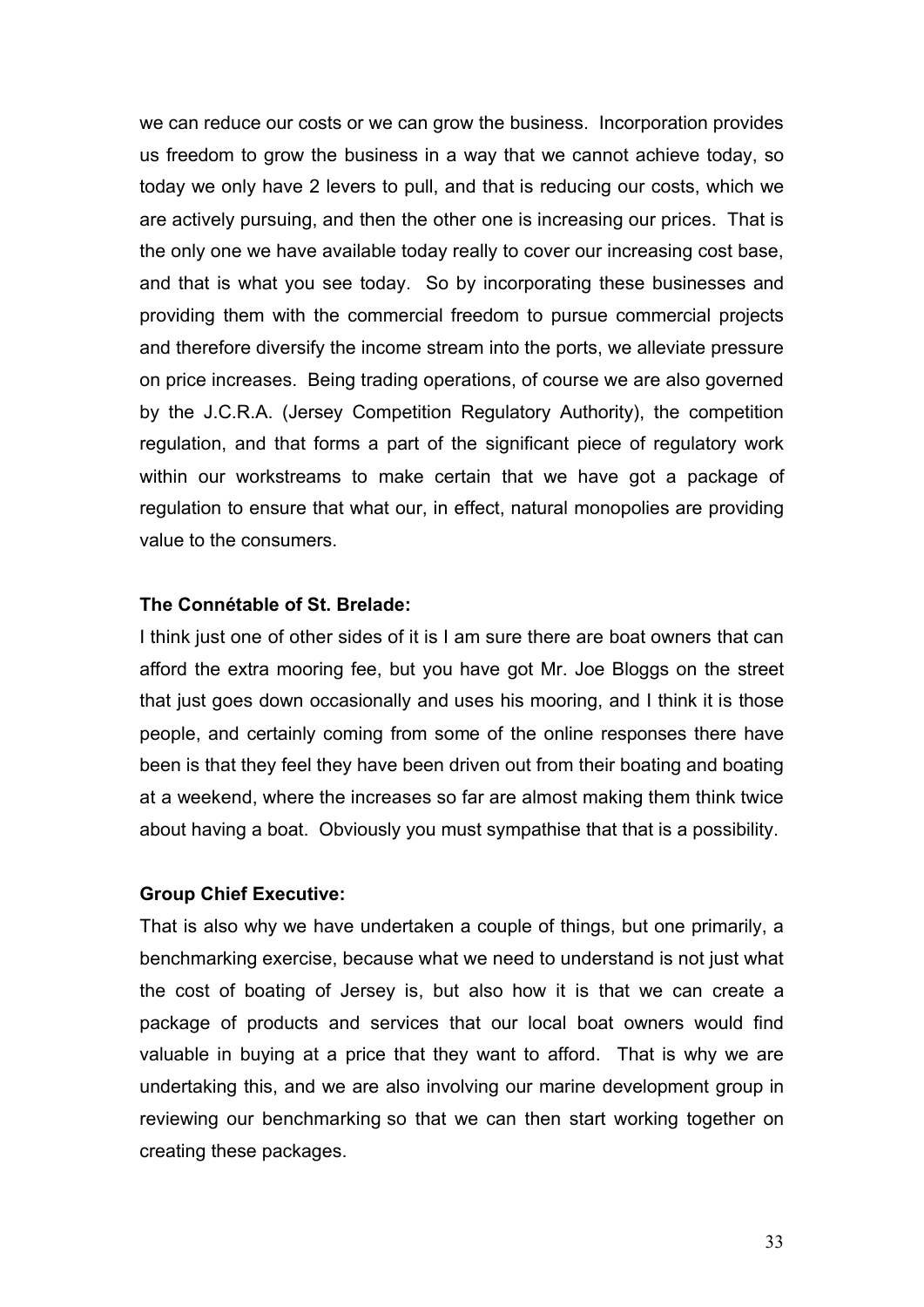#### **The Minister for Economic Development:**

One of the greatest pressures for boating has been the increase in fuel prices. I think a general comment about costs in terms of mooring, certainly with the outlying harbours, you have got the likes of La Rocque, for example, which is I think about £110 or £120 a year. Now, you may well have seen a high percentage - and this makes headlines, of course - increase, but you are taking it up to £120 a year, so they are from a low basis, a lot of them.

#### **The Deputy of St. Martin:**

Well, I would say, Minister, I know these are uncorroborated, but there were some responses, as Constable Pallett alludes to, last week and I just pull out a few here at random, people saying: "Marina berth companies 75 per cent more than in Guernsey. Not only that, marina harbour fees are double to Guernsey and 2/3s higher than adjacent coast of France." Another one here: "75 per cent more expensive than Guernsey. A marina berth in Guernsey is half the price of Jersey and fuel for boats is 25 per cent cheaper." Another one here: "Very upset with nearly 40 per cent increase in my mooring fees in 2 years." You can appreciate that local boat owners have felt squeezed over the last couple of years, but you are happy that your assumptions in your financial models in the future will see that those increases will diminish because your growth will allow you keep the charges where they are or similar to where they are at the moment? I mean, you cannot carry on increasing prices by 20 per cent per year forever, because you will not have any boats moored in the marinas.

## **Group Chief Executive:**

I would like to just be clear on the difference between a marina and, say, a mud or a swinging mooring and it is the mud or swinging moorings which we are in the middle of a 3-year programme of 20 per cent increases to get them up to market levels, recognising that we have also had to fund some major capital works in St. Aubin and next year in Gorey. So it has been all a part of that process and a programme that has been actively discussed with our boat-owning associations. The marinas are a little bit different than that, where they have seen increases to cover costs and a bit of work, as you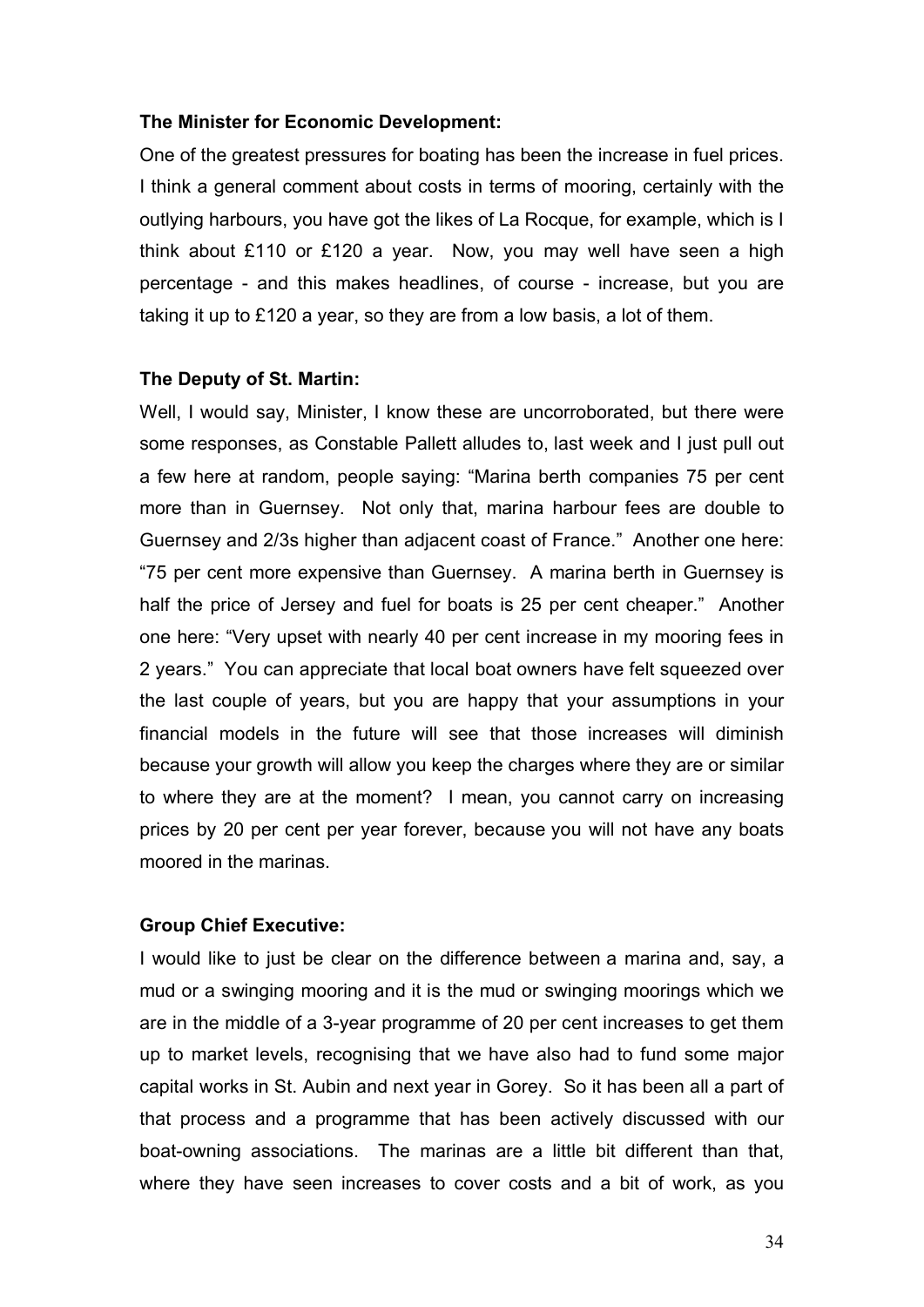know, we did at La Collette over the winter, but they have not been 20 per cent increases. It is per annum. It is the mud or the swinging moorings which have been a part of the 3-year programme.

## **The Minister for Economic Development:**

There has to be a balance here, of course. I mean, clearly both the management team and both the boards and from my point of view, from a political point of view, we are sensitive to the requirements of boat owners. We do not want to see anybody put out and not able to continue their hobby, but equally one has to be balanced and realise that if we do not bring prices up over a period of time closer to market rates, then effectively that cost is being subsidised by all other taxpayers in the Island and that equally is not terribly fair either. So it is about getting a reasonable balance.

#### **The Deputy of St. Martin:**

Minister, there are no private marinas in Jersey like there would be in Guernsey. Are you under any obligation from the J.C.R.A. to inform them of increasing the prices, seeing as you are in a monopoly situation?

## **Chief Officer:**

The mooring rates were increased through legislation, through an annual vote before the States. I think if any customer of the marina decided to make a complaint to the J.C.R.A. under the competition law, as with all States departments, the harbour and the airport are both subject to the competition law and the J.C.R.A. would look at it on that basis. It is highly unlikely though, given the running cost and the revenue generated that they would find that ... I think it has been operating or the pricing has been operated in a particularly decent way.

## **Group Chief Executive:**

Coming back to probably the main point of this too is that within the assumptions of our financial model, and indeed what we are attempting to achieve responsibly through incorporation, is this growth by diversifying our income stream, which will then alleviate pressure on prices. I mean, the thing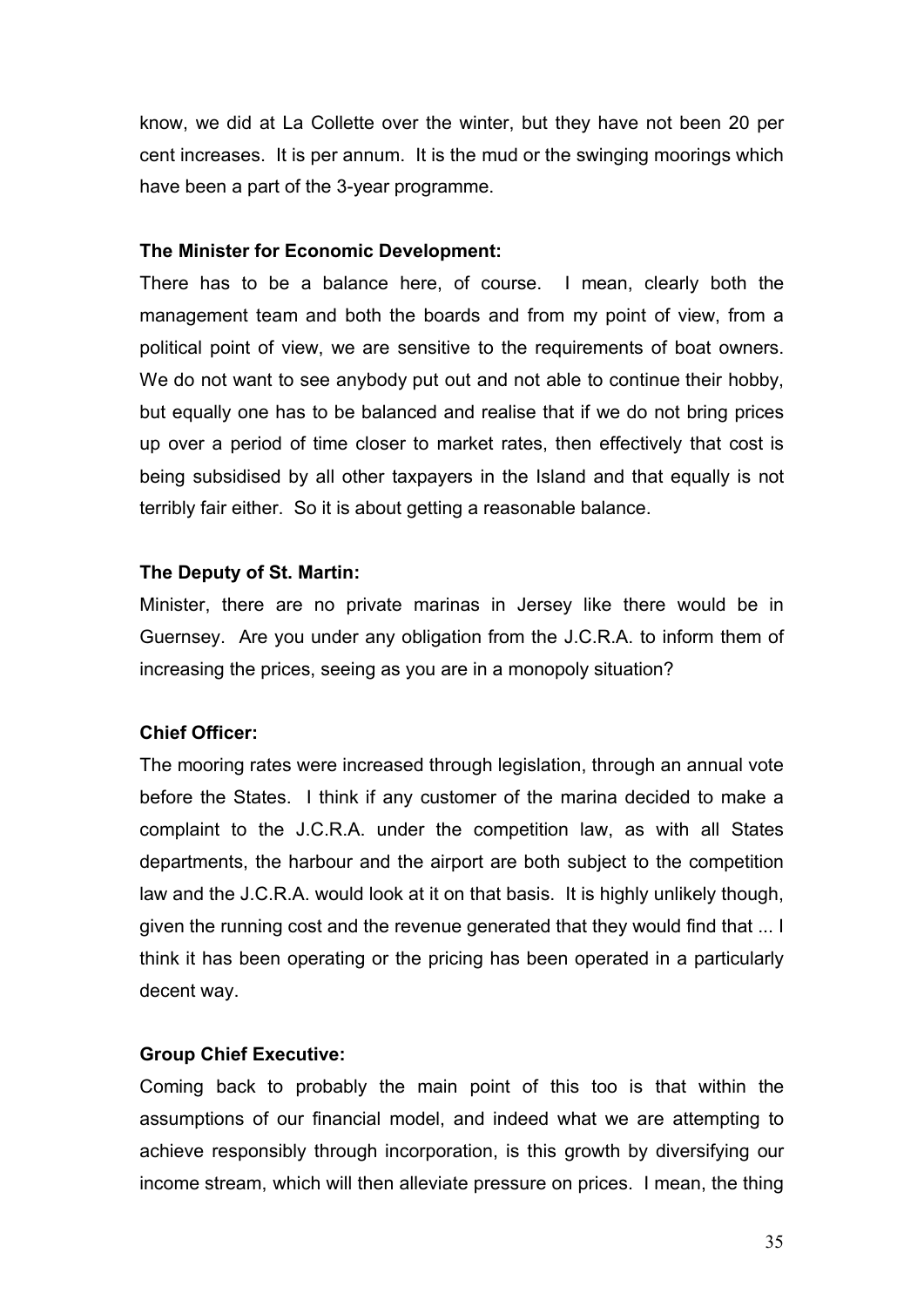that is the good thing for Jersey would be to have the ability to increase our volume of business and if we can increase our volume of business through dropping our prices even and generate more income that way, then that must be the right way to go, and that is what commercial freedom will give us the licence to investigate.

#### **The Connétable of St. Brelade:**

Obviously you have provided us, thankfully, with quite a long list of assets which we have been able to go through. In your financial mode, what assumptions have you made in respect of increasing rents for buildings on harbours and airports land?

#### **Group Chief Executive:**

The management objective over the last few years has been to get our rents up to a market level, and that is what we have been doing, and for the most part, I would say we are at that market level right now, but the assumption within our financial model is that our revenue over the course of 20 years increases at an average of 3 per cent annum. By the way, our assumption is that our costs increase by 3 per cent per annum as well, so if you think 3 per cent per annum is too high or too low, in some ways bottom line it does not matter, because we have assumed that they both move in the same direction. But now at 3 per cent per annum, that is not indicating that we are going to whack up all the rents.

#### **The Connétable of St. Brelade:**

In terms of the airports land, obviously the rent, I think they are fairly commercial rents up there, and I think for some considerable time, but on some of the harbours' properties, is there any intention to raise rents above sort of the 3 per cent figure you are looking at, because again, it is a fairly extensive list. Some of them are quite small buildings admittedly, almost small sheds, which are used by some quite small users, small businesses. Is there an intention to increase those rents over and above that sort of 3 per cent figure or are they all sort of at commercial ...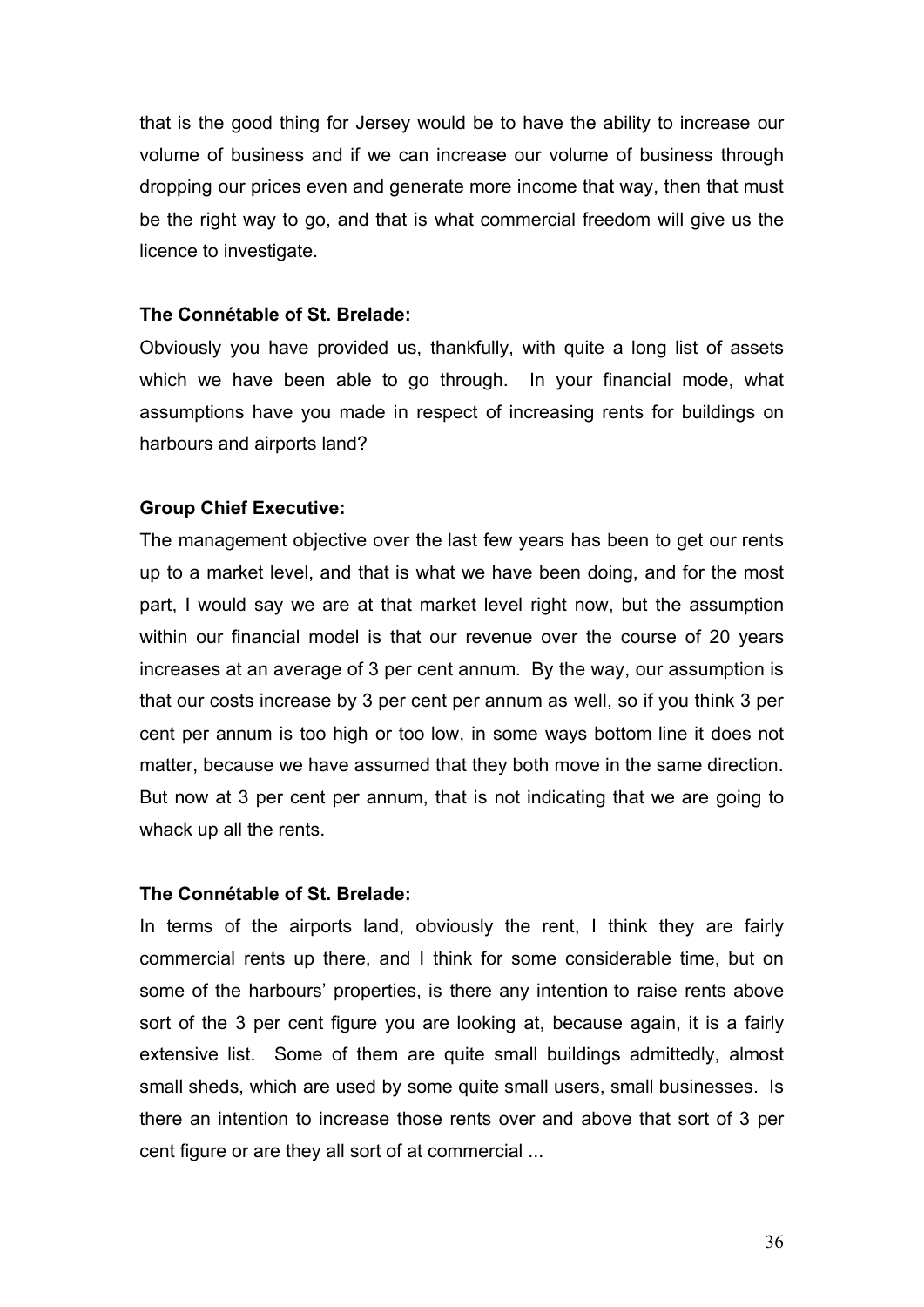## **Group Chief Executive:**

Every single deal that we have is different than another deal and we look at the nature of the business, what is happening, what their throughput is. In some cases, if they are under pressure or challenged, we may come up with different mechanisms. We actively try and support our tenants that we have in our buildings on our properties so that they can manage their businesses effectively. That is what we want to continue to do. It does us no good to throw rents all the way up over the moon and have vacant buildings.

#### **The Minister for Economic Development:**

We have had in the past situations where tenants have found it challenging with rent increasing. We have of course responsibilities through the other part of the portfolio at Economic Development to support businesses. Clearly we do not want to see businesses going under, and it is right not that the ports should support or subsidise a business, but it is right that that support should come more centrally through now Jersey Business or whoever the appropriate body happens to be, and that has happened in the past, and I can see that happening in the future if it were to be justified.

#### **The Connétable of St. Brelade:**

Obviously some of the buildings, St. Catherine's, for example, do have sailing, for example, and things like that, so it is your intention to carry on supporting some of these almost community-type uses as well?

## **Group Chief Executive:**

Yes, and we have got some wonderful ideas on how to better develop community facilities. Given our current governance structure, as being a part of the States of Jersey, we cannot act on them as quickly as we would like to, because we are inhibited from, say, entering into joint ventures to try and develop some of these things, where in an incorporated state, the intention would be - or belief would be - is that we would be better able to support community and community development projects.

## **The Deputy of St. Martin:**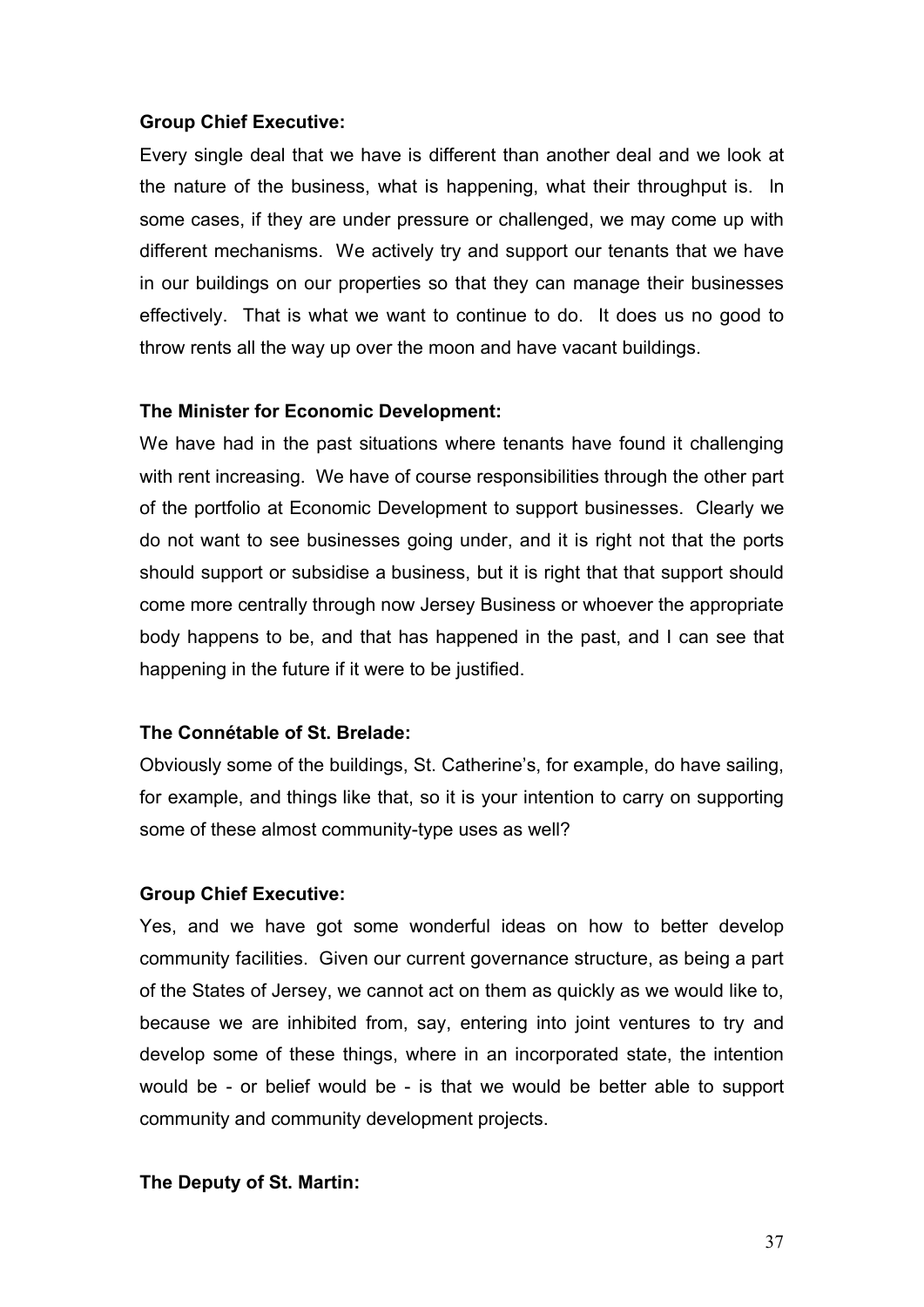Minister, will you be providing States Members with a list of buildings prior to the debate next month?

# **The Minister for Economic Development:**

Yes, I am certainly happy to.

# **Group Chief Executive:**

There will be a list of properties is what we have come up with, and without doing the detailed conveyancing it can be much more difficult to arrive at a full list of buildings.

# **The Minister for Economic Development:**

What I was going to say was certainly an indicative list will be presented to States Members.

# **The Deputy of St. Martin:**

So there may be changes, additions? Yes, I know where you are coming from.

# **The Minister for Economic Development:**

There will be, because that is the whole point of the in principle, that work has yet to be done, but the full detailed list will come back with the full report in due course when the incorporation is debated in 18 months' time or whenever it happens to be, if we get to that stage.

# **The Deputy of St. Martin:**

If I could just go back to discussions about growth and how we see ways to increase the ability of harbours and airports to take money in, as you will know, Minister, I have been a great fan for a number of years for the redevelopment of the whole harbour area, and not very long ago, we had some master plans which involved the whole of the northern area of the St. Helier Harbour, original St. Helier Harbour, becoming leisure facilities with a new north quay becoming incorporated into that for leisure marine visitors, but I notice in the Capita Symonds' report that not only is the expenditure on the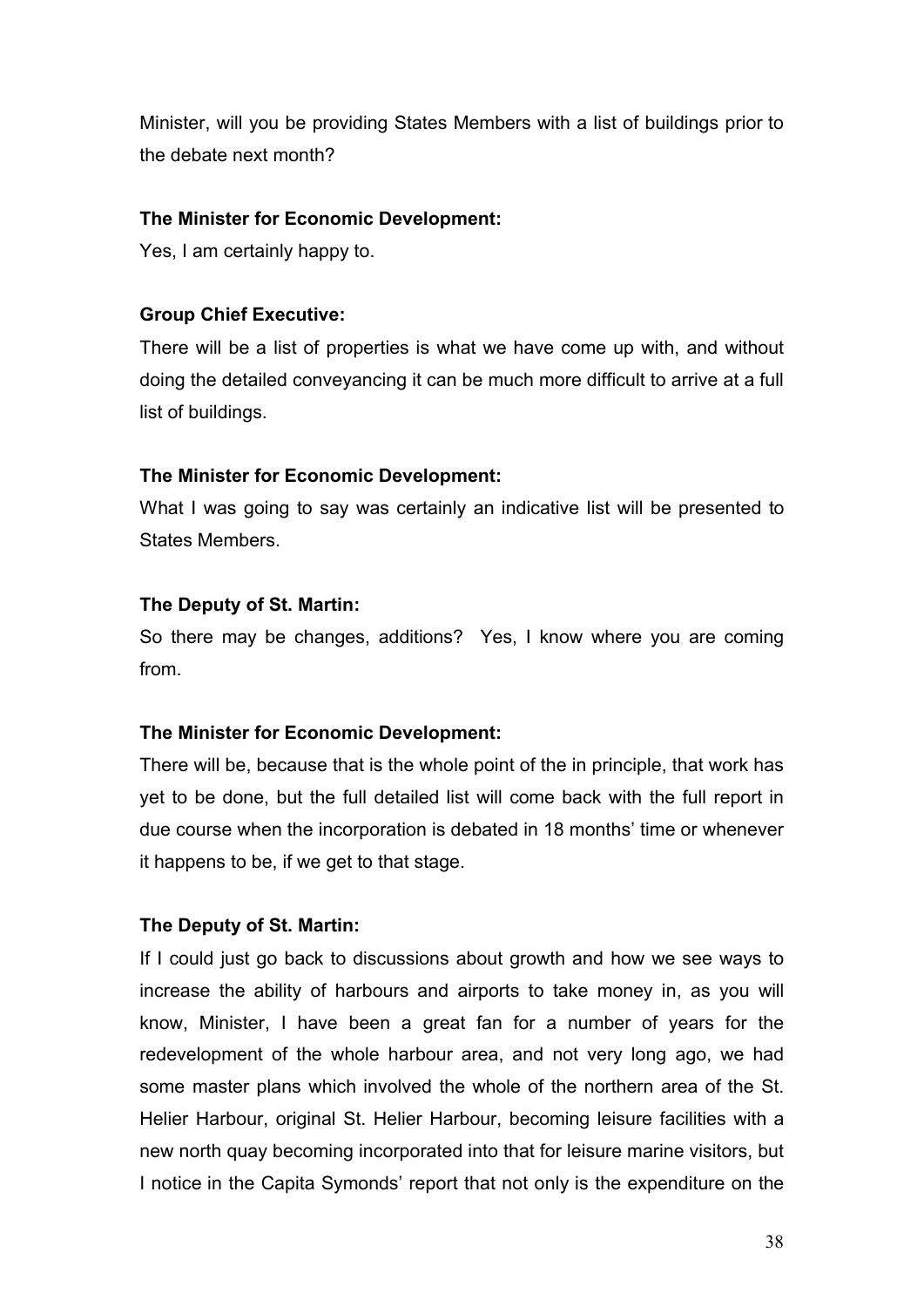new north quay to turn into that type of facility now taken out, but also the expenditure on moving the low facility on the new north quay to the southern half of the harbour is taken out as well. Can you give us your interpretation of how the future of the harbour now looks, because it would appear that the development of the harbour over the next 10, 15, 20 years is very different now to what it would have been 5 years ago.

## **The Minister for Economic Development:**

I mean, there have been a number of master plans over an extended period which have looked at all sorts of potential options. I think what the management team and the shadow board have looked at quite closely is what they believe to be ... first of all in terms of the property portfolio, what is needed in terms of effectively capitalising the organisation that is planned, and also what projects are those that are most valuable to the organisation moving forward in the future. I have no doubt that I suspect that a board would consider some of the projects that have been previously been mooted coming back if the economic climate was appropriate to do so at that point. I think what you see before you is a very realistic assumption, and I think, if I may say so also, quite a prudent and conservative assumption.

## [12:45]

The Group Chief Executive made the comment a moment ago about revenue and expenditure costs at only 3 per cent, and I think that indicates just by way of one example the way the financial model has been put together.

# **The Deputy of St. Martin:**

If I might just take that to the next step then, I also asked questions about the red line, the infamous red line, green line, whatever coloured line it was around certain maps that we had given to us, and I was surprised that St. Helier Harbour in particular that the red line did not go further to the south into areas which still are yet to be reclaimed, which are bordered by rock armour. Could you explain to us exactly why the red line stopped where it did and why you did not seek to take more of that yet to be reclaimed area?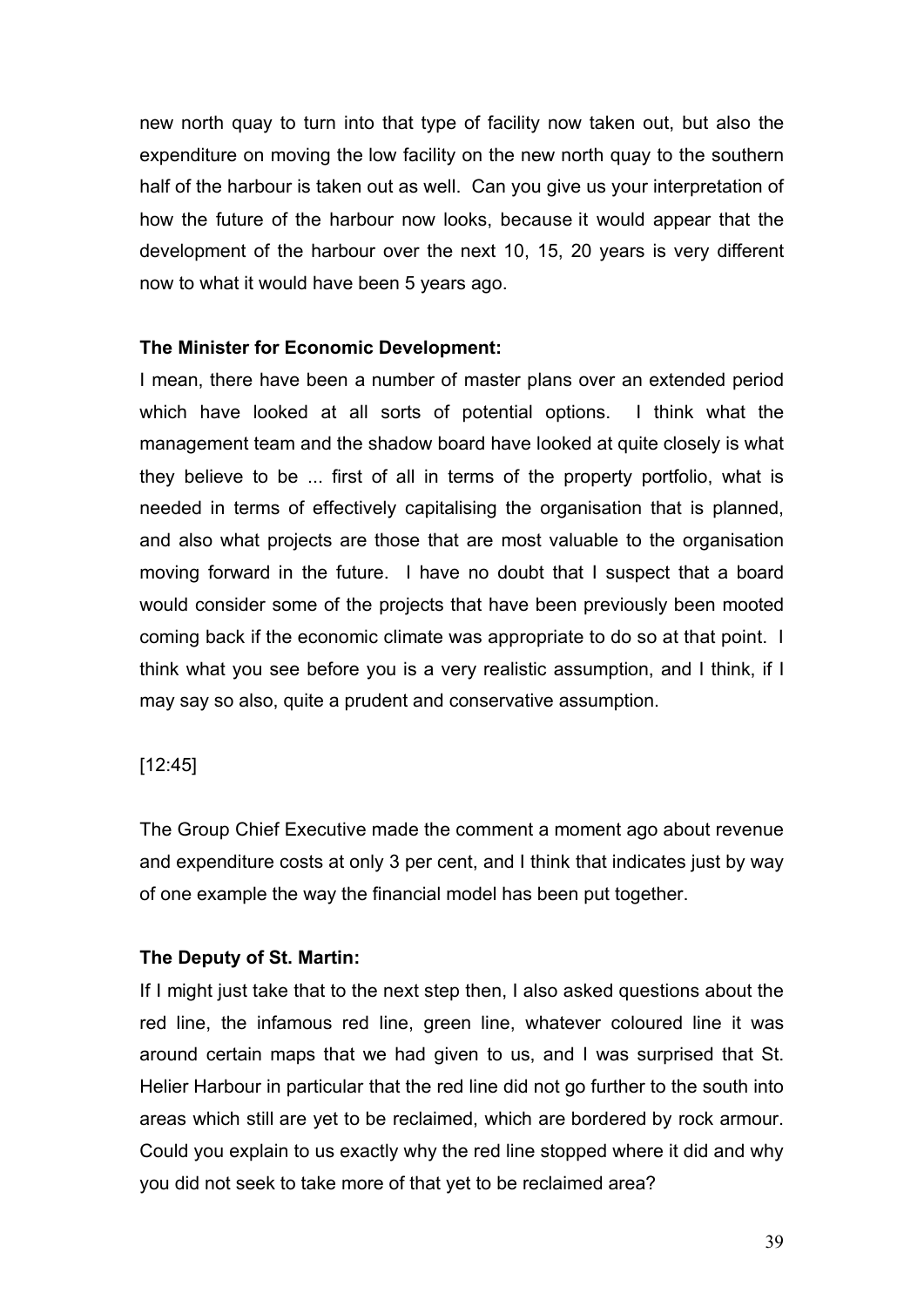#### **The Minister for Economic Development:**

I think again, as I mentioned a moment ago, it was very much a case of looking at what the ports needed and would make them sustainable, and it was believed that the line, as drawn, whatever colour it was represented as, was sufficient. That is not to say in the future that an incorporated body may well come up with opportunities and indeed make further proposals for extending the line, but that again would be subject to shareholder and I suspect States decisions in the future. I do not know, Group Chief, if you want to make a comment on that?

#### **Group Chief Executive:**

Yes, I think the red line is also something that is consistent with the Island Plan, so it is not as if it is something that we have dreamed up necessarily, but we do feel that it represents what is required for a sustainably operating port for the coming 20 years. I think if we were to come up with - given the commercial freedoms, and run by a board of directors beholden to the shareholders - an investment proposal that would say: "Listen, we reckon that we can put this new port south in the reclaimed area and we reckon it is going to require an investment of X and a payback of Y, generating a positive return of Z" that if we were to put a proposal like that in, as long as there was no competing proposals from other entities that could better our proposals, then it would be something that the shareholder board, management would seek to deliver.

#### **The Connétable of St. Ouen:**

Yes, I was going to ask you that. Are there any thoughts or plans to build another marina which is not on dry land, because we seem to have to build marinas on dry land in Jersey.

#### **Group Chief Executive:**

We have got one wet one.

## **The Connétable of St. Ouen:**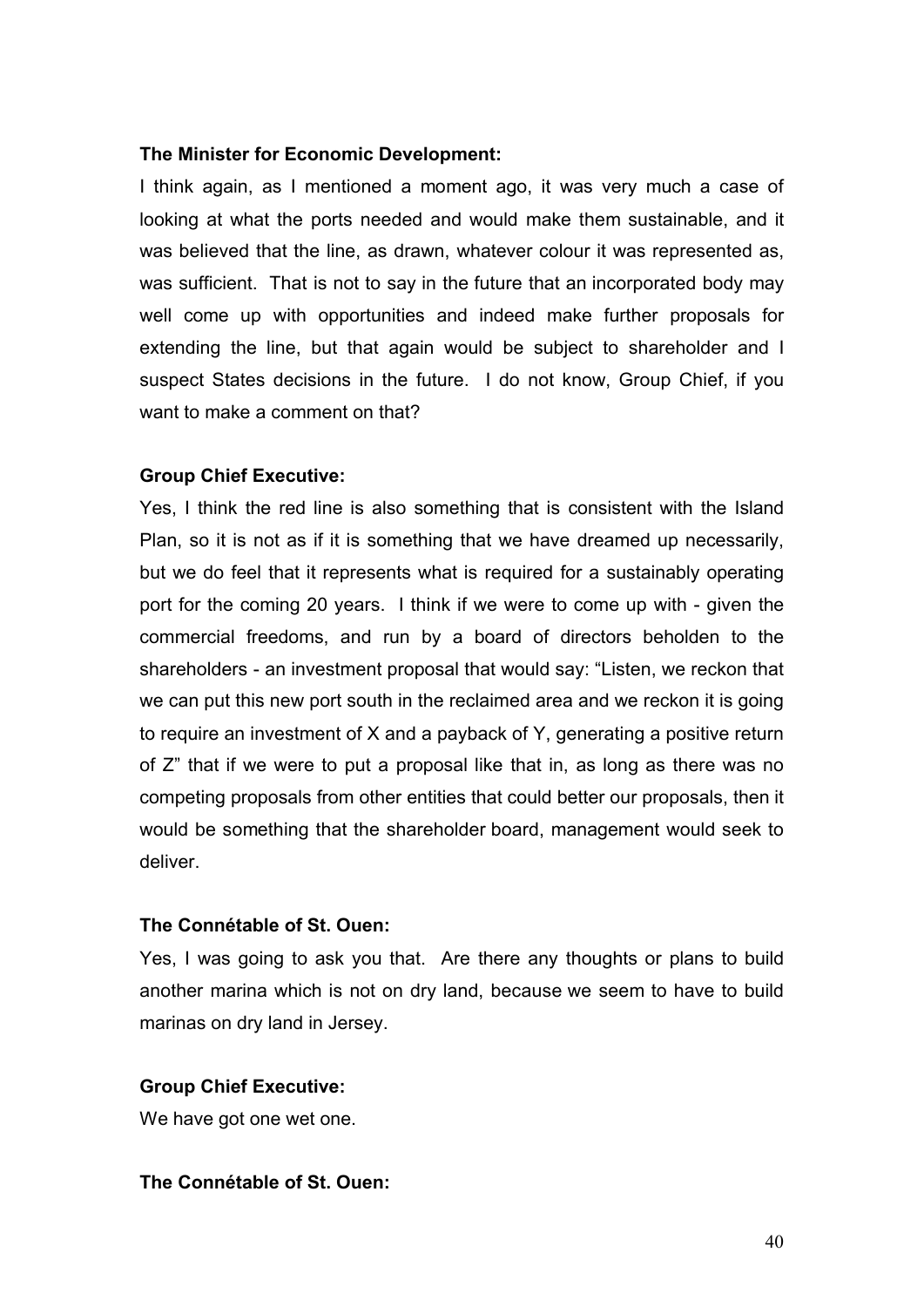Yes, sort of, but yes, that would be a good area, I would have thought, maybe to do it, and there is nothing on the pipeline for that. There is only what you have just suggested as a possibility.

## **Group Chief Executive:**

We continue to receive some really interesting ideas coming in and we generate our own ideas for what would be beneficial for the ports. The key for us to be able to pursue these projects is to unlock the commercial freedom so that we can evaluate them and analyse them and box them off. If we can begin to develop a pace around delivering these projects, then it just gathers momentum. Certainly the marine leisure sector in Jersey is one where we see some good growth opportunities. Now, whether that is creating a new marina or a different way in which to park boats, whatever it may be, we want to look at ways in which we can grow that business.

## **The Minister for Economic Development:**

Interestingly, there has been quite a lot of work in terms of reconfiguration of the existing marinas, where by analysing the requirements of boat owners and assessing where the actual demand is, by configuring, more berths have been created from the existing spaces, recognising where the demand lies, or does not, as the case may be.

## **The Connétable of St. Brelade:**

Can I ask a question, just going back to the employees of the incorporated body, and just really getting back to the point that I was making before in terms of what it says in the report: "The ability to recognise and reward individuals" I had an email from a former States Member, who I am not going to name, who commented that - if I can find it - is that in terms of incorporation, he believes that the idea is being sold with the promise of performance bonuses and he considers that sets a dangerous precedent, and I quote: "We saw senior management awarding themselves massive payments after its incorporation." Can you guarantee or ensure that that is not going to happen at harbours and airports, where we are going to see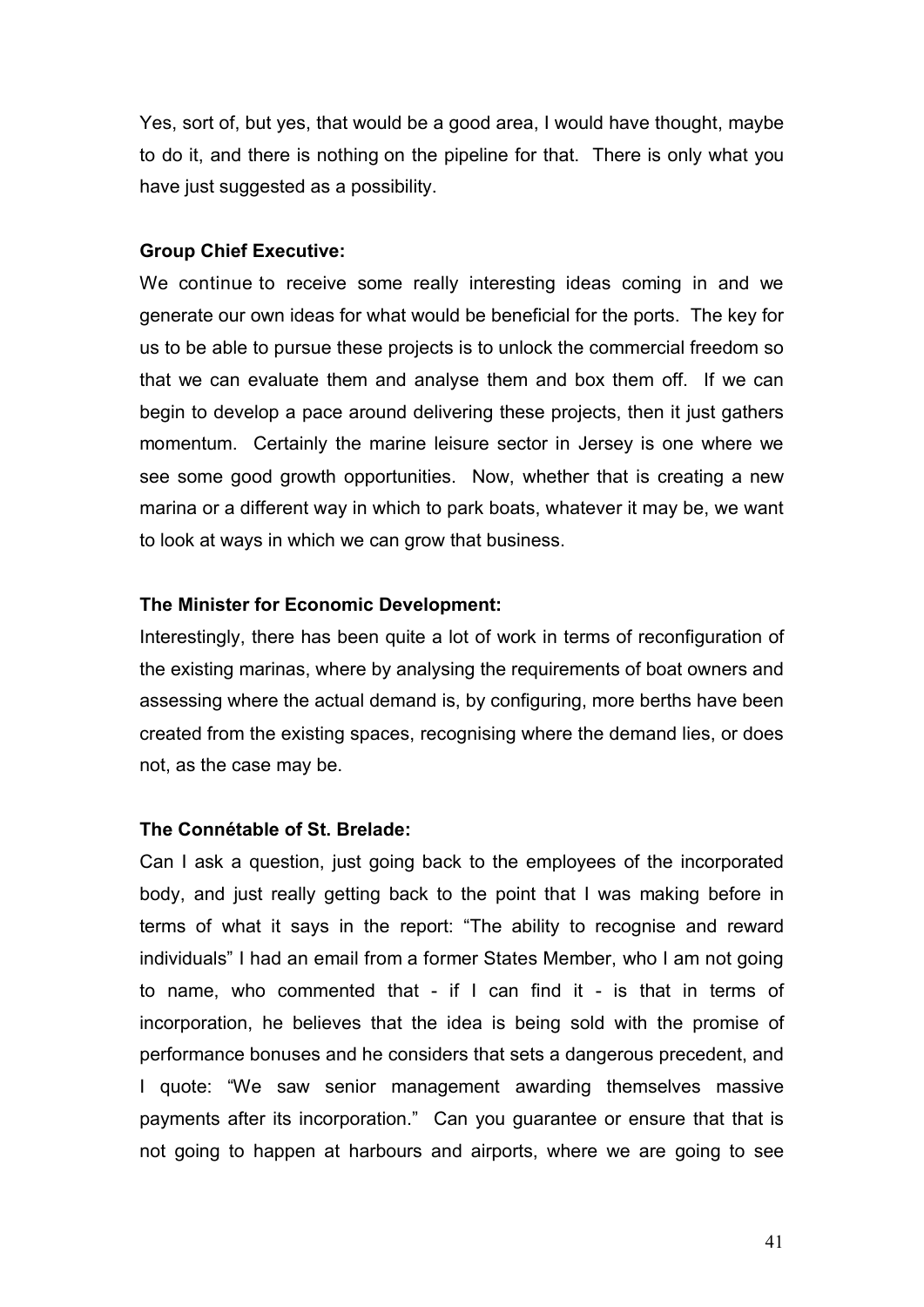senior management awarding themselves big bonuses because they perform well?

## **The Minister for Economic Development:**

Do you want to answer that? I think it was directed at you.

## **The Connétable of St. Brelade:**

I was trying not to look at anybody.

## **Group Chief Executive:**

You know, the thing is is that we need to instil a proper performance management regime right across our business, and that is taking the full gamut of developing our lower performers into high-calibre people and then rewarding our higher performers in delivering success to the business. What we are going to be doing in developing this is specifically down to a team and hopefully eventually an individual level is being able to tie a person's performance into bottom line results, so what did they contribute to the success, and by bottom line, for us it is measured sure financial performance, but then equally operational intregity, so remaining open, safe and secure. We have 2 other areas where we measure out bottom line performance, and that is environmental and community, sort of corporate social responsibility, and our intention is to develop a scorecard set of metrics, whatever it may be, so that people can generally feel what their contribution is to the success, and we will reward accordingly or not.

# **The Minister for Economic Development:**

I think I would just add on to that in terms of I understand first of all the question, and I understand the sensitivities, perhaps due to some historical reasons, not just in the public sector incorporating various entities here, but much wider that ...

# **The Connétable of St. Brelade:**

I did not pick out one particular entity on purpose, because I thought it was unfair.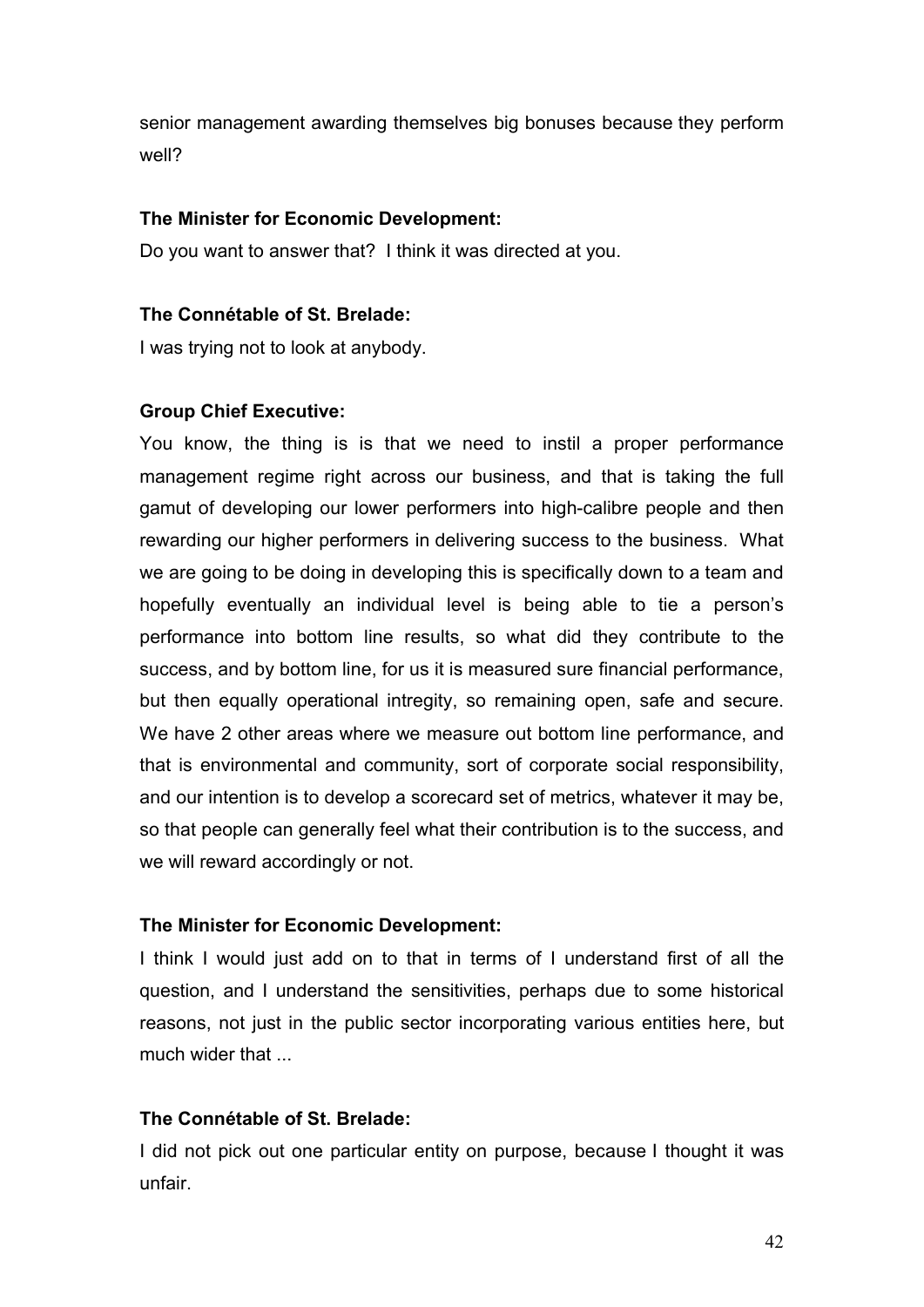## **The Minister for Economic Development:**

I have not mentioned one either, and I think it is right to keep it at a general level, but I think we both understand the sensitivities around this, and in fact the management team will tell you that I have already had discussions with them on this, because I understand it. That said, there is a responsibility, quite rightly so, for the board of directors to ensure that the management team is not going to be awarding itself inappropriate bonuses and as a further fallback position, of course the entity would be 100 per cent owned by the States of Jersey, by the Treasury or with an agreement with the Minister for Treasury, a memorandum of understanding, and again, it would be unacceptable to see that type of practice unfolding and there would be appropriate mechanisms available through that route as well.

## **The Connétable of St. Brelade:**

Unfortunately it has happened in the past, so I can understand why this particular person has got reservations about the future.

## **Group Chief Executive:**

Well, we learn.

## **The Minister for Economic Development:**

That is the key point. I think there have been a number of lessons learned through incorporations. This is not the first-ever incorporation, as you well know, and there have been areas of learning that have gone on in the previous ones, and I think that is a positive.

## **The Deputy of St. Martin:**

That was going to be my last question before we closed, so I may as well ask it now. What lessons, Minister, do you feel we have learnt from the incorporation of Jersey Post and Jersey Telecoms which we have put forward into this proposed incorporation?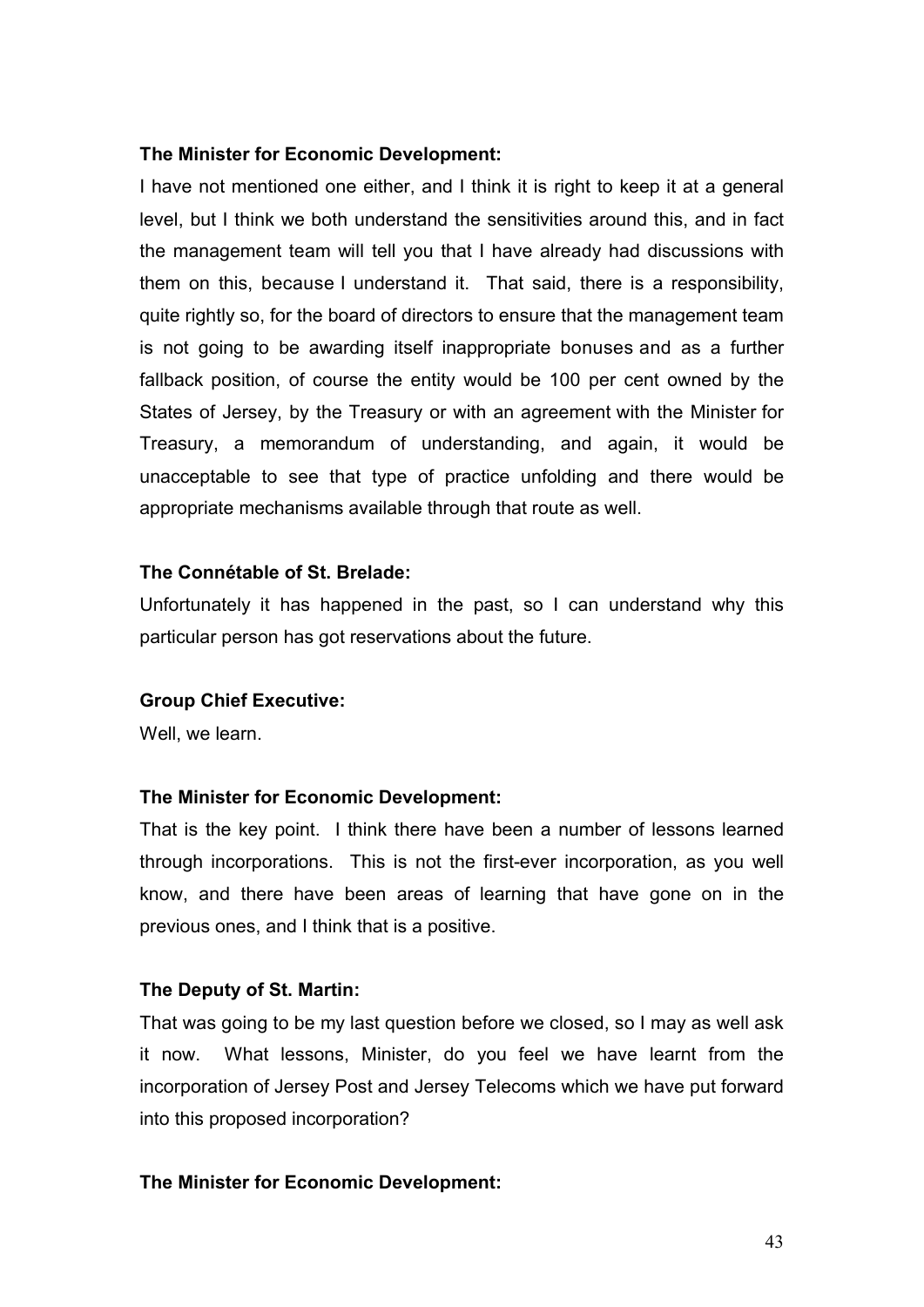I think the first thing I would say about both of those incorporations is that, in my view, they have been very positive. I think there have been some highlighted issues that perhaps have got greater prominence than they perhaps in some respects deserve, but overall, if you weigh up the balance of those incorporations, I think it has been positive. Even in terms of staffing, which I know Connétable Pallett is rightly concerned about, if you look, for example, at Jersey Telecoms and the numbers of people employed there, obviously the staff numbers at Jersey Telecoms have fallen since the incorporation, but if you look at the telecoms industry in the Island since it has been opened up to competition, there are more people employed in telecommunications through the other entities that now exist than existed in total in Jersey Telecoms before, so more job creation has resulted. In terms of the greatest benefit, in terms of learning, I think it is that it has been an absolute need to get the organisation into a position to incorporate before incorporating rather than doing a lot of the work after incorporation. I think to me that is probably the greatest benefit, and I think that is what we are seeing playing out now. It was an important point raised in the previous either Fisher or Vecta report that the entities need to be in a fit state to incorporate, and that is what we are seeking to deliver.

## **The Deputy of St. Martin:**

Some people would suggest that not enough detail went into the legislation before Jersey Telecom or Jersey Post were incorporated. Would you agree with that, and the lack of detail after those bodies had been incorporated led to difficulties, if we could put it like that?

## **The Minister for Economic Development:**

I am not sure that I would necessarily put it quite as strongly as that, but I think what I have just said captures that point to a degree, that a lot of work is being done with this proposed incorporation that means that we are in a far stronger and more detailed position to incorporate than would have been the case previously.

#### **The Deputy of St. Martin:**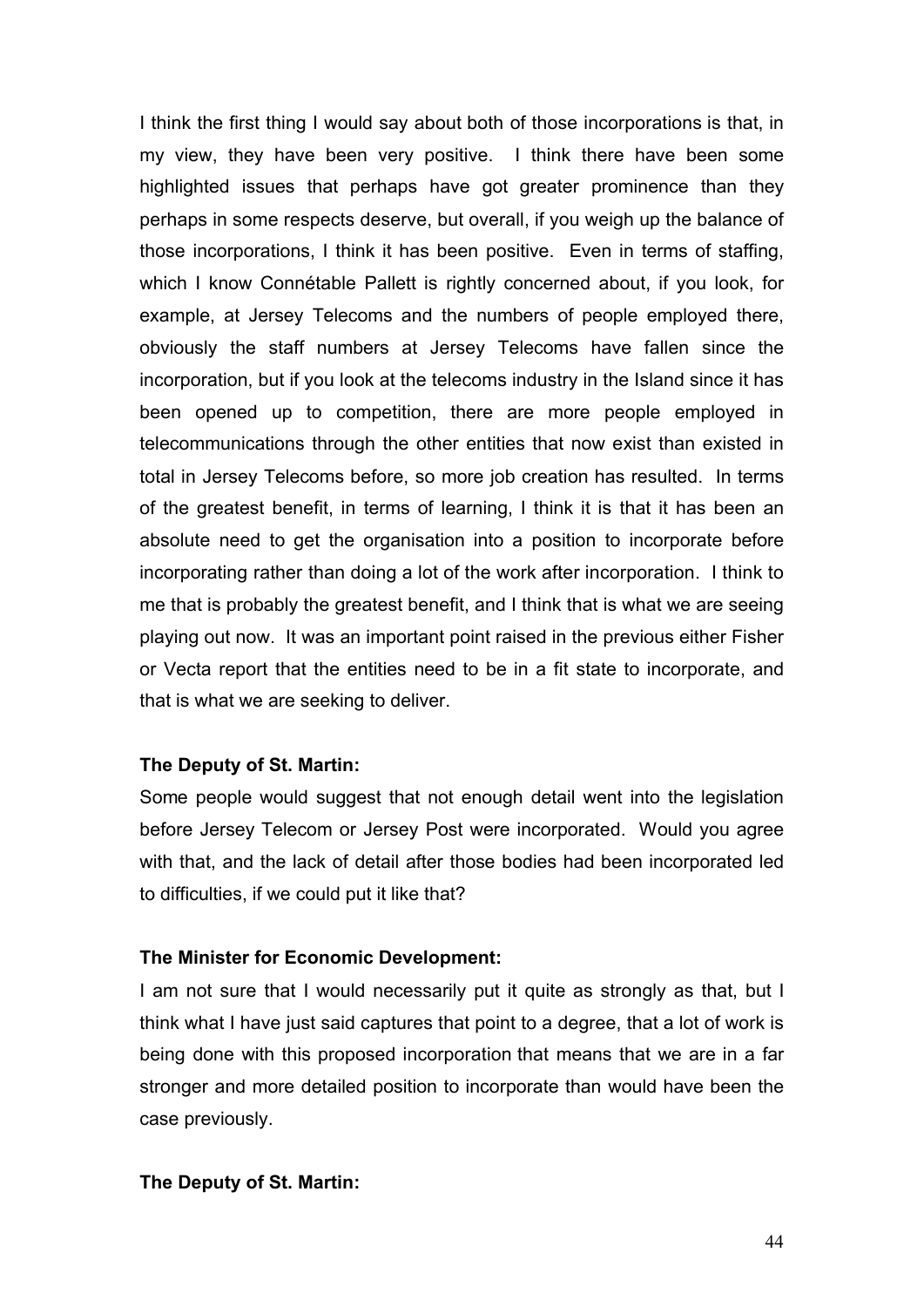Chief Officer, you were going to say something when I rudely interrupted you 5 minutes ago.

# **Chief Officer:**

I was just going to make a comment on a question regarding the staff or the management awarding themselves, but of course with a proper governance structure which the incorporated entity would have, it is not for the management team to award salary bonuses or anything. It is the remuneration committee of the board, which will be properly constituted and it has to operate within defined corporate governance principles, and I think that is one of the lessons learnt, is that that must happen, absolutely. I am very confident that the members of the shadow board, if they were to be passed on as members of the full board, that that will happen, because they operate the shadow board with the highest standards of corporate governance already.

# **The Deputy of St. Martin:**

My final question therefore, sort of changing my direction, would be to get back to the concerns of States Members and members of the public about the incorporation and the Crown jewels and all sort of things. As 100 per cent shareholders, could you just tell us, Minister, how much control the States would have over an incorporated harbours and airports?

# **The Minister for Economic Development:**

Is that a question specifically relating to assets, Crown jewels?

# **The Deputy of St. Martin:**

Generally, generally. I mean, obviously it would be a corporate body and it will be able to make decisions, but at some stage, would the Assembly still be in a position to say to the Chief Executive of harbours and airports: "We do not like the direction you are going in. We need to change direction and as 100 per cent shareholder, we are asking you or telling you to do that"? Is that still possible? Would that still be possible?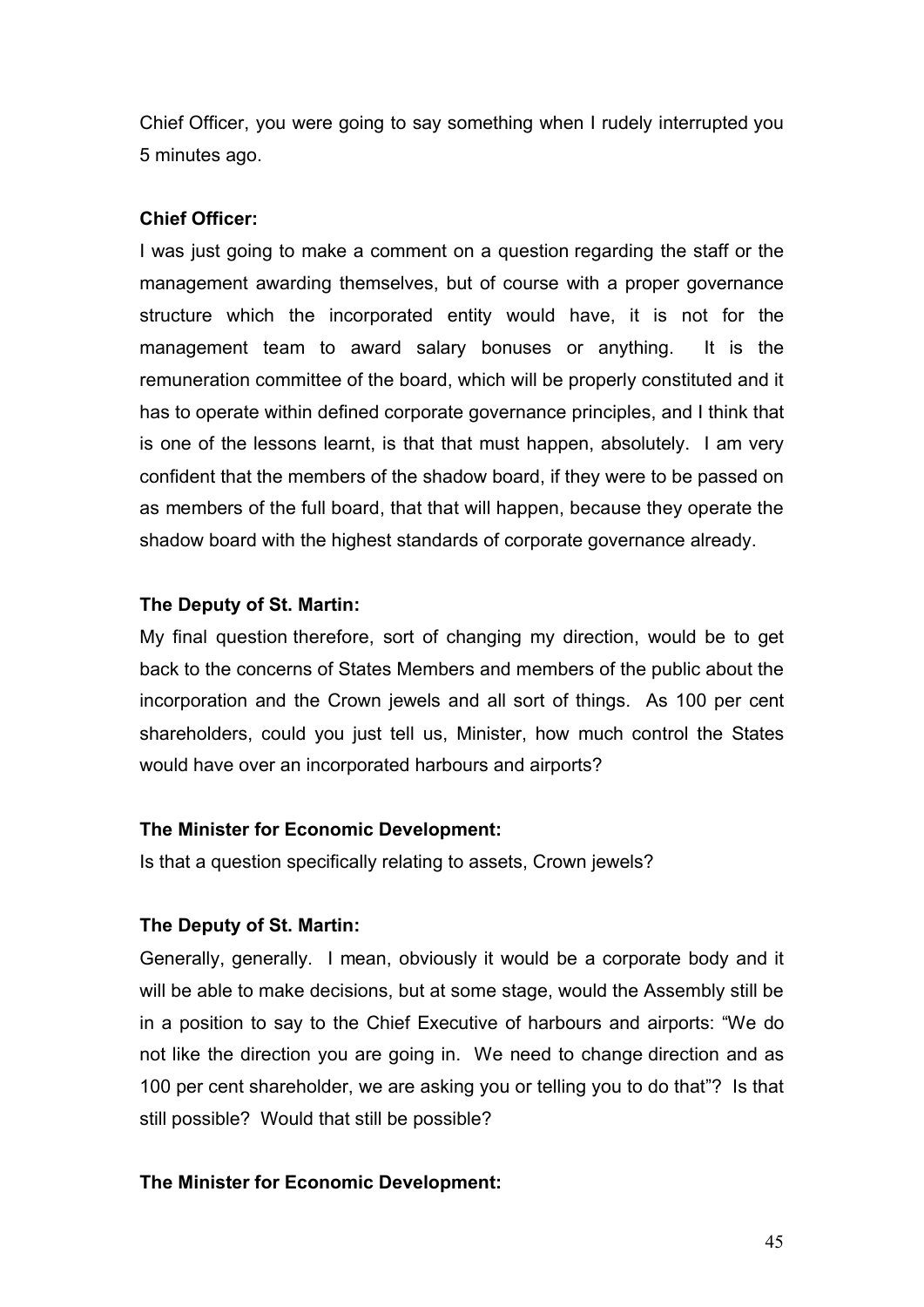What would happen is that there will be a proper governance structure in place and of course there will be a memorandum of understanding which would be between Treasury and the board, and it would be that route, through the shareholder, the shareholder agreement, that any concerns that the States may have about the operation of the port would be managed.

## **The Deputy of St. Martin:**

Was that sort of arrangement in place for Jersey Post and Jersey Telecoms before they were properly incorporated, are you aware? I am not aware.

## **The Minister for Economic Development:**

There are shareholder agreements in place in both cases and the shareholder can, as 100 per cent shareholder, obviously make the views of the shareholder plain to the board of both those entities, and that would apply equally to the incorporated ports.

## **The Deputy of St. Martin:**

I have got no further questions. Is there anything else that you would wish us to be putting in the comments paper so that ...

## **The Minister for Economic Development:**

Well, I do not think it would be fair for us to suggest that you should put anything in, other than what you feel is pertinent, but I just wanted to be clear, is it your intention to prepare a comments paper as opposed to anything else?

# **The Deputy of St. Martin:**

Our intention is to prepare a comments paper ...

# **The Minister for Economic Development:**

Okay, for presentation to the States.

# **The Deputy of St. Martin:**

... alongside your report and proposition.